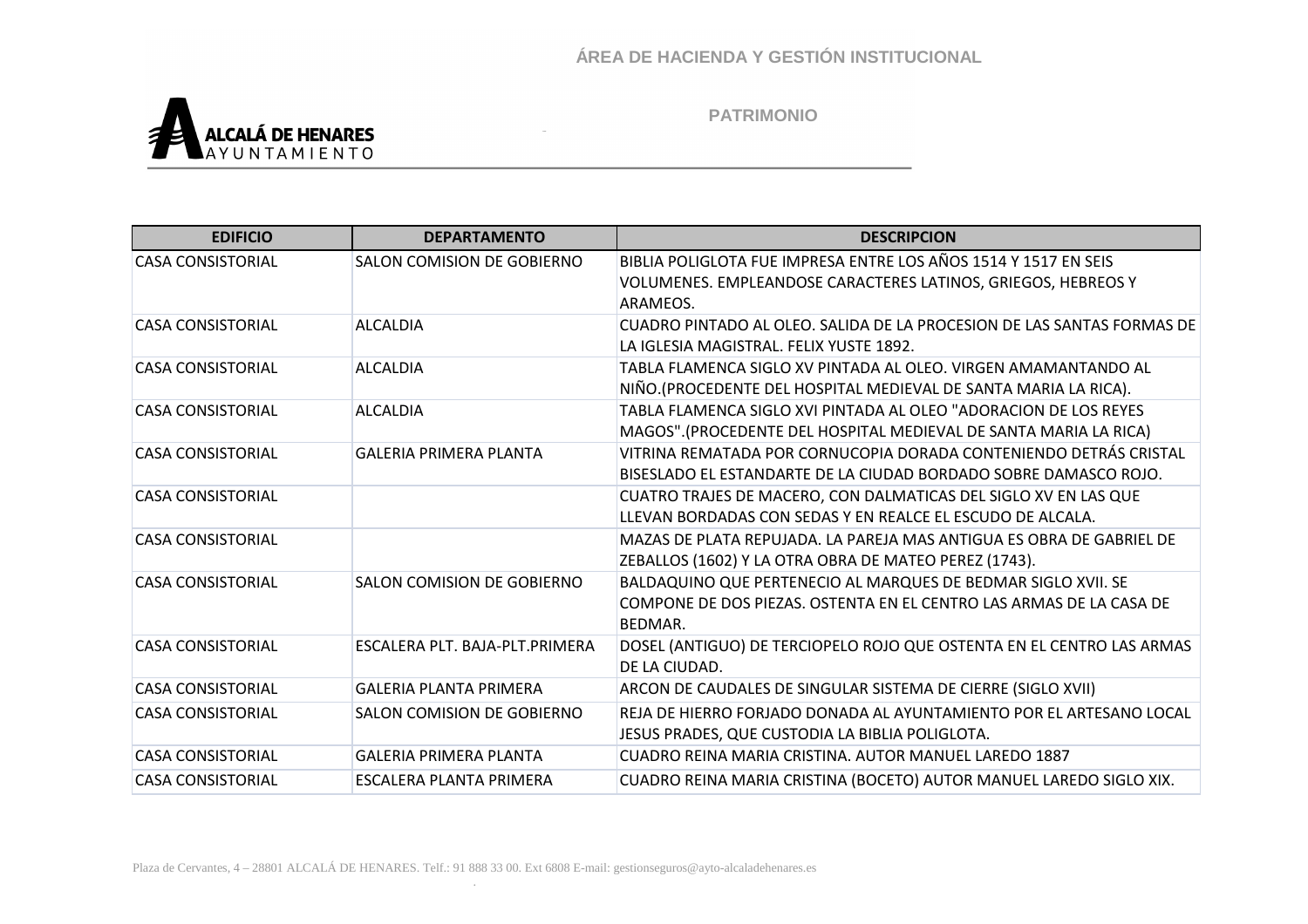

| <b>CASA CONSISTORIAL</b> | ESCALERA PLANTA PRIMERA       | CUADRO DE ALFONSO XII SIN FECHA NI AUTOR.                                                                                                                              |
|--------------------------|-------------------------------|------------------------------------------------------------------------------------------------------------------------------------------------------------------------|
| <b>CASA CONSISTORIAL</b> | <b>GALERIA PRIMERA PLANTA</b> | CUADRO ISABEL II DE MEDIO CUERPO. AUTOR R. VIVES 1866.                                                                                                                 |
| <b>CASA CONSISTORIAL</b> | <b>GALERIA PRIMERA PLANTA</b> | CUADRO RETRATO ISABEL II NICA CUERPO ENTERO SIGLO XIX                                                                                                                  |
| <b>CASA CONSISTORIAL</b> | <b>GALERIA PRIMERA PLANTA</b> | CUADRO REINA SIGLO XIX (CABELLO BLANCO Y LAUREL EN LA BASE).                                                                                                           |
| <b>CASA CONSISTORIAL</b> | <b>GALERIA PRIMERA PLANTA</b> | CUADRO FERNANDO VII ANONIMO. SIGLO XIX.                                                                                                                                |
| <b>CASA CONSISTORIAL</b> | <b>GALERIA PRIMERA PLANTA</b> | <b>CUADRO CARLOS IV. SIGLO XIX.</b>                                                                                                                                    |
| <b>CASA CONSISTORIAL</b> | <b>GALERIA PRIMERA PLANTA</b> | CUADRO DE LA VIRGEN DEL VAL. AUTOR JOSE CALLEJA 1962.                                                                                                                  |
| <b>CASA CONSISTORIAL</b> | <b>GALERIA PRIMERA PLANTA</b> | CUADRO AMADEO DE SABOYA. ANONIMO SIGLO XIX.                                                                                                                            |
| <b>CASA CONSISTORIAL</b> | <b>GALERIA PRIMERA PLANTA</b> | CUADRO ISABEL II. AUTOR MARIANO DE LA ROCA 1850.                                                                                                                       |
| <b>CASA CONSISTORIAL</b> | <b>GALERIA PRIMERA PLANTA</b> | CUADRO ALFONSO XIII AUTOR F. YUSTE 1903.                                                                                                                               |
| <b>CASA CONSISTORIAL</b> | <b>GALERIA PRIMERA PLANTA</b> | CUADRO ISABEL II NICO RETRATO MEDIO CUERPO SIGLO XIX.                                                                                                                  |
| <b>CASA CONSISTORIAL</b> | ESCALERA PLANTA BAJA          | CUADRO CISNEROS AUTOR JUAN JOSE DECASTRO 1960.                                                                                                                         |
| <b>CASA CONSISTORIAL</b> | <b>ALCALDIA</b>               | CUADRO PROPIEDAD DEL MUSEO DEL PRADO EN DEPOSITO "FELIPE III DE FRANCIA<br>MORIBUNDO BENDICE A SU HIJO". M. FERRAN 1830-1896 MEDIDAS 1'33 X 1'72                       |
| <b>CASA CONSISTORIAL</b> | <b>GALERIA PRIMERA PLANTA</b> | CUADRO PROPIEDAD DEL MUSEO DEL PRADO EN DEPOSITO "DESPEDIDA DE<br>SOLDADOS EN UNA ESTACION DE FERROCARRIL" AUTOR PLA RUBIO, VALENCIA<br>1895.                          |
| <b>CASA CONSISTORIAL</b> | <b>GALERIA PRIMERA PLANTA</b> | CUADRO PROPIEDAD DEL MUSEO DEL PRADO EN DEPOSITO "CISNEROS<br>MOSTRANDO SUS PODERES" AUTOR MANZANO. MEDIDAS 2'28 X 3'60.                                               |
| <b>CASA CONSISTORIAL</b> | <b>GALERIA PRIMERA PLANTA</b> | CUADRO PROPIEDAD DEL MUSEO DEL PRADO DEPOSITO TEMPORAL (5 AÑOS ACTA<br>ENTREGA 1995). "CERVANTES Y SUS MODELOS" AUTOR ANGEL LIZCANO Y<br>MONEDERO. MEDIDAS 2'35 X 3'95 |
| <b>CASA CONSISTORIAL</b> | SALON COMISION DE GOBIERNO    | CUADRO COPIA DEL APOSTOLADO DE SAN BARTOLOME DE RIVERA.                                                                                                                |
| <b>CASA CONSISTORIAL</b> | <b>ALCALDIA</b>               | GRABADO DE LA FACHADA DE LA UNIVERSIDAD. AUTOR LUIS ARIBAYOS STENGEL,<br>DONADO POR JOSE RAMON QUIJADA 20/12/1982.                                                     |
| <b>CASA CONSISTORIAL</b> | <b>ALCALDIA</b>               | <b>GRABADO FRANCES NARBONA (1781)</b>                                                                                                                                  |
| <b>CASA CONSISTORIAL</b> | DESPACHO SECRETARIA ALCALDIA  | CUADRO AL OLEO DE CARMEN VALDES "ERMITA DE LOS DOCTRINOS"                                                                                                              |
|                          |                               |                                                                                                                                                                        |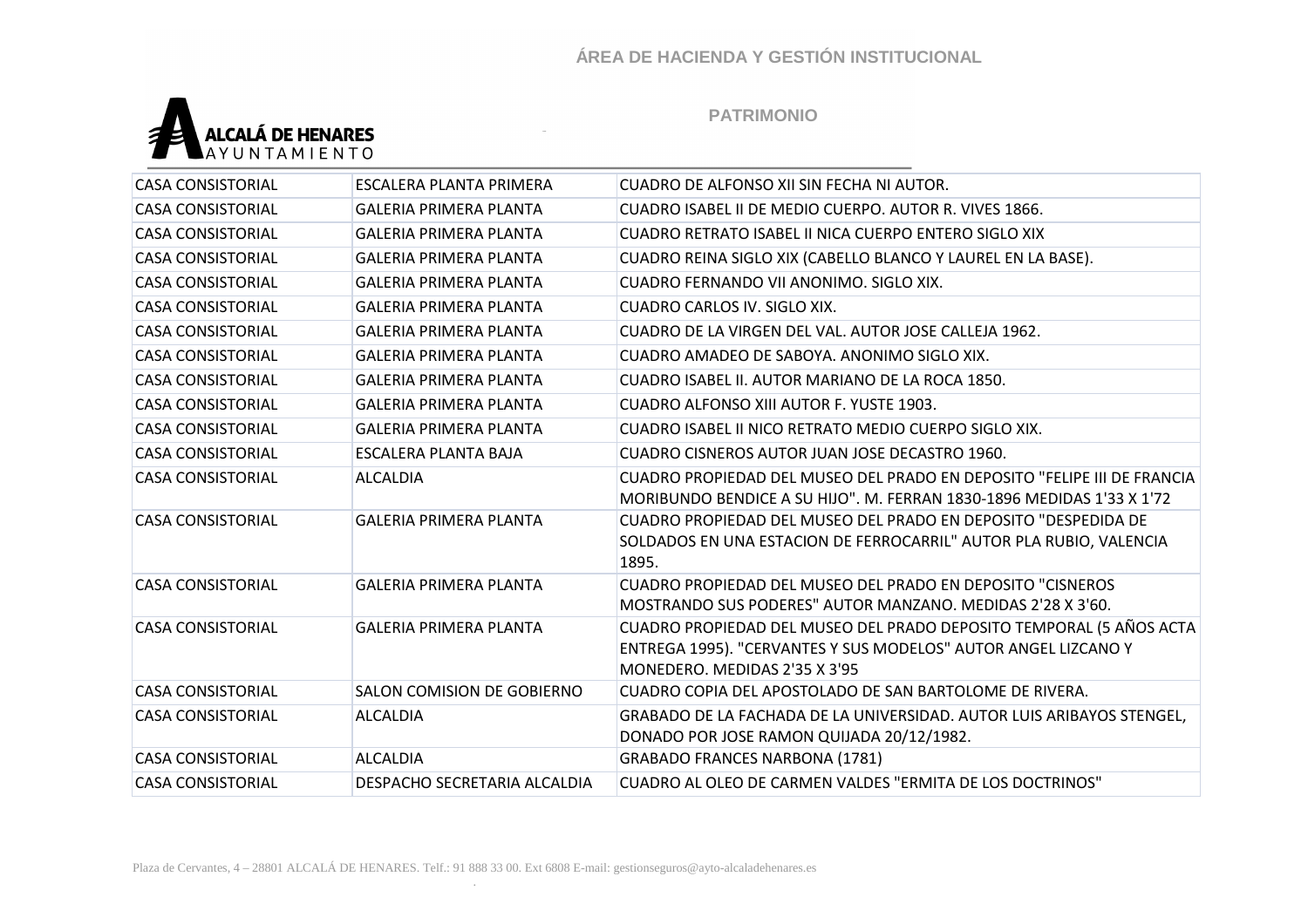

| <b>CASA CONSISTORIAL</b> | SALA REUNION ALCALDIA                | CUADRO "MERECISTEIS VIVIR Y NO HAS MUERTO" V CERTAMEN 1973. AUTOR Mª<br>LUISA SIPIDO.                                             |
|--------------------------|--------------------------------------|-----------------------------------------------------------------------------------------------------------------------------------|
| <b>CASA CONSISTORIAL</b> | <b>SALON DE PLENOS</b>               | <b>CUADRO RETRATO REY JUAN CARLOS I</b>                                                                                           |
| <b>CASA CONSISTORIAL</b> | SECRETARIA GENERAL                   | CUADRO CERAMICA CARLOS CHACON REPRESENTANDO LA FACHADA DE LA<br>UNIVERSIDAD. MARCO ARTESANO LOCAL JESUS PRADES.                   |
| <b>CASA CONSISTORIAL</b> | SECRETARIA GENERAL                   | LITOGRAFICA DE VIALLA-AMIL. PARANINFO, (DE LA OBRA ESPACA ARTISTICA Y<br>MONUMENTAL).                                             |
| <b>CASA CONSISTORIAL</b> | PRENSA-PROTOCOLO                     | LITOGRAFIA DE VILLA-AMIL. PATIO INTERIOR DEL ANTIGUO ARCHIVO, (DE LA OBRA<br>ESPACA ARTISTICA Y MONUMENTAL).                      |
| <b>CASA CONSISTORIAL</b> | PRENSA-PROTOCOLO                     | LITOGRAFICA DE VILLA-AMIL. SEPULCRO DEL CARDENAL CISNEROS, (DE LA OBRA<br>ESPACA ARTISTICA Y MONUMENTAL).                         |
| <b>CASA CONSISTORIAL</b> | PRENSA-PROTOCOLO                     | LITOGRAFIA DE PARCELISA "PATIO DEL PALACIO ARZOBISPAL".                                                                           |
| <b>CASA CONSISTORIAL</b> | PRENSA-PROTOCOLO                     | CUADRO TORRE DE LA IGLESIA MAGISTRAL. AUTOR FRANCISCO ROLDAN                                                                      |
| <b>CASA CONSISTORIAL</b> | PRENSA-PROTOCOLO                     | GRABADO DE LA CAPILLA DE SANTIAGO EN SANTA MARIA. (DE LA OBRA<br>MONUMENTOS ARQUITECTONICOS DE ESPACA).                           |
| <b>CASA CONSISTORIAL</b> | PRENSA-PROTOCOLO                     | GRABADO DE DETALLES DE LA FACHADA DE LA UNIVERSIDAD COMPLUTENSE. (DE<br>LA OBRA MONUMENTOS ARQUITECTONICOS DE ESPACA).            |
| <b>CASA CONSISTORIAL</b> | PRENSA-PROTOCOLO                     | GRABADO DE SECCION LONGITUDINAL Y DETALLES DEL PALACIO ARZOBISPAL. (DE<br>LA OBRA MONUMENTOS ARQUITECTONICOS DE ESPACA).          |
| <b>CASA CONSISTORIAL</b> | CONCEJALIA HACIENDA (PL. BAJA).      | ACUARELA SOBRE PAPEL. AUTOR VALGOM ACO 1984. TITULO: PLAZA DE<br>CERVANTES ANTES DE LA REMODELACION. ALTO 32'5 CM. ANCHO 41'5 CM. |
| <b>CASA CONSISTORIAL</b> | CONCEJALIA DE HACIENDA (PL.<br>BAJA) | ACUARELA SOBRE PAPEL, AUTOR VALGOM ACO 1984. TITULO: LA MAGDALENA<br>DESDE LOS COLEGIOS. ALTO 35 CM, ANCHO 27'5 CM.               |
| <b>CASA CONSISTORIAL</b> | CONCEJALIA HACIENDA (PL. BAJA)       | ACRILICO SOBRE CONTRACHAPADO, AUTOR JACINTO ACO 1971. TITULO<br>NOCTURNO QUIJOTESCO. ALTO 109'5 CM, ANCHO 89'5 CM.                |
| <b>CASA CONSISTORIAL</b> | DESPACHO INTERVENCION (PL.<br>BAJA)  | CUATRO REPRODUCCIONES LITOGRAFICAS DE ALCALA DE HENARES. EDICION DE<br>QUINIENTOS EJEMPLARES Nº317                                |
| <b>CASA CONSISTORIAL</b> | CONCEJALIA EDUCACION (PL. BAJA)      | GRABADO DE LA FACHADA UNIVERSIDAD COMPLUTENSE DE ALCALA DE HENARES.<br>(DE LA OBRA MONUMENTOS ARQUITECTONICOS DE ESPACA).         |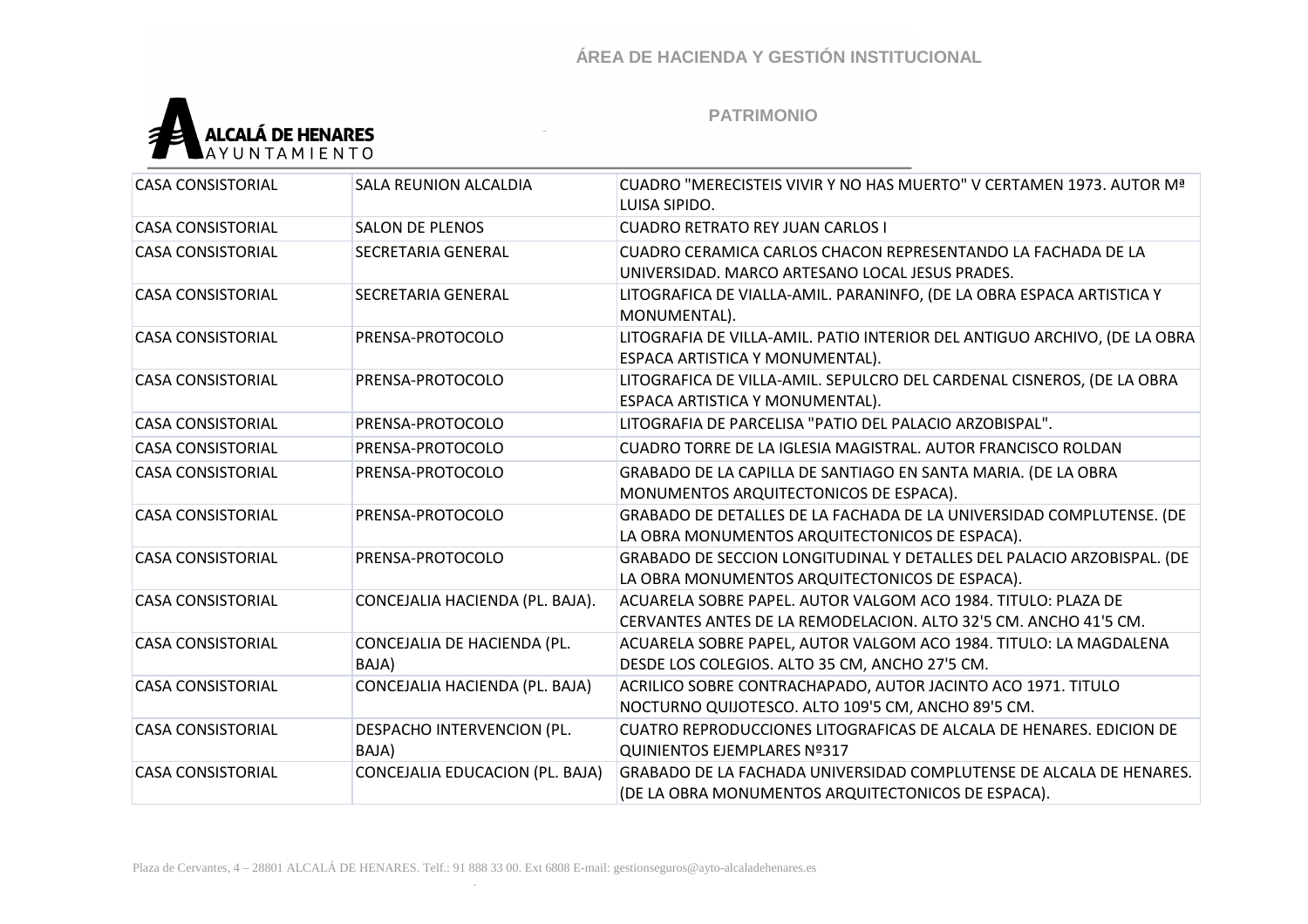

| <b>CASA CONSISTORIAL</b> | CONCEJALIA EDUCACION (PL. BAJA) | GRABADO DEL SEPULCRO DEL CARDENAL CISNEROS. (DE LA OBRA MONUMENTOS     |
|--------------------------|---------------------------------|------------------------------------------------------------------------|
|                          |                                 | ARQUITECTONICOS DE ESPACA).                                            |
| <b>CASA CONSISTORIAL</b> | CONCEJALIA EDUCACION (PL. BAJA) | GRABADO DE LA CAPILLA DE SANTIAGO EN SANTA MARIA. (DE LA OBRA          |
|                          |                                 | MONUMENTOS ARQUITECTONICOS DE ESPACA).                                 |
| <b>CASA CONSISTORIAL</b> | CONCEJALIA EDUCACION (PL. BAJA) | GRABADO DETALLES DE LA FACHADA DE LA UNIVERSIDAD COMPLUTENSE. (DE LA   |
|                          |                                 | OBRA MONUMENTOS ARQUITECTONICOS DE ESPACA).                            |
| <b>CASA CONSISTORIAL</b> | CONCEJALIA EDUCACION (PL. BAJA) | GRABADO SECCION LONGITUDINAL DE LA CAPILLA SAN ILDEFONSO. (DE LA OBRA  |
|                          |                                 | MONUMENTOS ARQUITECTONICOS DE ESPACA).                                 |
| <b>CASA CONSISTORIAL</b> | <b>GALERIA PLANTA BAJA</b>      | CUADRO "EL TREN". DONADO POR LA COMUNIDAD BAHEI                        |
| <b>CASA CONSISTORIAL</b> | OFICIAL MAYOR (PL. SEGUNDA)     | CUADRO DOS MUJERES Y HOMBRE DE EPOCA. AUTOR M. HUERTA. AGOSTO 1955.    |
| <b>CASA CONSISTORIAL</b> | CONCEJALIA PERSONAL (PL. 2º)    | LAMINA DEL REAL MONANSTERIO DEL ESCORIAL DESDE LA ENTRADA AL SITIO POR |
|                          |                                 | LA PARTE DE ORIENTE.                                                   |
| <b>CASA CONSISTORIAL</b> | CONCNEJALIA PERSONAL (PL. 2º)   | LAMINA DEL REAL MONASTERIO DEL ESCORIAL DESDE LA ENTRADA AL SITIO POR  |
|                          |                                 | LA PARTE DE MEDIODIA.                                                  |
| <b>CASA CONSISTORIAL</b> | CONCEJALIA DE CULTURA (PL. 2º)  | CUADRO ESCULTORICO (BLANCO Y NEGRO) DONADO POR JOSE NOJA.              |
| <b>CASA CONSISTORIAL</b> | CONCEJALIA M. AMBIENTE (PL. 2º) | CUADRO OLEO DISTINTAS TORRES Y FACHADAS, AUTOR DECASTRO.               |
| <b>CASA CONSISTORIAL</b> | CONCEJALIA M. AMBIENTE (PL. 2º) | GRABADO DEL SEPULCRO ARZOBISPO DE TOLEDO D. ALFONSO CARRILLO DE        |
|                          |                                 | ACUCA. (DE LA OBRA MONUMENTOS ARQUITECTONICOS DE ESPACA).              |
| <b>CASA CONSISTORIAL</b> | CONCEJALIA M. AMBIENTE (PL. 2º) | GRABADO DETALLES DEL SEPULCRO DE D. FRANCISCO JIMENEZ DE CISNEROS. (DE |
|                          |                                 | LA OBRA MONUMENTOS ARQUITECTONICOS DE ESPACA).                         |
| <b>CASA CONSISTORIAL</b> | <b>GALERIA PLANTA SEGUNDA</b>   | CUADRO HOMBRE HERIDO, AUTORA AMPARO VARGAS.                            |
| <b>CASA CONSISTORIAL</b> | <b>GALERIA PLANTA SEGUNDA</b>   | CUADRO "EN UN LUGAR DE LA MANCAHA" AUTOR SANTIAGO DIAZ SANTOS 1975.    |
| <b>CASA CONSISTORIAL</b> | <b>GALERIA PLANTA SEGUNDA</b>   | CUADRO "SIEMPRE VENCIDOS". AUTORA AMPARO VARGAS.                       |
| <b>CASA CONSISTORIAL</b> | <b>GALERIA PLANTA SEGUNDA</b>   | CUADRO "CARAS". SIN AUTOR.                                             |
| <b>CASA CONSISTORIAL</b> | <b>GALERIA PLANTA SEGUNDA</b>   | CUADRO "DON QUIJOTE DE ARMADURA DE MADERA" DE JOSE LAMIEL.             |
| <b>CASA CONSISTORIAL</b> | <b>GALERIA PLANTA SEGUNDA</b>   | CUADRO "QUIJOTE" AUTOR RICARDO MOTILLA MORENO                          |
| <b>CASA CONSISTORIAL</b> | <b>GALERIA PLANTA SEGUNDA</b>   | CUADRO "DULCINEA". AUTOR RUFINO LOPEZ ESPACA.                          |
| <b>CASA CONSISTORIAL</b> | <b>GALERIA PLANTA SEGUNDA</b>   | CUADRO "QUIJOTE Y SANCHO A CABALLO" AUTOR VICENTE DE ARROZABA          |
|                          |                                 |                                                                        |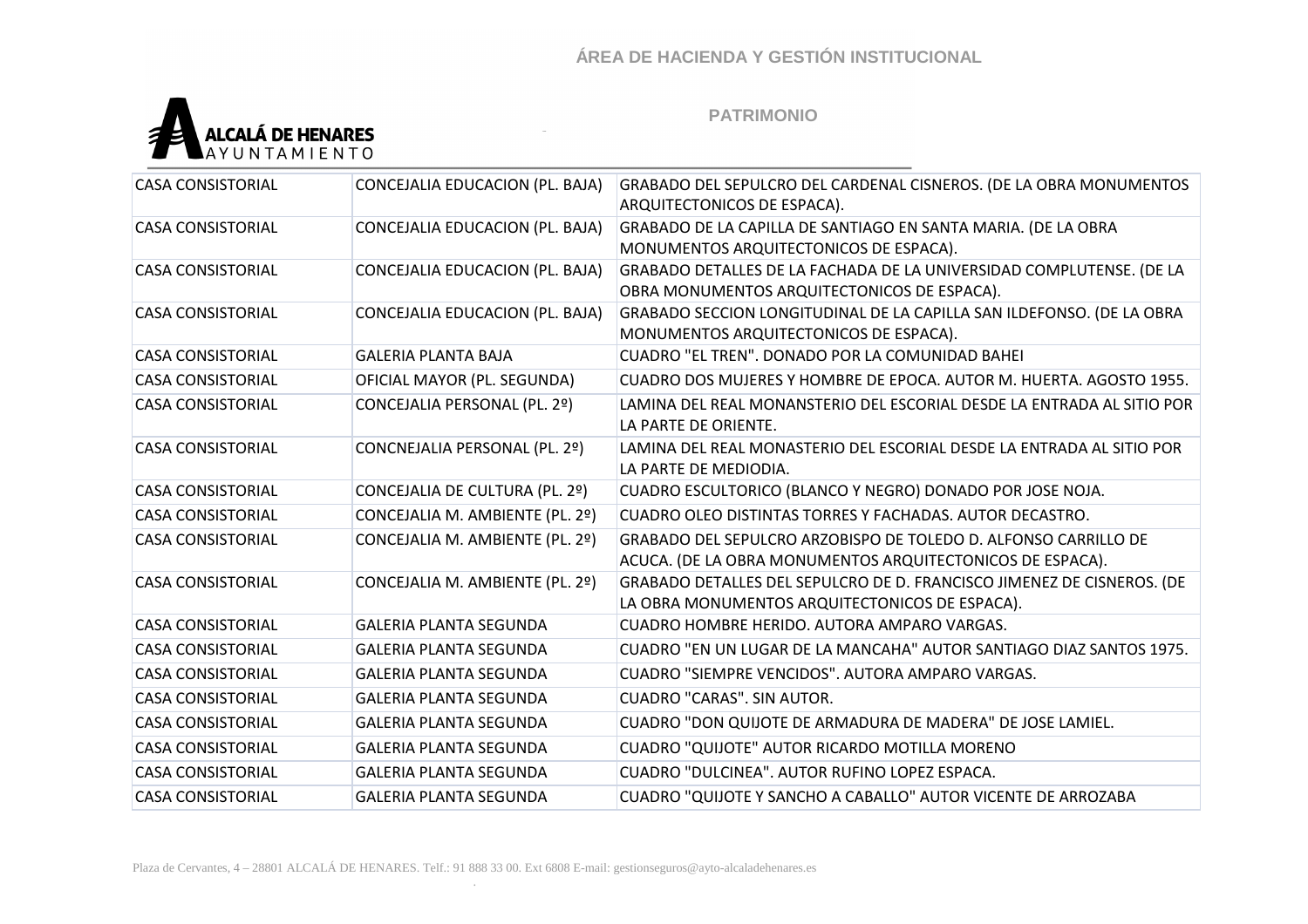

| <b>CASA CONSISTORIAL</b> | <b>GALERIA PLANTA SEGUNDA</b> | CUADRO "BODEGON EN ROJO S/ FONDO MANCHADO" AUTOR ANGEL<br><b>DOMINGUEZ PABLOS</b>     |
|--------------------------|-------------------------------|---------------------------------------------------------------------------------------|
| <b>CASA CONSISTORIAL</b> | <b>GALERIA PLANTA SEGUNDA</b> | CUADRO "EMBESTIDA II" CARLOS CHACON 1974.                                             |
| <b>CASA CONSISTORIAL</b> | <b>GALERIA PLANTA SEGUNDA</b> | CUADRO "QUIJOTE CON TEXTO LATERAL" AUTOR L. ARROYAVE                                  |
| <b>CASA CONSISTORIAL</b> | <b>GALERIA PLANTA SEGUNDA</b> | CUADRO "CATA DE MALLA 1" AUTOR GABRIEL RODRIGUEZ PASCUAL                              |
| CASA CONSISTORIAL        | <b>GALERIA PLANTA SEGUNDA</b> | <b>CUADRO "DESPUES" CARLOS CHACON 1975</b>                                            |
| <b>CASA CONSISTORIAL</b> | <b>GALERIA PLANTA SEGUNDA</b> | <b>CUADRO ABSTRACTO (COLORES AZULES)</b>                                              |
| <b>CASA CONSISTORIAL</b> | <b>GALERIA PLANTA SEGUNDA</b> | <b>CUADRO "CARAS DE HOMBRES DEFORMADAS"</b>                                           |
| <b>CASA CONSISTORIAL</b> | <b>GALERIA PLANTA SEGUNDA</b> | CUADRO ABSTRACTO (APARIENCIA HUEVO FRITO)                                             |
| <b>CASA CONSISTORIAL</b> | <b>GALERIA PLANTA SEGUNDA</b> | CUADRO "EL CABALLERO DE LA TRISTE FIGURA"                                             |
| <b>CASA CONSISTORIAL</b> | <b>GALERIA PLANTA SEGUNDA</b> | CUADRO "PAISAJE CON FIGURAS" AUTOR CARLOS PASCUAL.                                    |
| <b>CASA CONSISTORIAL</b> | <b>GALERIA PLANTA SEGUNDA</b> | CUADRO "HABITACION DE UNA CASA CON ESPEJO O CUADRO" AUTOR ROBERTO<br>LOPEZ DUECAS.    |
| <b>CASA CONSISTORIAL</b> | <b>GALERIA PLANTA SEGUNDA</b> | CUADRO "MANDO MAGIA Y MEMORIA" DE JOSE FUENTES.                                       |
| <b>CASA CONSISTORIAL</b> | SECCION CONTRATACION (PL. 2º) | CUADRO "PALACIO Y PLAZA" AUTOR JOSE FRESNEDA.                                         |
| <b>CASA CONSISTORIAL</b> | SECCION CONTRATACION (PL. 2º) | ACUARELA "PAISAJE MONTACA" AUTOR CORBALAN 1981                                        |
| <b>CASA CONSISTORIAL</b> | GRUPO POLITICO PSOE (PL. 2º)  | CUADRO ABSTRACTO "ESPIRITU AGRESIVO VENCIDO AMENTE VENCEDOR" AUTOR<br>A. PENADES 1975 |
| <b>CASA CONSISTORIAL</b> | GRUPO POLITICO IU (PL. 2º)    | CUADRO ESCULTORICO (GRIS Y NEGRO) DONADO POR JOSE NOJA.                               |
| <b>CASA CONSISTORIAL</b> | GRUPO POLITICO MIXTO (PL. 2º) | CUADRO OLEO "CEBOLLAS" AUTOR T. MATA.                                                 |
| <b>CASA CONSISTORIAL</b> | GRUPO POLITICO PP (PL. 2º)    | CUADRO ESCULTORICO (CUERDA) DONADO POR JOSE NOJA                                      |
| <b>CASA CONSISTORIAL</b> | GRUPO POLITICO PP (PL. 2º)    | <b>CUADRO "MUJER CON NICO" AUTOR ESCRIBANO.</b>                                       |
| <b>CASA CONSISTORIAL</b> | GRUPO POLITICO PP (PL. 2º)    | CUADRO ABSTRACTO TONOS OSCUROS. SIN AUTOR.                                            |
| <b>CASA CONSISTORIAL</b> | GRUPO POLITICO PP (PL. 2º)    | <b>CUADRO QUIJOTE.</b>                                                                |
| <b>CASA CONSISTORIAL</b> | GRUPO POLITICO PP (PL. 2º)    | <b>CUADRO PAISAJE CON CASAS.</b>                                                      |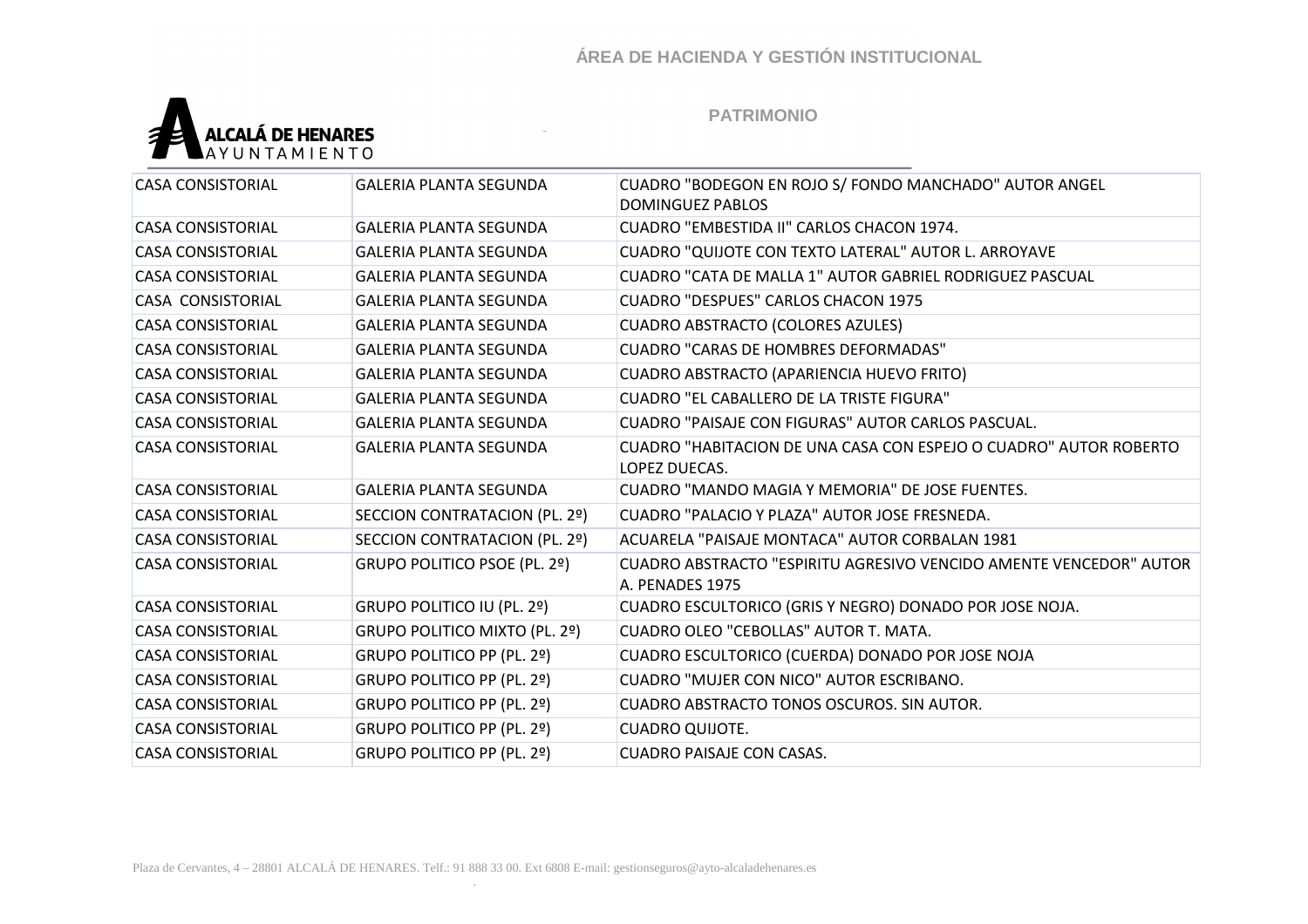

| <b>ARCHIVO MUNICIPAL</b> | MONEDEROS DE MADERA QUE CONTIENEN EL DE COLOR NEGRO 442 MONEDAS<br>MUY ANTIGUAS, EL FORRADO EN PAPEL HACIENDO GRECAS Y DIBUJOS 271                                  |
|--------------------------|---------------------------------------------------------------------------------------------------------------------------------------------------------------------|
|                          | MONEDAS EN SU MAYORIA DE COBRE.                                                                                                                                     |
| <b>ARCHIVO MUNICIPAL</b> | MANUSCRITO EN PERGAMIO FIRMADO POR EL REY D. ALFOSO E BURGOS A 27 DE<br>MAYO DE 1315 POR EL CUAL SE PERDONABAN A ALCALA LOS PECHOS QUE DEBIA<br>A DICHO REY.        |
| <b>ARCHIVO MUNICIPAL</b> | MANUSCRITO EN PERGAMINO FECHA EN 1419 ESCRITAS LAS ORDENANZAS DEL<br>ARZOBISPO D. SANCHO RELATIVAS A LA ENTRADA DEL VINO EN ALCALA Y AL<br><b>LABRAR DEL PAN</b>    |
| <b>ARCHIVO MUNICIPAL</b> | PERGAMINO AUTOGRAFO DEL REY D. ALFONSO X EL SABIO DIRIGIDA AL CONCEJO<br>DE LA VILLA DE ALCALA. FECHA EN SEVILLA A 6 DE OCTUBRE DE 1252.                            |
| <b>ARCHIVO MUNICIPAL</b> | MANUSCRITO FIRMADO REY FELIPE IV. FECHA MADRID 7 DE ABRIL DE 1636.<br>PRIVILEGIO ALCALA SEA GOBERNADA POR LOS OFICIOS CUYA PROVISION AL<br>ARZOBISPADO Y A ALCALA.  |
| <b>ARCHIVO MUNICIPAL</b> | CARTA MANUSCRITA FIRMADA POR EL REY D. CARLOS II POR LA QUE SE CONCEDE<br>A LA VILLA DE ALCALA EL TITULO DE CIUDAD. FECHA EN ARANJUEZ 5/5/1687.                     |
| <b>ARCHIVO MUNICIPAL</b> | MANUSCRITO QUE CONTIENE UN PERMISO DEL CARDEAL INFANTE, CONCEDIENDO<br>A ALCALA PUEDA CONOCER OEN APELACION DE 30.000 MARAVEDISES. FECHADO<br>EN 3 DE MAYO DE 1627. |
| <b>ARCHIVO MUNICIPAL</b> | MANUSCRITO CARTA DE PRIVILEGIO DEL REY D. CARLOS II CREANDO EN ALCALA<br>MERCADO FRANCO. FECHADO 23/7/1698                                                          |
| <b>ARCHIVO MUNICIPAL</b> | MANUSCRITO DADO POR LOS REYES DE CASTILLA A LA SANTA IGLESIA DE TOLEDO<br>A FAVOR DE ESTA DE ALCALA. ES UN TRASLADO DE 7/5/1498.                                    |
| <b>ARCHIVO MUNICIPAL</b> | MANUSCRITO PRIVILEGIO DEL REY D. SANCHO POR EL QUE SE QUITA A ALCALA Y<br>SUS ALDEAS EL "MORTUORUM". FECHADO EN ALCALA.                                             |
| <b>ARCHIVO MUNICIPAL</b> | PERGAMINO MANUSCRITO CONTIENE PRIVILEGIO DEL ARZOBISPO D. BASCO EN<br>RAZON DEL VINO DE ALCALA Y DE SU TERMINO, DADO EN TOLEDO 10/ABRIL/1398                        |
| <b>ARCHIVO MUNICIPAL</b> | PERGAMINO MANUSCRITO CONTIENE PRIVILEGIO DEL REY D. ENRIQUE A FAVOR<br>DE TODOS LOS QUE TUVIEREN ARMAS Y CABALLOS EN ALCALA, QUE NO PECHEN.<br>20/FEBRERO/1392      |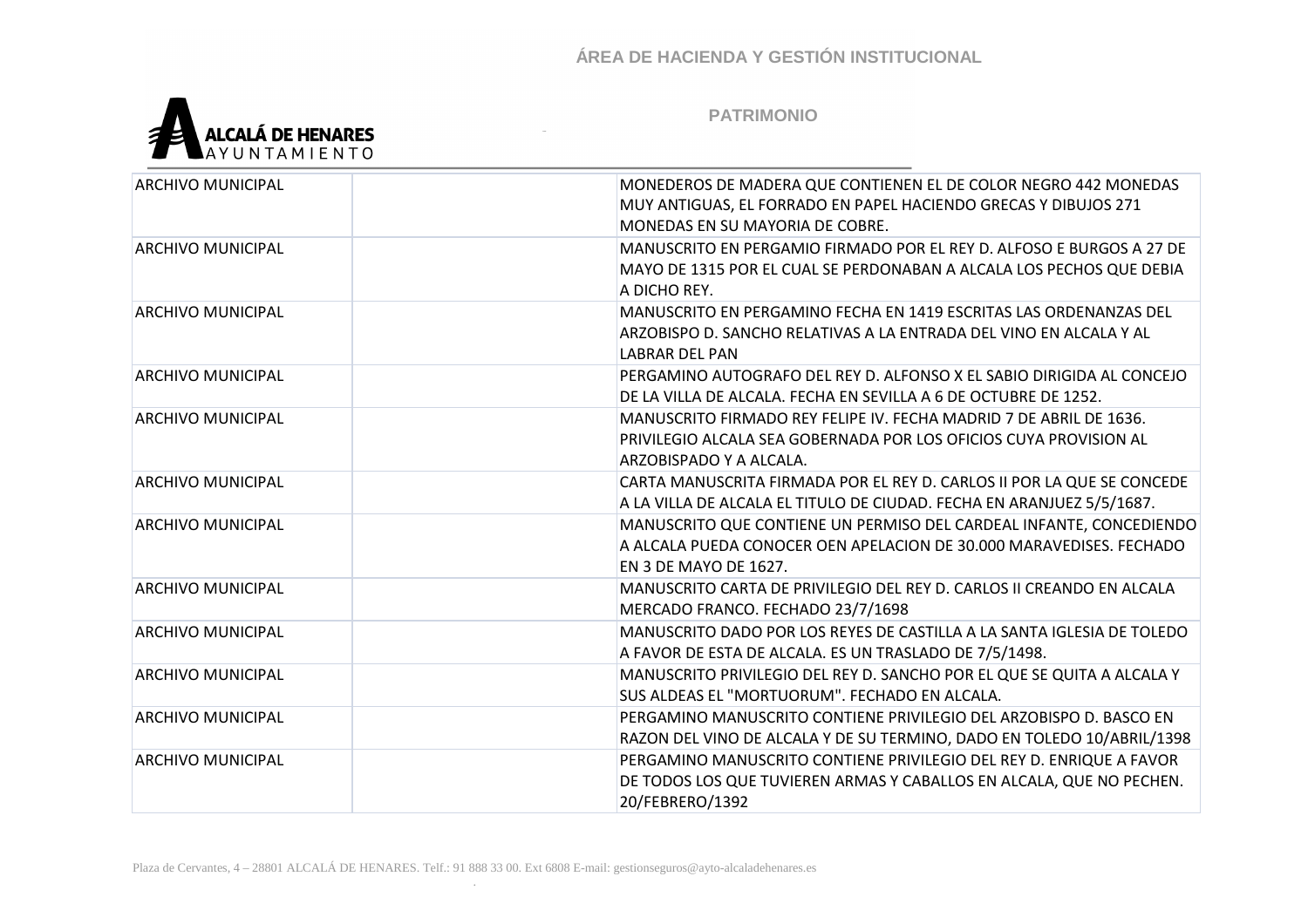

| ARCHIVO MUNICIPAL        | MANUSCRITO SE CONTIENE EN EL LA CONCESION DE EXCELENCIA A L.A CIUDAD DE<br>ALCALA. FIRMADO POR S.M. D. ALFONSO XII, 9 JUNIO 1880. |
|--------------------------|-----------------------------------------------------------------------------------------------------------------------------------|
|                          |                                                                                                                                   |
| <b>ARCHIVO MUNICIPAL</b> | PERGAMINO MANUSCRITO SENTENCIA DE 1424 SOBRE LO QUE HABIAN DE                                                                     |
|                          | CONTRIBUIR LOS PUEBLOS DEL COMUN PARA EL REPARO DE LAS CERCAS DE                                                                  |
|                          | ALCALA.                                                                                                                           |
| <b>ARCHIVO MUNICIPAL</b> | PRIVILEGIO MANUSCRITO DEL ARZOBISPO D. BASCO PARA QUE LOS VECINOS DE                                                              |
|                          | ALCALA PUEDAN METER VINO EN ESTA VILLA EN TIEMPO DE FERIA.1398                                                                    |
| ARCHIVO MUNICIPAL        | MANUSCRITO FECHADO 1542 FUNDACION DE CAPILLAS Y CAPELLANIA EN LA                                                                  |
|                          | IGLESIA MAGISTRAL DEL DEAN DE LA DE TOLEDO, D. CARLOS MENDOZA, DEJANDO                                                            |
|                          | POR PATRONA A LA VILLA.                                                                                                           |
| <b>ARCHIVO MUNICIPAL</b> | MANUSCRITO PERGAMINO CONTIENE PROVISION DEL C. CISNEROS EN LA QUE                                                                 |
|                          | DISPONE QUE EL CABILDO Y EL CORREGIDOR GUARDEN LOS FUEROS Y LAS LEYES                                                             |
|                          | DE LA VILLA. ABRIL 1510.                                                                                                          |
| <b>ARCHIVO MUNICIPAL</b> | MANUSCRITO AUTOGRAFIADO DEL ARZOBISPO D. JUAN FECHADA EN ALCALA                                                                   |
|                          | 1/SEPTIEMBRE/1364                                                                                                                 |
| <b>ARCHIVO MUNICIPAL</b> | MANUSCRITO CONTIENE EL FUERO CONCEDIDO A LA VILLA DE ALCALA POR FRAY                                                              |
|                          | FRANCISCO XIMENEZ DE CISNEROS Y CONTIENE 142 CAPITULOS. FECHADO A                                                                 |
|                          |                                                                                                                                   |
|                          | 6/FEBRERO/1509                                                                                                                    |
| <b>ARCHIVO MUNICIPAL</b> | PERGAMINO MANUSCRITO PRIVILEGIO DEL REY D. SANCHO POR EL QUE LIBRA DE                                                             |
|                          | PAGAR PECHOS A QUIENES TUVIERAN ARMAS O CABALLOS EN ALCALA. 30/3/1330                                                             |
| <b>ARCHIVO MUNICIPAL</b> | MANUSCRITO CARTA DEL ARZOBISPO D. GONZALO EN EL QUE MANDA QUE DE 500                                                              |
|                          | MARAVADISES ABAJO, NO HAYA ABOGADO 4/OCTUBRE/1338                                                                                 |
|                          |                                                                                                                                   |
| <b>ARCHIVO MUNICIPAL</b> | MANUSCRITO PRIVILEGIO DEL ARZOBISPO D. GONZALO QUITANDO DE ALCALA EL                                                              |
|                          | ALMOXARIFAZGO. 18/12/1309                                                                                                         |
| ARCHIVO MUNICIPAL        | MANUSCRITO PRIVILEGIO DEL ARZOBISPO D. JUAN POR EL QUE SE EXIME A LOS                                                             |
|                          | OFICIALES DE ALCALA A SER EMBARGADOS POR EL ALCAIDE DE ELLA.                                                                      |
|                          | 16/ENERO/1361                                                                                                                     |
| <b>ARCHIVO MUNICIPAL</b> | MANUSCRITO CONTIENE PRIVILEGIOS DE LOS REYES D. JUAN Y D. ALFONSO A                                                               |
|                          | <b>FAVOR DE LOS CABALLEROS DE ALCALA</b>                                                                                          |
|                          |                                                                                                                                   |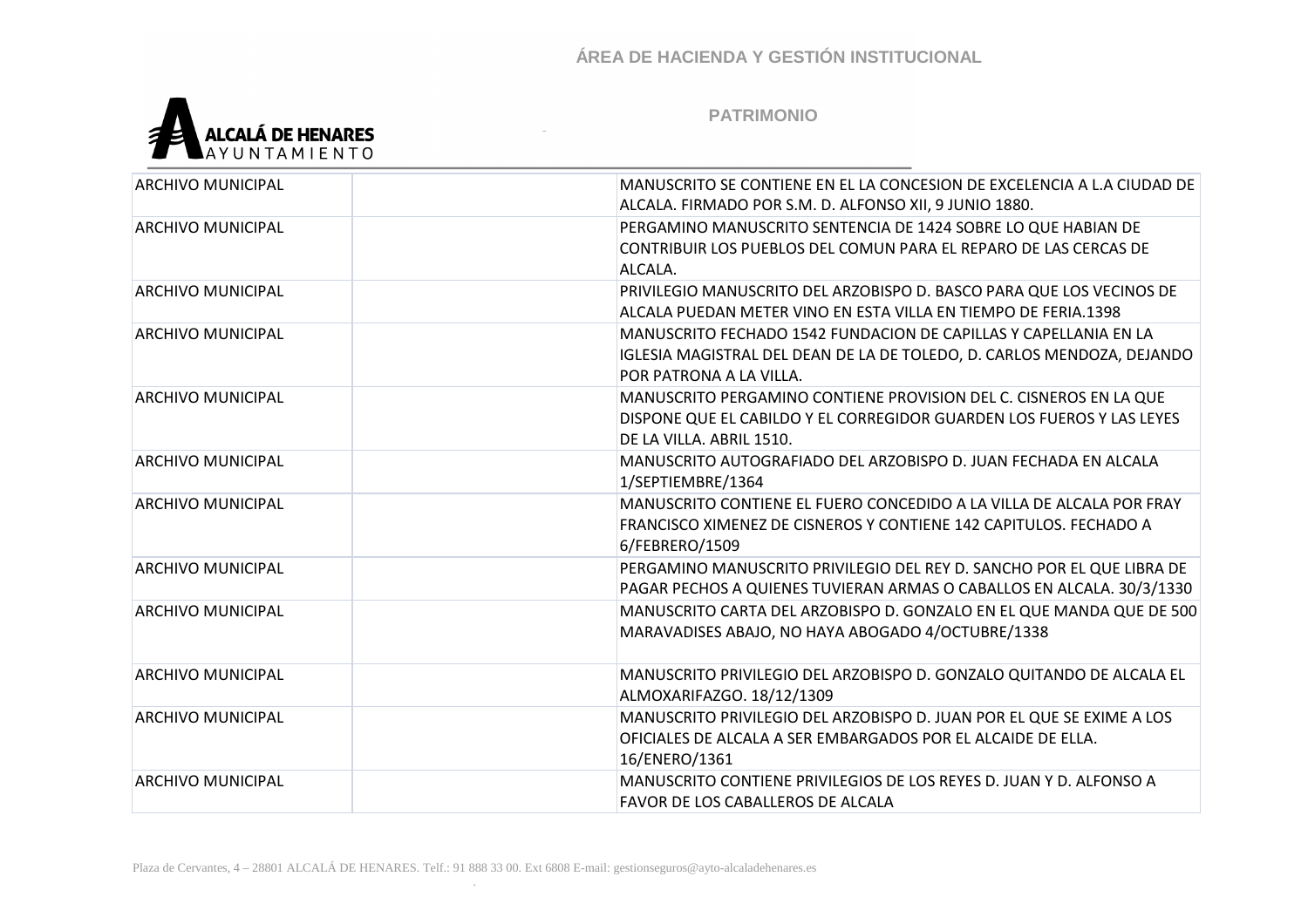

| <b>ARCHIVO MUNICIPAL</b>                        |                        | <b>GRABADO DE FRANCISCO JIMENEZ DE CISNEROS.</b>                                                                                                                            |
|-------------------------------------------------|------------------------|-----------------------------------------------------------------------------------------------------------------------------------------------------------------------------|
| <b>ARCHIVO MUNICIPAL</b>                        |                        | <b>GRABADO DE FERNANDO VI</b>                                                                                                                                               |
| <b>PLAZA DE CERVANTES</b>                       |                        | ESTATUA DE CERVANTES EN BRONCE POR EL ESCULTOR PEDRO NICOLI.<br>INAUGURADA EN 1879. LOS RELIEVES DEL PEDESTAL, ALUSIVOS A PASAJES DEL<br>QUIJOTE (JOSE NOJA, 1994)          |
| <b>PLAZA DE CERVANTES</b>                       |                        | QUIOSCO DE MUSICA, DISECADO POR PASTELLS Y REALIZADO EN 1889 POR LA<br>FUNDICION LEBRERO DE MADRID.                                                                         |
| PLAZA SANTOS NICOS                              |                        | ESCULTURA ASTROLABIO CON MOTIVO DEL V CENTENARIO DE LA ENTREVISTA<br>CELEBRADA ENTRE C. COLON Y LA REINA ISABEL. AUTOR D. JUAN A. PALOMO.<br><b>SESION PLENO 19/11/1985</b> |
| PARQUE MANUEL AZACA                             |                        | ESCULTURA D.D MANUEL AZACA. AUTOR JOSE NOJA. SESION NPLENO 12/6/1986                                                                                                        |
| MUSEO ESCULTURAS AL AIRE<br><b>LIBRE</b>        | <b>VIA COMPLUTENSE</b> | ESCULTURA Nº1 AUTORA MARIA CARRETERO. INAUGURADA 21 DE AGOSTO DE<br>1993.                                                                                                   |
| <b>MUSEO ESCULTURAS AL AIRE</b><br><b>LIBRE</b> | <b>VIA COMPLUTENSE</b> | ESCULTURA Nº2 AUTOR MAXIMO TRUEBA. INAUGURADA 21 DE AGOSTO DE 1993                                                                                                          |
| MUSEO ESCULTURAS AL AIRE<br><b>LIBRE</b>        | <b>VIA COMPLUTENSE</b> | ESCULTURA Nº3 AUTOR DOANIRE. INAUGURADA 21 DE AGOSTO DE 1993                                                                                                                |
| <b>MUSEO ESCULTURAS AL AIRE</b><br><b>LIBRE</b> | <b>VIA COMPLUTENSE</b> | ESCULTURA Nº4 AUTOR POBLADOR. INAUGURADA 21 DE AGOSTO DE 1993.                                                                                                              |
| MUSEO ESCULTURAS AL AIRE<br><b>LIBRE</b>        | <b>VIA COMPLUTENSE</b> | ESCULTURA Nº5 AUTOR LORENZO FRECHILLA. INAUGURADA 21 DE AGOSTO DE<br>1993                                                                                                   |
| <b>MUSEO ESCULTURAS AL AIRE</b><br><b>LIBRE</b> | <b>VIA COMPLUTENSE</b> | ESCULTURA Nº6 AUTOR JOSE TORRES GUARDIA. INAUGURADA 21 DE AGOSTO DE<br>1993.                                                                                                |
| MUSEO ESCULTURAS AL AIRE<br><b>LIBRE</b>        | <b>VIA COMPLUTENSE</b> | ESCULTURA Nº7 AUTOR ENRIQUE RAMOS. INAUGURADA 21 DE AGOSTO DE 1993.                                                                                                         |
| MUSEO ESCULTURAS AL AIRE<br><b>LIBRE</b>        | <b>VIA COMPLUTENSE</b> | ESCULTURA Nº8 AUTOR RAMIRO ARANGO. INAUGURADA 21 DE AGOSTO DE 1993                                                                                                          |
| MUSEO ESCULTURAS AL AIRE<br><b>LIBRE</b>        | VIA COMPLUTENSE        | ESCULTURA Nº9 AUTOR URCULO. INAUGURADA 21 DE AGOSTO DE 1993.                                                                                                                |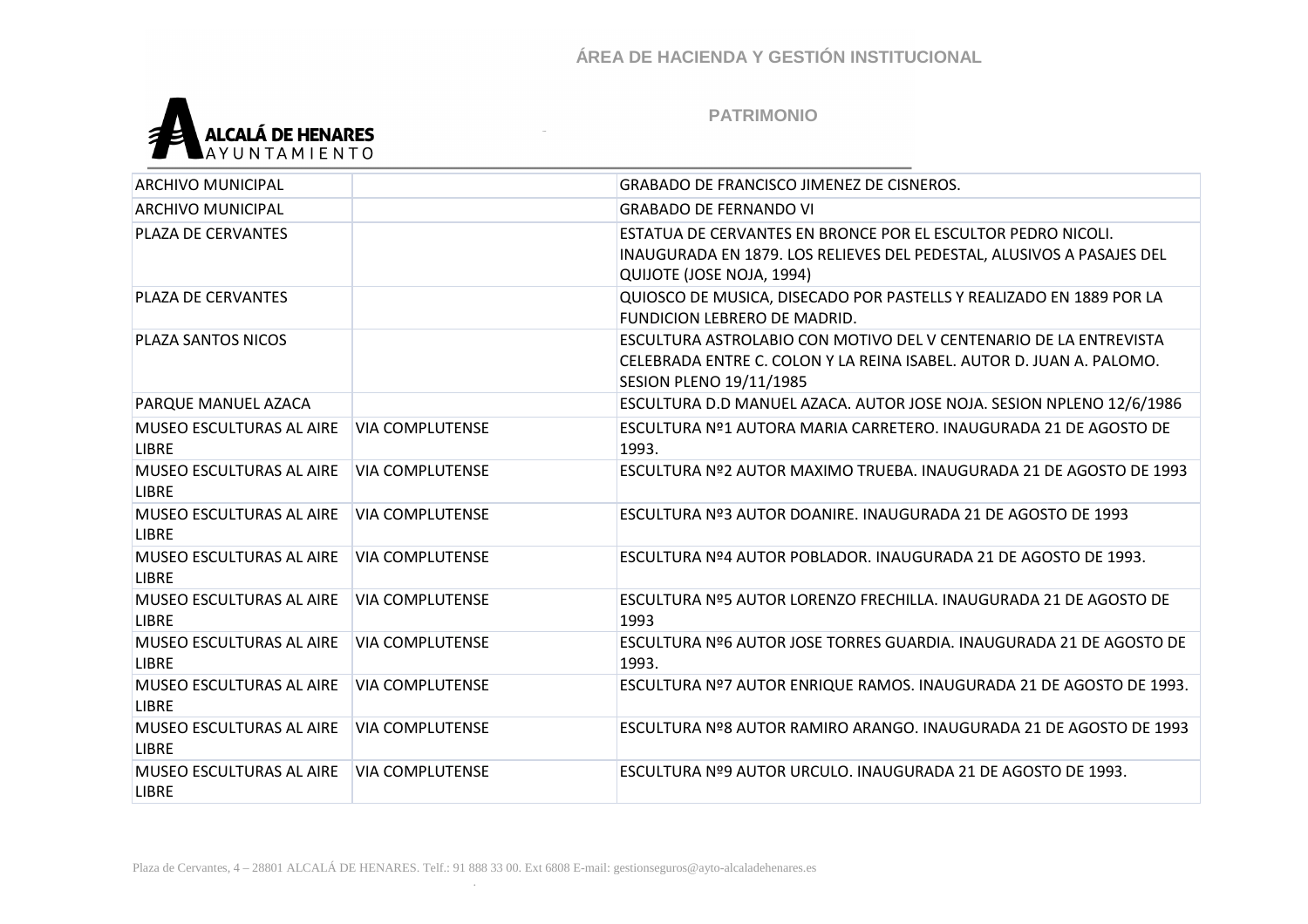

| <b>MUSEO ESCULTURAS AL AIRE</b><br><b>LIBRE</b> | <b>VIA COMPLUTENSE</b> | ESCULTURA Nº10 AUTOR FELICIANO. INAUGURADA 21 DE AGOSTO DE 1993.             |
|-------------------------------------------------|------------------------|------------------------------------------------------------------------------|
| <b>MUSEO ESCULTURAS AL AIRE</b><br>LIBRE        | <b>VIA COMPLUTENSE</b> | ESCULTURA Nº11 AUTOR J. LUIS SANCHEZ. INAUGURADA 21 DE AGOSTO DE 1993        |
| <b>MUSEO ESCULTURAS AL AIRE</b><br><b>LIBRE</b> | <b>VIA COMPLUTENSE</b> | ESCULTURA Nº12 AUTOR AMADEO GABINO. INAUGURADA 21 DE AGOSTO DE<br>1993       |
| <b>MUSEO ESCULTURAS AL AIRE</b><br><b>LIBRE</b> | <b>VIA COMPLUTENSE</b> | ESCULTURA Nº13 AUTOR PACO BARON. INAUGURADA 21 DE AGOSTO DE 1993             |
| <b>MUSEO ESCULTURAS AL AIRE</b><br><b>LIBRE</b> | <b>VIA COMPLUTENSE</b> | ESCULTURA Nº14 AUTOR CARUNCHO. INAUGURADA 21 DE AGOSTO DE 1993.              |
| <b>MUSEO ESCULTURAS AL AIRE</b><br><b>LIBRE</b> | <b>VIA COMPLUTENSE</b> | ESCULTURA Nº15 AUTOR CAMIN. INAUGURADA 21 DE AGOSTO DE 1993                  |
| <b>MUSEO ESCULTURAS AL AIRE</b><br><b>LIBRE</b> | <b>VIA COMPLUTENSE</b> | ESCULTURA Nº16 AUTOR AMADOR. INAUGURADA 21 DE AGOSTO DE 1993.                |
| <b>MUSEO ESCULTURAS AL AIRE</b><br><b>LIBRE</b> | <b>VIA COMPLUTENSE</b> | ESCULTURA Nº17 AUTOR AIZCORBE. INAUGURADA 21 DE AGOSTO DE 1993               |
| <b>MUSEO ESCULTURAS AL AIRE</b><br><b>LIBRE</b> | <b>VIA COMPLUTENSE</b> | ESCULTURA Nº18 AUTOR J. SEGUI. INAUGURADA 21 DE AGOSTO DE 1993.              |
| MUSEO ESCULTURAS AL AIRE<br><b>LIBRE</b>        | <b>VIA COMPLUTENSE</b> | ESCULTURA Nº19 AUTOR M.T. TORRAS. INAUGURADA 21 DE AGOSTO DE 1993.           |
| <b>MUSEO ESCULTURAS AL AIRE</b><br><b>LIBRE</b> | <b>VIA COMPLUTENSE</b> | ESCULTURA Nº20 AUTOR ALBERDI. INAUGURADA 21 DE AGOSTO DE 1993.               |
| <b>MUSEO ESCULTURAS AL AIRE</b><br><b>LIBRE</b> | <b>VIA COMPLUTENSE</b> | ESCULTURA Nº21 AUTOR CARLOS EVANGELISTA. INAUGURADA 21 DE AGOSTO DE<br>1993. |
| MUSEO ESCULTURAS AL AIRE<br><b>LIBRE</b>        | <b>VIA COMPLUTENSE</b> | ESCULTURA Nº22 AUTORA TERESA EGUIBAR.                                        |
| <b>MUSEO ESCULTURAS AL AIRE</b><br><b>LIBRE</b> | <b>VIA COMPLUTENSE</b> | ESCULTURA Nº23 AUTOR JAVIER SAURAS. INAUGURADA 21 DE AGOSTO DE 1993.         |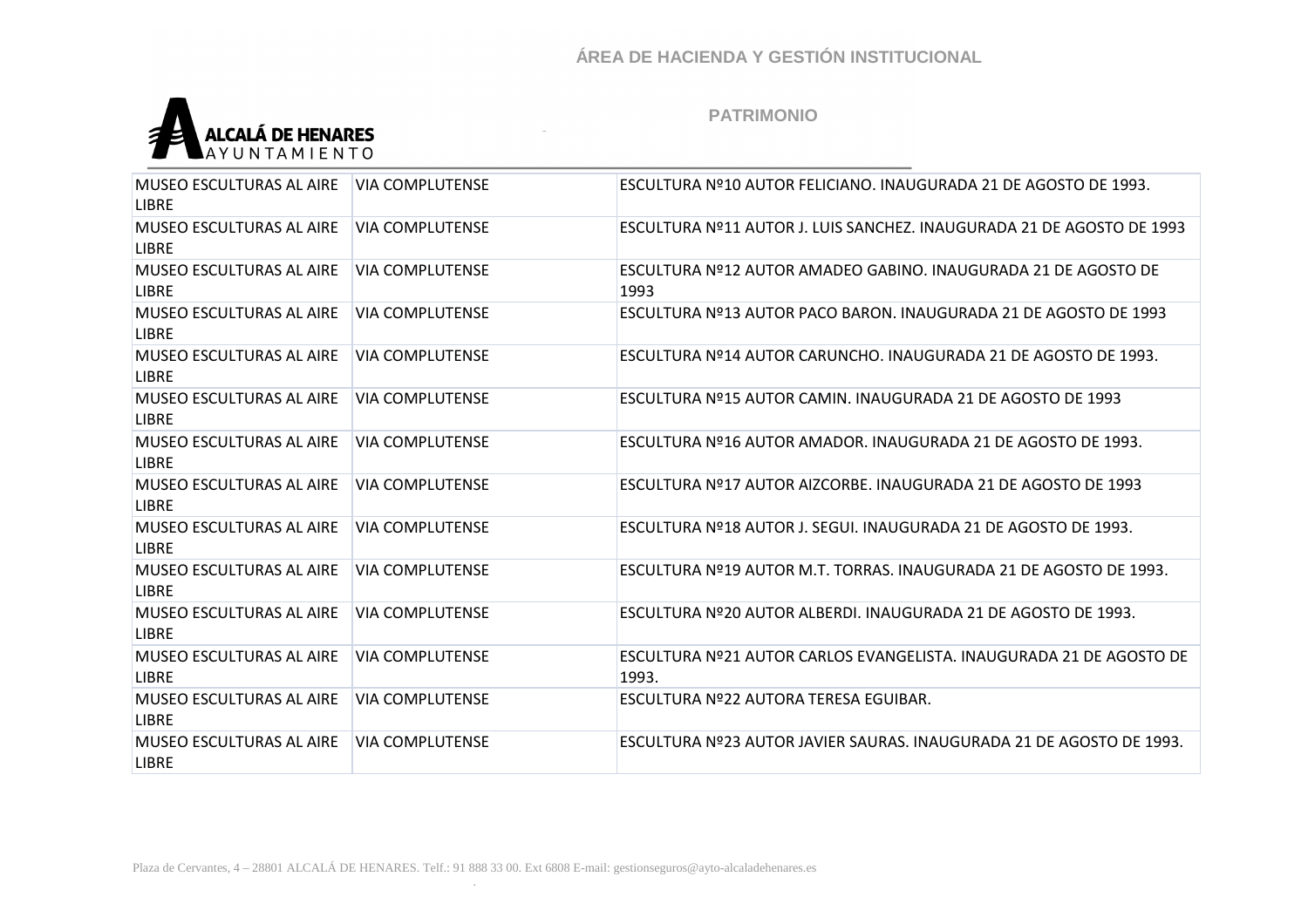

| <b>MUSEO ESCULTURAS AL AIRE</b><br><b>LIBRE</b> | <b>VIA COMPLUTENSE</b> | ESCULTURA Nº24 AUTOR RAFAEL BARRIOS. INAUGURADA 21 DE AGOSTO DE 1993          |
|-------------------------------------------------|------------------------|-------------------------------------------------------------------------------|
| <b>MUSEO ESCULTURAS AL AIRE</b><br><b>LIBRE</b> | <b>VIA COMPLUTENSE</b> | ESCULTURA Nº25 AUTOR CARLOS GARCIA MUELA. INAUGURADA 21 DE AGOSTO<br>DF 1993. |
| <b>MUSEO ESCULTURAS AL AIRE</b><br><b>LIBRE</b> | VIA COMPLUTENSE        | ESCULTURA Nº26 AUTOR RICARDO BELECA. INAUGURADA                               |
| <b>MUSEO ESCULTURAS AL AIRE</b><br><b>LIBRE</b> | <b>VIA COMPLUTENSE</b> | ESCULTURA Nº27 AUTOR CARLOS PRADA. INAUGURADA 21 DE AGOSTO DE 1993.           |
| <b>MUSEO ESCULTURAS AL AIRE</b><br><b>LIBRE</b> | VIA COMPLUTENSE        | ESCULTURA Nº28 AUTOR XABIER LAKA. INAUGURADA 21 DE AGOSTO DE 1993.            |
| <b>MUSEO ESCULTURAS AL AIRE</b><br><b>LIBRE</b> | <b>VIA COMPLUTENSE</b> | ESCULTURA Nº 29 AUTOR ALBERTO GUZMAN. INAUGURADA 21 DE AGOSTO DE<br>1993.     |
| <b>MUSEO ESCULTURAS AL AIRE</b><br><b>LIBRE</b> | <b>VIA COMPLUTENSE</b> | ESCULTURA Nº30 AUTORA ESTHER GAUDI. INAUGURADA 21 DE AGOSTO DE 1993.          |
| MUSEO ESCULTURAS AL AIRE<br><b>LIBRE</b>        | <b>VIA COMPLUTENSE</b> | ESCULTURA Nº31 AUTOR JESUS MOLINA. INAUGURADA 21 DE AGOSTO DE 1993.           |
| <b>MUSEO ESCULTURAS AL AIRE</b><br><b>LIBRE</b> | <b>VIA COMPLUTENSE</b> | ESCULTURA Nº32 AUTOR BERRUTTI. INAUGURADA 21 DE AGOSTO DE 1993.               |
| MUSEO ESCULTURAS AL AIRE<br><b>LIBRE</b>        | VIA COMPLUTENSE        | ESCULTURA Nº33 AUTORA CARMEN CASTILLO. INAUGURADA 21 DE AGOSTO DE<br>1993.    |
| <b>MUSEO ESCULTURAS AL AIRE</b><br><b>LIBRE</b> | <b>VIA COMPLUTENSE</b> | ESCULTURA Nº34 AUTOR CRISTOBAL. INAUGURADA 21 DE AGOSTO DE 1993.              |
| <b>MUSEO ESCULTURAS AL AIRE</b><br><b>LIBRE</b> | <b>VIA COMPLUTENSE</b> | ESCULTURA Nº35 AUTOR XUXO VAZQUEZ. INAUGURADA 21 DE AGOSTO DE 1993.           |
| <b>MUSEO ESCULTURAS AL AIRE</b><br>LIBRE        | <b>VIA COMPLUTENSE</b> | ESCULTURA Nº36 AUTOR AREVALO GIL. INAUGURADA 21 DE AGOSTO DE 1993.            |
| <b>MUSEO ESCULTURAS AL AIRE</b><br><b>LIBRE</b> | <b>VIA COMPLUTENSE</b> | ESCULTURA Nº37 AUTORA CARMEN PERUJO. INAUGURADA 21 DE AGOSTO DE<br>1993       |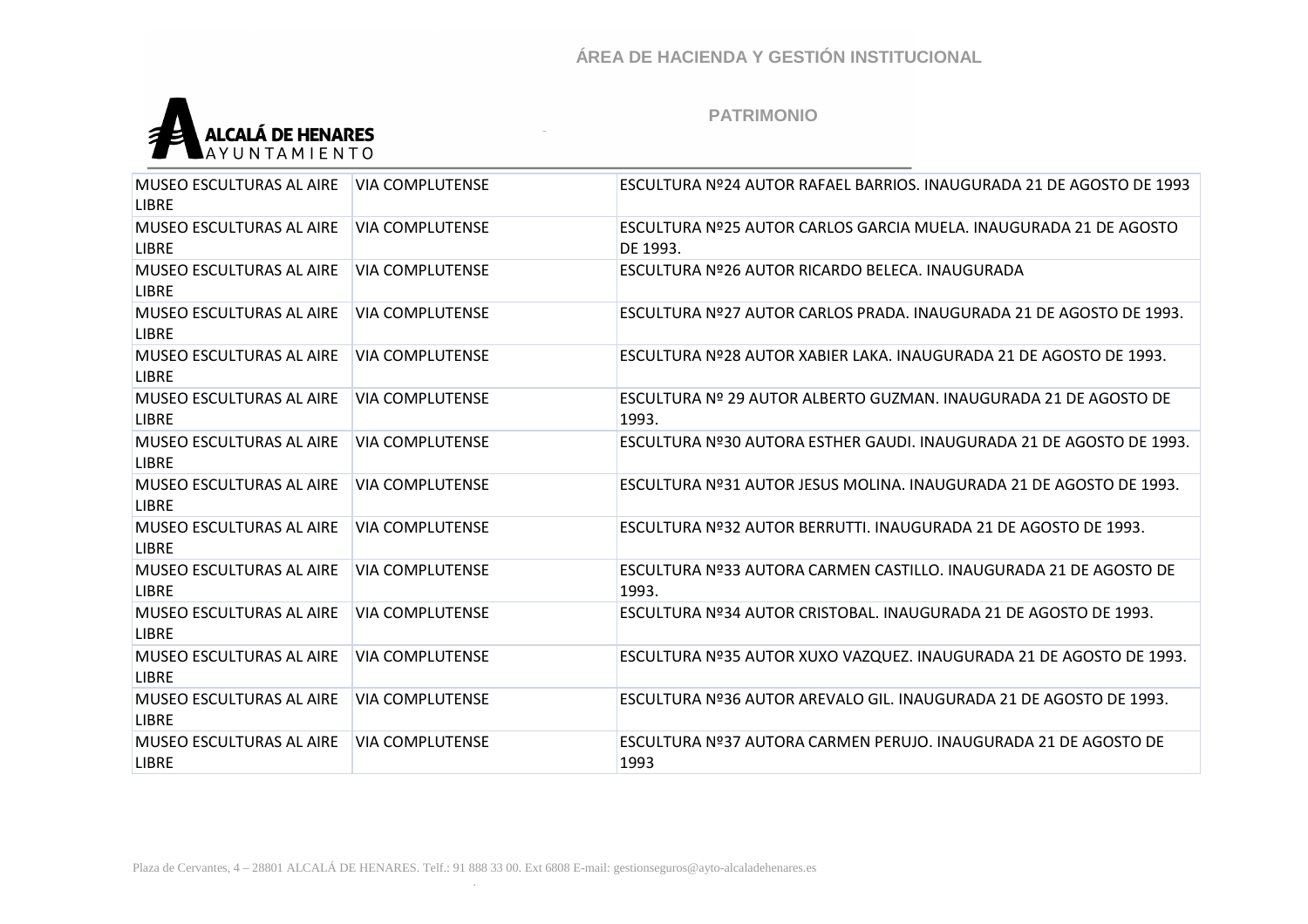

| <b>MUSEO ESCULTURAS AL AIRE</b><br><b>LIBRE</b> | <b>VIA COMPLUTENSE</b>  | ESCULTURA Nº38 AUTOR NASIO BAYARRI. INAUGURADA 21 DE AGOSTO DE 1993.            |
|-------------------------------------------------|-------------------------|---------------------------------------------------------------------------------|
| <b>MUSEO ESCULTURAS AL AIRE</b><br><b>LIBRE</b> | <b>VIA COMPLUTENSE</b>  | ESCULTURA Nº39 AUTOR VICENTE ORTI. INAUGURADA 21 DE AGOSTO DE 1993              |
| MUSEO ESCULTURAS AL AIRE<br><b>LIBRE</b>        | <b>VIA COMPLUTENSE</b>  | ESCULTURA Nº40 AUTOR ERNESTO KNORR. INAUGURADA 21 DE AGOSTO DE 1993             |
| MUSEO ESCULTURAS AL AIRE<br><b>LIBRE</b>        | <b>VIA COMPLUTENSE</b>  | ESCULTURA Nº41 AUTOR MANOLO FERRERO. INAUGURADA 21 DE AGOSTO DE<br>1993         |
| <b>MUSEO ESCULTURAS AL AIRE</b><br><b>LIBRE</b> | <b>VIA COMPLUTENSE</b>  | ESCULTURA Nº42 AUTORA ELENA LAVERON. INAUGURADA 21 DE AGOSTO DE<br>1993         |
| <b>MUSEO ESCULTURAS AL AIRE</b><br><b>LIBRE</b> | <b>VIA COMPLUTENSE</b>  | ESCULTURA Nº43 AUTOR PEPE NOJA. INAUGURADA 21 DE AGOSTO DE 1993.                |
| <b>MUSEO ESCULTURAS AL AIRE</b><br><b>LIBRE</b> | <b>VIA COMPLUTENSE</b>  | ESCULTURA Nº44 AUTOR RAFEL MUYOR, INAUGURADA 21 DE AGOSTO DE 1993.              |
| MUSEO ESCULTURAS AL AIRE<br><b>LIBRE</b>        | <b>VIA COMPLUTENSE</b>  | ESCULTURA Nº45 AUTOR JORGE VARAS. INAUGURADA 21 DE AGOSTO DE 1993.              |
| <b>MUSEO ESCULTURAS AL AIRE</b><br><b>LIBRE</b> | <b>VIA COMPLUTENSE</b>  | ESCULTURA Nº46 AUTORA LILIANNE KATSUKI. INAUGURADA 21 DE AGOSTO DE<br>1993.     |
| <b>MUSEO ESCULTURAS AL AIRE</b><br><b>LIBRE</b> | <b>VIA COMPLUTENSE</b>  | ESCULTURA Nº47 AUTORA ENCARNACION HERNANDEZ. INAUGURADA 21 DE<br>AGOSTO DE 1993 |
| <b>MUSEO ESCULTURAS AL AIRE</b><br><b>LIBRE</b> | <b>VIA COMPLUTENSE</b>  | ESCULTURA Nº48 AUTORA BEATRIZ KHON. INAUGURADA 21 DE AGOSTO DE 1993.            |
| <b>MUSEO ESCULTURAS AL AIRE</b><br><b>LIBRE</b> | <b>VIA COMPLUTENSE</b>  | ESCULTURA AUTOR: JAVIER SANTCHOTENA, ARIZKUN-NAVARRA, BRONCE,                   |
| <b>MUSEO ESCULTURAS AL AIRE</b><br><b>LIBRE</b> | <b>VIA COMPLUTENSE</b>  | ESCULTURA AUTOR JOSE DAMIEL. ALCALA DE HENARES-MADRID. BRONCE                   |
| <b>MUSEO ESCULTURAS AL AIRE</b><br><b>LIBRE</b> | <b>VIA COMPLULTENSE</b> | ESCULTURA AUTOR: ABAS BLASCO, MADRID, HIERRO                                    |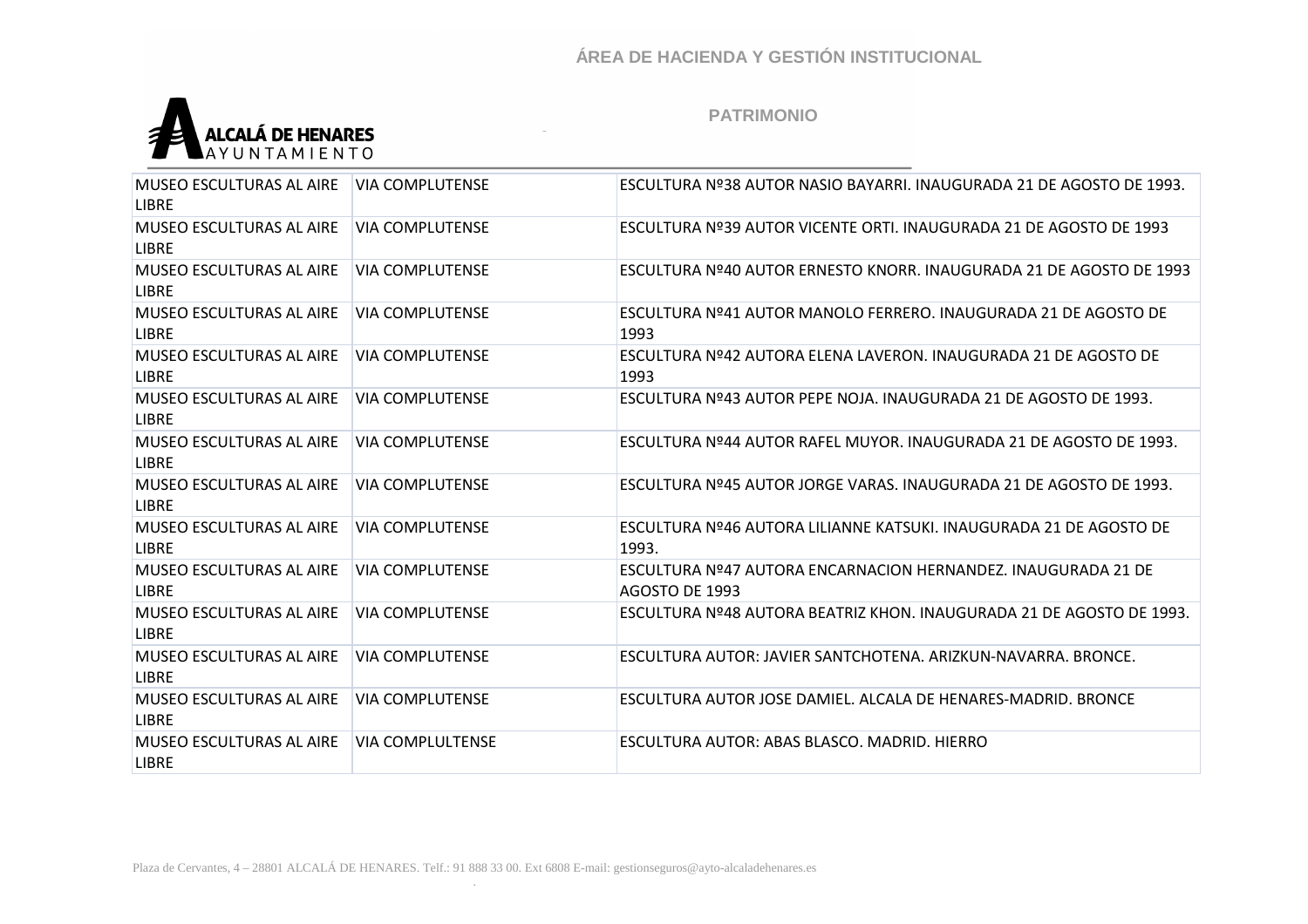

| MUSEO ESCULTURAS AL AIRE<br><b>LIBRE</b>        | <b>VIA COMPLUTENSE</b>       | ESCULTURA AUTOR: ISIDRO BLASCO, MADRID, HIERRO,                                                                               |
|-------------------------------------------------|------------------------------|-------------------------------------------------------------------------------------------------------------------------------|
| MUSEO ESCULTURAS AL AIRE<br><b>LIBRE</b>        | <b>VIA COMPLUTENSE</b>       | ESCULTURA AUTOR: FERNANDO SUAREZ. ARGENTINA. BRONCE.                                                                          |
| MUSEO ESCULTURAS AL AIRE<br><b>LIBRE</b>        | <b>VIA COMPLUTENSE</b>       | ESCULTURA AUTOR: MARIA LUISA CAMPOY, MALAGA, BRONCE,                                                                          |
| MUSEO ESCULTURAS AL AIRE<br><b>LIBRE</b>        | <b>VIA COMPLUTENSE</b>       | ESCULTURA AUTOR: NOUD DE WOLF. GRONINGEN -HOLANDA. HIERRO                                                                     |
| MUSEO ESCULTURAS AL AIRE<br><b>LIBRE</b>        | <b>VIA COMPLUTENSE</b>       | ESCULTURA AUTOR: JOSE LUIS PEQUECO. BILBAO. BRONCE                                                                            |
| MUSEO ESCULTURAS AL AIRE<br><b>LIBRE</b>        | <b>VIA COMPLUTENSE</b>       | ESCULTURA AUTOR: MIGUEL MORENO. GRANADA. BRONCE                                                                               |
| MUSEO ESCULTURAS AL AIRE<br><b>LIBRE</b>        | <b>VIA COMPLUTENSE</b>       | ESCULTURA AUTOR: AURELIO TENO. LAS MINAS DEL SOLDADO-CORDOBA.<br><b>BRONCE.</b>                                               |
| MUSEO ESCULTURAS AL AIRE<br><b>LIBRE</b>        | <b>VIA COMPLUTENSE</b>       | ESCULTURA AUTOR: VENANCIO BLANCO. MATILLA DE LOS CAÑOS DEL RIO-<br>SALAMANCA, BRONCE.                                         |
| MUSEO ESCULTURAS AL AIRE<br><b>LIBRE</b>        | <b>VIA COMPLUTENSE</b>       | ESCULTURA AUTOR: PABLO SERRANO. CRIVILLEN-TERUEL. BRONCE.                                                                     |
| PLAZA RODRIGUEZ MARIN                           |                              | ESCULTURA ASTRANA MARIN, AUTOR: ROBERTO CASTRO, DONADA POR LA<br>ASOCIACION DE EMPRESARIOS DEL HENARES.                       |
| <b>CASA CONSISTORIAL</b>                        | PLANTA SEGUNDA               | LAMINA ACREDITATIVA DE MIEMBRO DE LA SOCIEDAD DE CONDUECOS.<br>ACEPTACION DE LA CONCESION PLENO SESION 16/04/96               |
| <b>CASA CONSISTORIAL</b>                        | PLANTA PRIMERA               | <b>CUADRO RETRATO CERVANTES.S AUTOR: FRANCISCO ROLDAN</b>                                                                     |
| <b>BIBLIOTECA CENTRAL C.</b><br><b>CISNEROS</b> |                              | OBRA PICTORICA "LIBRO ABIERTO". AUTORA: LOURDES MURILLO. ACEPTACION<br>DONACION PLENO 20/5/1997. ACTA DE RECEPCION 18/11/1997 |
| <b>CENTRO CULTURAL MANUEL</b><br>LAREDO         | <b>ASOCIACION BELENISTAS</b> | FIGURAS DE BELEN (NATIVIDAD 35 CMS. AUTOR JOSE LUIS MAYO LEBRIJA                                                              |
| CENTRO CULTURAL MANUEL<br>LAREDO                | <b>ASOCIACION BELENISTAS</b> | FIGURAS DE BELEN (PASTORES 16 CMS.) AUTOR: JOSE LUIS MAYO LEBRIJA.                                                            |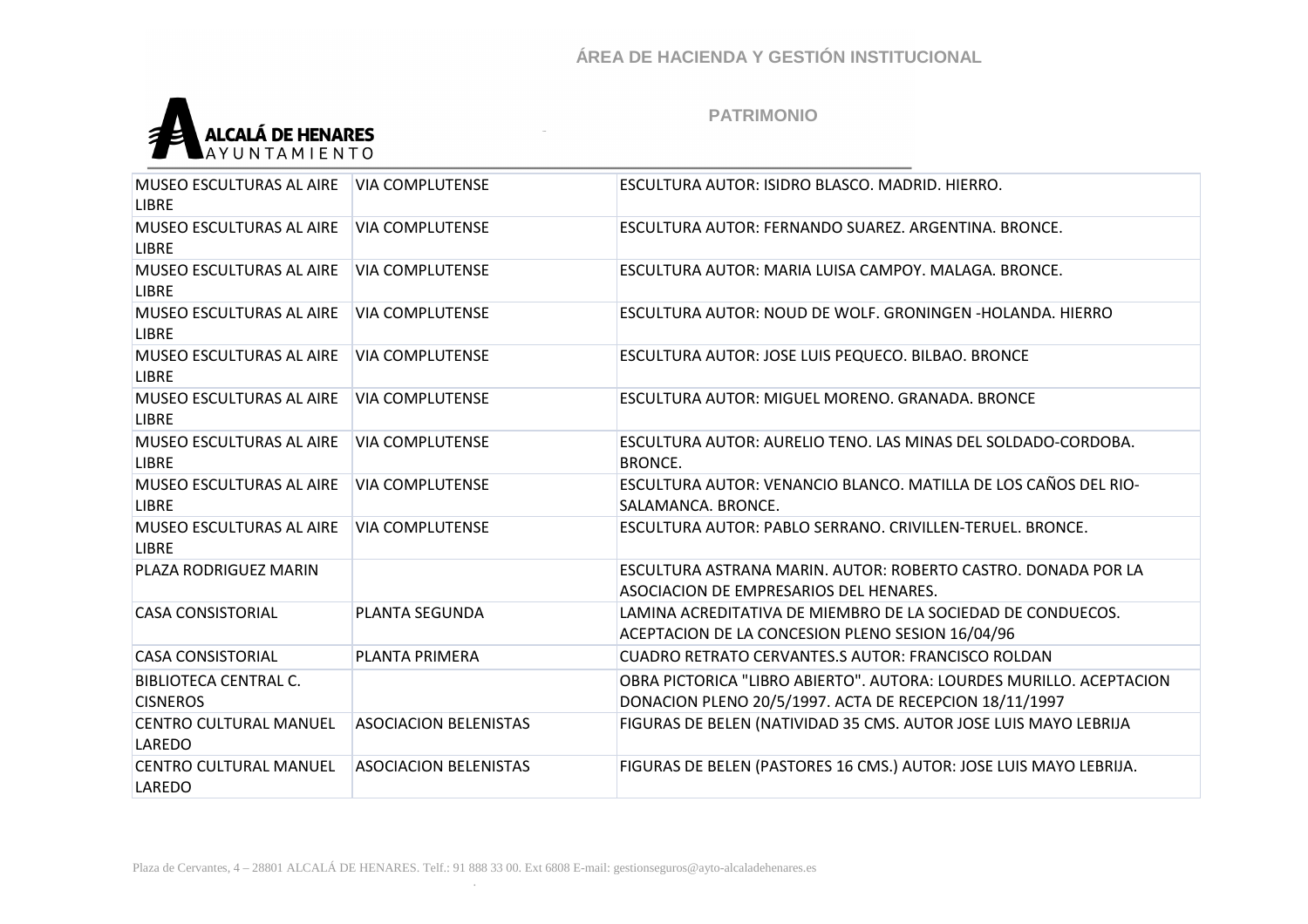

| <b>CENTRO CULTURAL MANUEL</b><br>LAREDO | <b>ASOCIACION DE BELENISTAS</b> | FIGURAS DE BELEN (PASTORES 10 CMS.) AUTOR. JOSE LUIS MAYO LEBRIJA.                     |
|-----------------------------------------|---------------------------------|----------------------------------------------------------------------------------------|
| <b>CENTRO CULTURAL MANUEL</b><br>LAREDO | <b>ASOCIACION DE BELENISTAS</b> | FIGURAS DE BELEN (PASTORES 35 CMS) AUTOR. JOSE LUIS MAYO LEBRIJA                       |
| CENTRO CULTURAL MANUEL<br>LAREDO        | <b>ASOCIACION DE BELENISTAS</b> | FIGURAS DE BELEN (VIEJO CALENTANDOSE 10 CMS.) AUTOR. JOSE LUIS MAYO<br>LEBRIJA.        |
| <b>CENTRO CULTURAL MANUEL</b><br>LAREDO | <b>ASOCIACION DE BELENISTAS</b> | FIGURAS DE BELEN (HILANDERA 10 CMS.) AUTOR JOSE LUIS MAYO LEBRIJA                      |
| <b>CENTRO CULTURAL MANUEL</b><br>LAREDO | <b>ASOCIACION DE BELENISTAS</b> | FIGURAS DE BELEN (CAMELLO SUELO DE PIE 7 CMS.) AUTOR JOSE LUIS MAYO<br>LEBRIJA.        |
| CENTRO CULTURAL MANUEL<br>LAREDO        | <b>ASOCIACION DE BELENISTAS</b> | FIGURAN DE BELE (PERRO 11 CMS.) AUTOR JOSE LUIS MAYO LEBRIJA.                          |
| <b>CENTRO CULTURAL MANUEL</b><br>LAREDO | <b>ASOCIACION DE BELENISTAS</b> | FIGURAS DE BELEN (CAMELLO CON CARGA 11 CMS.) AUTOR JOSE LUIS MAYO<br>LEBRIJA.          |
| <b>CENTRO CULTURAL MANUEL</b><br>LAREDO | <b>ASOCIACION DE BELENISTAS</b> | FIGURAN DE BELEN (CAMELLO SUELTO DE PIE 14 CMS) AUTOR JOSE LUIS MAYO<br>LEBRIJA.       |
| CENTRO CULTURAL MANUEL<br>LAREDO        | <b>ASOCIACION DE BELENISTAS</b> | FIGURAS DE BELEN (PASTORES 14 CMS.) AUTOR JOSE LUIS MAYOR LEBRIJA.                     |
| <b>CENTRO CULTURAL MANUEL</b><br>LAREDO | <b>ASOCIACION DE BELENISTAS</b> | FIGURAS DE BELEN (LONGINO QR CMS.) AUTOR JOSE LUIS MAYO LEBRIJA.                       |
| CENTRO CULTURAL MANUEL<br>LAREDO        | <b>ASOCIACION BELENISTAS</b>    | FIGURAS DE BELEN (ANUNCIACION A LOS PASTORES 14 CMS.) AUTOR JOSE LUIS<br>MAYO LEBRIJA. |
| <b>CENTRO CULTURAL MANUEL</b><br>LAREDO | <b>ASOCIACION DE BELENISTAS</b> | FIGURAS DE BELEN (PASTORES 11 CMS.) AUTOR JOSE LUIS MAYO LEBRIJA.                      |
| CENTRO CULTURAL MANUEL<br>LAREDO        | <b>ASOCIACION DE BELENISTAS</b> | FIGURAS DE BELEN (NICOS 11 CMS) AUTOR JOSE LUIS MAYO LEBRIJA.                          |
| <b>CENTRO CULTURAL MANUEL</b><br>LAREDO | <b>ASOCIACION DE BELENISTAS</b> | FIGURAS DE BELEN (PASTORES 7 CMS.) AUTOR JOSE LUIS MAYO LEBRIJA.                       |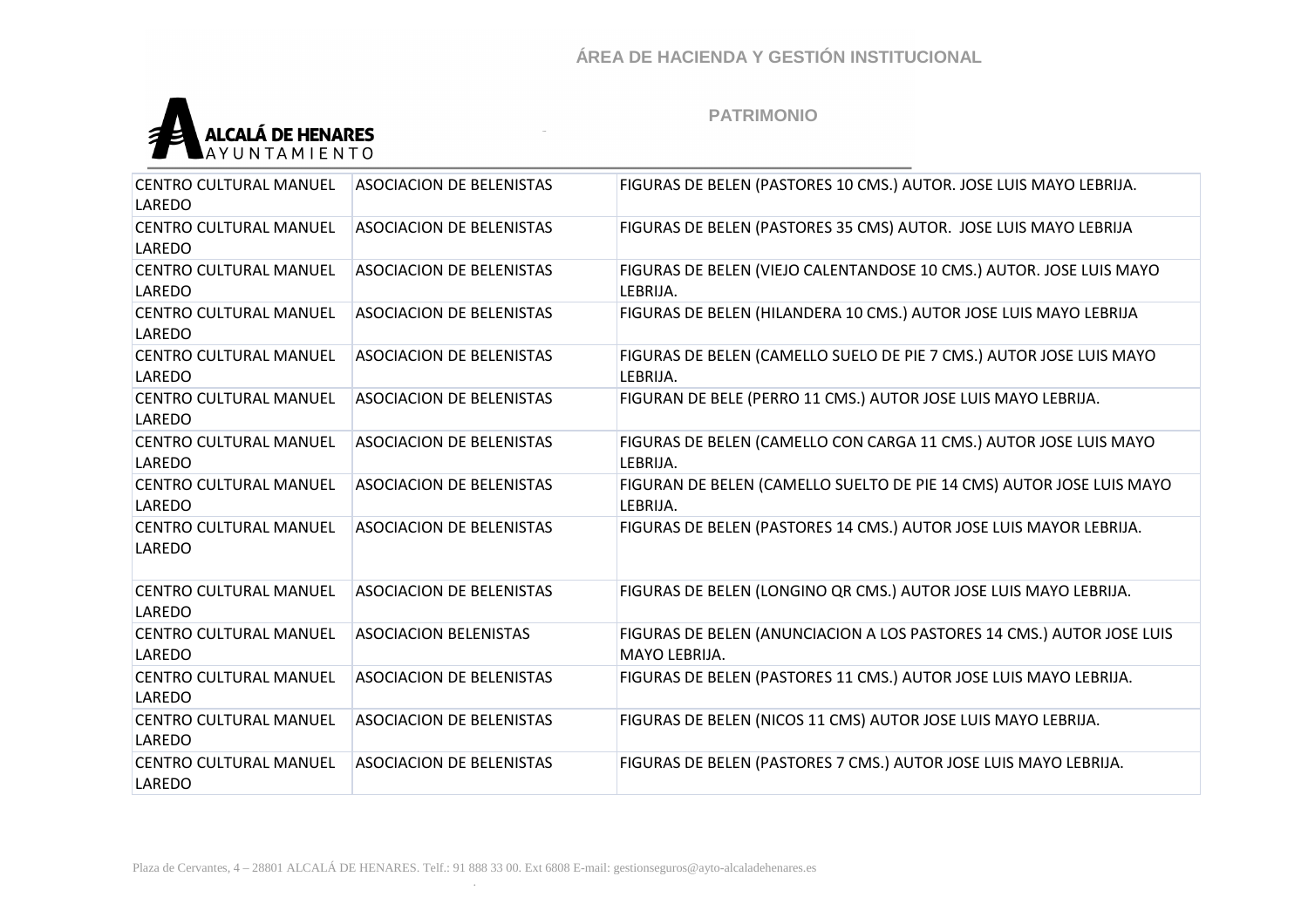

| <b>CENTRO CULTURAL MANUEL</b><br>LAREDO         | <b>ASOCIACION DE BELENISTAS</b>                      | FIGURAS DE BELEN (ANUNCIACION A LOS PASTORES 24 CMS.) AUTOR JOSE LUIS<br>MAYO LEBRIJA.                                                                                                                                                                                                                                                                                                                                        |
|-------------------------------------------------|------------------------------------------------------|-------------------------------------------------------------------------------------------------------------------------------------------------------------------------------------------------------------------------------------------------------------------------------------------------------------------------------------------------------------------------------------------------------------------------------|
| <b>CENTRO CULTURAL MANUEL</b><br>LAREDO         | <b>ASOCIACION DE BELENISTAS</b>                      | FIGURAS DE BELEN (CAMELLO SUELTO 24 CMS.) AUTOR JOSE LUIS MAYO LEBRIJA.                                                                                                                                                                                                                                                                                                                                                       |
| CENTRO CULTURAL MANUEL<br>LAREDO                | <b>ASOCIACION DE BELENISTAS</b>                      | FIGURAS DE BELEN (PASTORES 24 CMS.) AUTOR JOSE LUIS MAYO LEBRIJA                                                                                                                                                                                                                                                                                                                                                              |
| CENTRO CULTURAL MANUEL<br>LAREDO                | <b>ASOCIACION DE BELENISTAS</b>                      | FIGURAS DE BELEN (CABRAS 19 CMS) AUTOR JOSE LUIS MAYO LEBRIJA                                                                                                                                                                                                                                                                                                                                                                 |
| CENTRO CULTURAL MANUEL<br>LAREDO                | <b>ASOCIACION DE BELENISTAS</b>                      | FIGURAS DE BELEN (CORDEROS 16 CMS) AUTOR JOSE LUIS MAYO LEBRIJA.                                                                                                                                                                                                                                                                                                                                                              |
| <b>CENTRO CULTURAL MANUEL</b><br>LAREDO         | <b>ASOCIACION DE BELENISTAS</b>                      | FIGURAS DE BELEN (PASTORES 19 CMS.) AUTOR JOSE LUIS MAYO LEBRIJA                                                                                                                                                                                                                                                                                                                                                              |
| <b>CENTRO CULTURAL MANUEL</b><br>LAREDO         | <b>ASOCIACION DE BELENISTAS</b>                      | FIGURAS DE BELEN (PASTORES 11 CMS.) AUTOR JOSE LUIS MAYO LEBRIJA.                                                                                                                                                                                                                                                                                                                                                             |
| <b>CENTRO CULTURAL MANUEL</b><br>LAREDO         | <b>ASOCIACION DE BELENISTAS</b>                      | FIGURAS DE BELEN (REYES A CAMELLO 16 CMS.) AUTOR JOSE LUIS MAYO LEBRIJAS                                                                                                                                                                                                                                                                                                                                                      |
| <b>CENTRO CULTURAL MANUEL</b><br>LAREDO         | <b>ASOCIACION DE BELENISTAS</b>                      | FIGURAS DE BELEN (CAMELLOS 14 CMS) AUTOR JOSE LUIS MAYO LEBRIJA.                                                                                                                                                                                                                                                                                                                                                              |
| <b>CENTRO CULTURAL MANUEL</b><br>LAREDO         | <b>ASOCIACION DE BELENISTAS</b>                      | FIGURAS DE BELEN (HUIDA A EGIP 14 CM.) AUTOR JOSE LUIS MAYO LEBRIJA.                                                                                                                                                                                                                                                                                                                                                          |
| <b>MUSEO ESCULTURAS AL AIRE</b><br><b>LIBRE</b> | <b>GLORIETA JERONIMO DE SOLA(VIA</b><br>COMPLUTENSE) | ESCULTURA DE D QUIJOTE EN HIERRO CON ESMALTE ACRILICO DE 13 METROS DE<br>ALTURA. LA OBRA FUE REALIZADA POR EL ESCULTOR SEBASTIAN (ENRIQUE<br>CARBAJAL)                                                                                                                                                                                                                                                                        |
| <b>MUSEO ESCULTURAS AL AIRE</b><br><b>LIBRE</b> | <b>PZA PALACIOS</b>                                  | ESCULTURA EN BRONCE QUE REPRESENTA A ISABEL LA CATOLICA SENTADA EN UN<br>ESCABEL, FIRMANDO UN MANIFIESTO CON SU MANO DERECHA Y SOSTENIENDO<br>EN LA MANO IZQUIERDA UN BACULO. TIENE UNA ALTURA DE 170 CM APROX. Y SE<br>SUSTENTA EN UN PEDESTAL DE GRANITO DE OTROS 100 CM APROX. LA OBRA FUE<br>REALIZADA POR EL ESCULTOR SANTIAGO DE SANTIAGO, COINCIDIENDO CON EL V<br>CENTENARIO DEL FALLECIMIENTO DE ISABEL LA CATOLICA. |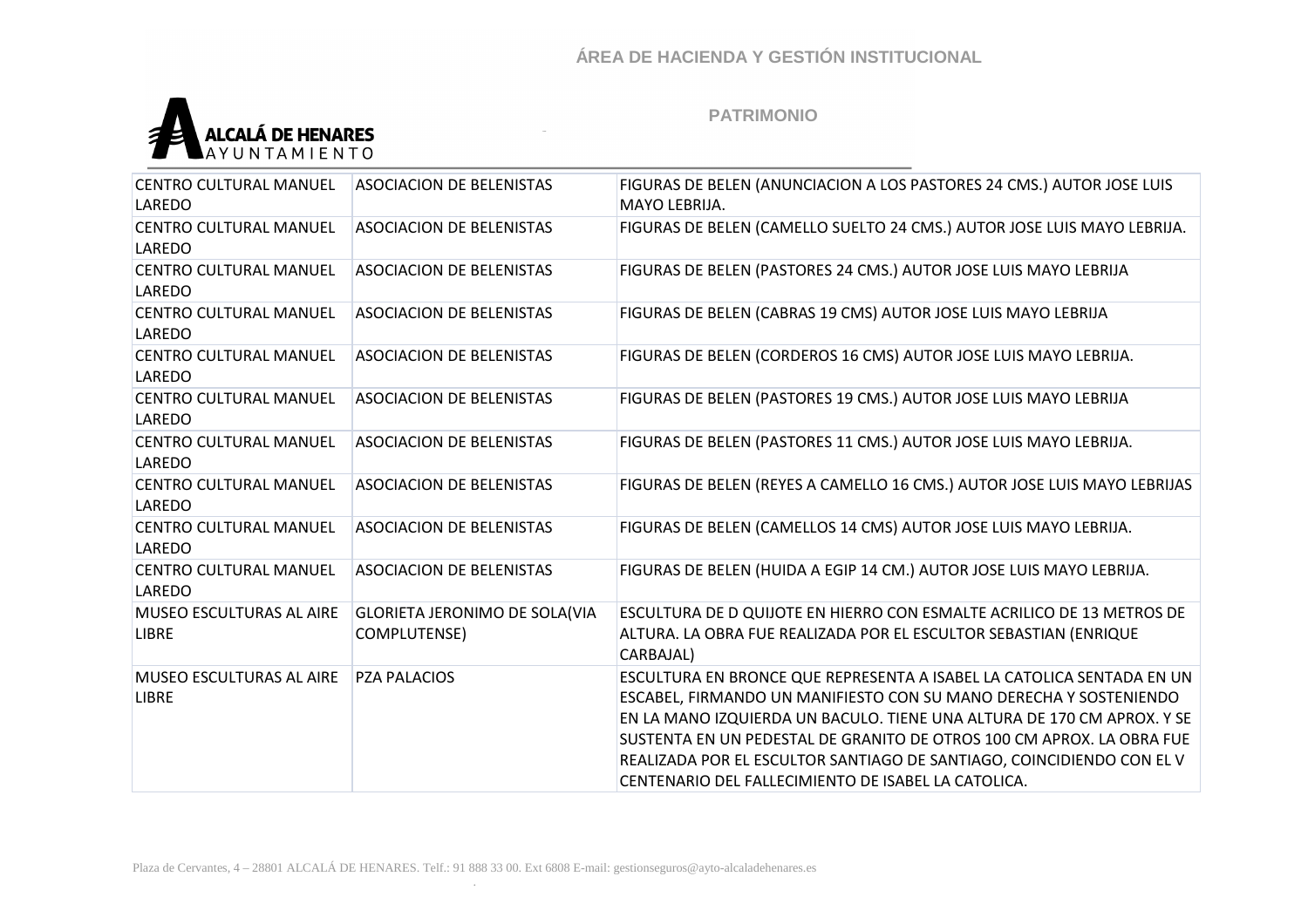

|                          | <b>PZA BERNARDAS</b>        | ESCULTURA EN BRONCE FUNDIDO A LA CERA PERDIDA DE DOS METROS DE            |
|--------------------------|-----------------------------|---------------------------------------------------------------------------|
|                          |                             | ALTURA Y UN METRO DE DIAMETRO EN SU BASE, QUE REPRESENTA A CATALINA       |
|                          |                             | DE ARAGON ADOLESCENTE, ANTES DE PARTIR A INGLATERRA, PORTANDO EN SUS      |
|                          |                             | MANOS UN LIBRO Y UNA FLOR. EL LIBRO HACE REFERENCIA A SU PREPARACION      |
|                          |                             | INTELECTUAL, Y LA FLOR AL VINCULO CON EL PRINCIPE DE GALES, SU PROMETIDO. |
|                          |                             | EN LA ESPALDA UNA GRAN FRACTURA QUE ALUDE A SU POSTERIOR DESDICHA.LA      |
|                          |                             | OBRA FUE REALIZADA POR EL ESCULTOR MANUEL GONZALEZ MUCOZ.                 |
|                          | CL MAYOR, Nº48 (FRENTE CASA | ESCULTURA EN BRONCE FUNDIDO QUE MUESTRA A D. QUIJOTE Y SANCHO             |
|                          | <b>NATAL CERVANTES)</b>     | SENTADOS EN EL BANCO QUE ESTA SITUADO FRENTE AL MUSEO CASA NATAL DE       |
|                          |                             | CERVANTES, MIRANDO A LA CALLE MAYOR OCUPANDO D QUIJOTE EL EXTREMO         |
|                          |                             | IZQUIERDO DEL MISMO, MIENTRAS QUE SANCHO PANZA ESTA SITUADO EN LA         |
|                          |                             | ZONA DERECHA. LOS PERSONAJES SON DE TAMACO NATURAL, SANCHO PANZA SE       |
|                          |                             | ECNUENTRA CORTANDO PAN DE UNA HOGAZA, QUE SUJETA BAJO SU BRAZO            |
|                          |                             | IZQUIEDO, CON UNA NAVAJA QUE PORTA EN SU MANO DERECHA, MIENTRAS QUE       |
|                          |                             | D QUIJOTE GIRA SU TORSO UN CUARTO HACIA SU DERECHA, CON LA MANO           |
|                          |                             | DERECHA PARECE INCREPAR A SANCHO PANZA Y CON LA IZQUIERDA SUJETA SU       |
|                          |                             | LANZA DESPUNTADA. FUE REALIZADA POR EL ESCULTOR PEDRO REQUEJO NOVOA,      |
|                          |                             | <b>EN EL AÑO 2005.</b>                                                    |
| <b>CASA CONSISTORIAL</b> | ENTRADA-ZAGUAN              | ESCULTURA EN PIEDRA CALIZA AMARILLA QUE REPRESENTA A SAN BERNARDO DE      |
|                          |                             | CLARAVAL, CON UNAS MEDIDAS DE 125 CM DE ALTURA Y UNA ANCHURA MAXIMA       |
|                          |                             | DE 50 CM, ASENTADO SOBRE UNA PEANA DE 35X20X36, OBRA DEL SIGLO XVII.      |
|                          |                             | DESDE EL SIGLO XVII SE ENCONTRABA INSTALADA EN UNA HORNACINA DEL ARCO     |
|                          |                             | DE SAN BERNARDO. EN 2011 SE PROCEDIO A SU RETIRADA AL OBJETO DE LIMITAR   |
|                          |                             | SU DETERIOR Y PROCEDER A SU RESTAURACION.                                 |
|                          |                             | UNA VEZ RESTAURADA, DESDE EL DIA 2 DE DICIEMBRE DE 2013, LA ESCULTURA SE  |
|                          |                             | ENCUENTRA EXPUESTA EN EL ZAGUAN DE ENTRADA A LA CASA CONSISTORIAL.EN      |
|                          |                             | SU ANTIGUA UBICACION SE HA INSTALADO UNA REPLICA DEL ORIGINAL.            |
| <b>CASA CONSISTORIAL</b> | DESPACHO DE ALCALDIA        | RETABLO CERAMICO DEL APOSTOL SANTIAGO. PANEL DE AZULEJERIA ESMALTADA      |
|                          |                             | Y VIDRIADA QUE REPRESENTA A SANTIAGO MATAMOROS A CABALLO.                 |
|                          |                             | DIMENSIONES 1,35 m. DE ALTURA; 1,05 m. DE ANCHURA. COMPUESTO DE 63        |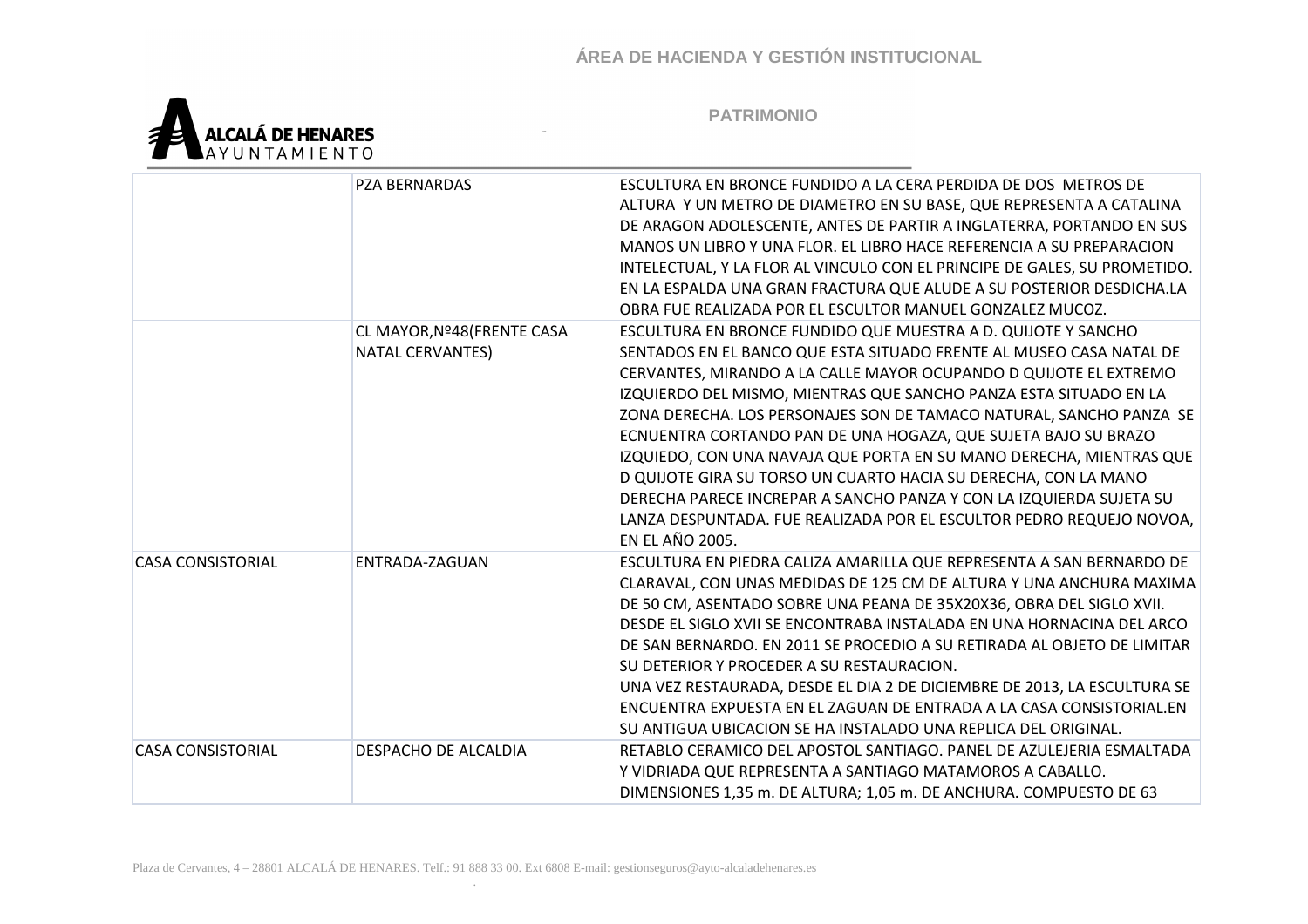

|                                           |                                      | AZULEJOS DE 15 x 15 cm. LA ESCENA ESTA ENMARCADA EN UNA CENEFA DE<br>DECORACION SERIADA CON MOTIVOS GEOMETRICOS AL ESTILO DE LA CERAMICA<br>TALAVERANA Y LLEVA LA FIRMA DE ENRIQUE GUIJO NAVARRO, CRAMISTA DE<br>ORIGEN CORDOBES NACIDO EN 1871. LA OBRA SE REALIZO ENTRE 1915 ACO QUE<br>EL AUTOR ABRE SU TALLER EN MADRID Y 1954 ACO EN QUE FALLECE.<br>SE ENCONTRABA A LA INTEMPERIE DESDE HACE 20 AÑOS. EN 2013 FUE RETIRADO<br>Y SOMETIDO A UN PROCESO DE RESTAURACION. DESDE JULIO DE 2014 SE<br>ENCUENTRA INSTALADO EN EL DESPACHO DE LA ALCALDIA DEL AYUNTAMIENTO.<br>* EL CUARTEL DE SEMENTALES FUE ADQUIRIDO POR EL EXCMO AYUNTAMIENTO<br>DE ALCALA DE HENARES AL MINISTERIO DE DEFENSA SEGUN ESCRITURA DE 12 DE<br><b>FEBRERO DE 1985.</b> |
|-------------------------------------------|--------------------------------------|-------------------------------------------------------------------------------------------------------------------------------------------------------------------------------------------------------------------------------------------------------------------------------------------------------------------------------------------------------------------------------------------------------------------------------------------------------------------------------------------------------------------------------------------------------------------------------------------------------------------------------------------------------------------------------------------------------------------------------------------------------|
| CASA DE LOS GRIFOS DE<br><b>COMPLUTUM</b> | SERVICIO MUNICIPAL DE<br>ARQUEOLOGIA | FRAGMENTO DE UN GRAN LIENZO DE PINTURA MURAL ROMANA, DENOMINADO<br>"CAZADOR 2" PROCEDENTE DEL GRAN LIENZO SUR DEL CORREDOR SUR DEL<br>PERISTILO DE LA CASA DE LOS GRIPOS DE COMPLUTUM. DEL QUE FORMA PARTE<br>DE MANERA INDIVISIBLE.<br>TIENE UNAS DIMENSIONES DE 235 X 180 CM . REPRESENTA A UN CAZADOR A<br>CABALLO EN ESCORZO, QUE FORMARIA PARTE DE UNA ESCENA MAYOR CON MAS<br>CAZADORES Y ANIMALES, REPRESENTADOS EN EL RESTO DEL LIENZO. EL CAZADOR<br>VISTE TUNICA AMARILLA Y BOTAS MILITARES, EN UN ESTILO CARACTERISTICO DEL<br>SIGLO III D.C., Y SE VUELVE HACIA EL ESPECTADOR MIENTRAS QUE EL CABALLO<br>OFRECE LOS CUARTOS TRASEROS.                                                                                                     |
| SANTA Mº LA RICA                          | SOTANO                               | COPIA DEL CUADRO ORIGINAL DE ANGEL LIZCANO MONEDERO "CERVANTES Y SUS<br>MODELOS"DENOMINADO "CERVANTES, ALCALA Y SUS PERSONAJES", DONADO<br>POR D. FRANCISCO ROLDAN AL EXCMO AYUNTAMIENTO EL 22 DE OCTUBRE DE<br>2015, SE TRATA DE UNA OBRA REALIZADA POR EL DONANTE, EN OLEO SOBRE<br>LIENZO QUE REPRODUCE EL ORIGINAL "CERVANTES Y SUS MODELOS" DE ANGEL<br>LIZCANO MONEDERO DEL ACO 1887, TITULARIDAD DEL MUSEO DEL PRADO Y QUE<br>SE ENCUENTRA DEPOSITADO EN EL AYUNTAMIENTO DE ALCALA DE HENARES Y<br>EXPUESTO EN LA PLANTA NOBLE DEL MISMO. EN EL LIENZO SE NOS MUESTRA UN<br>PATIO CASTELLANO, QUE PODRIA SER EL DE LA POSADA DE LA SANGRE DE                                                                                                   |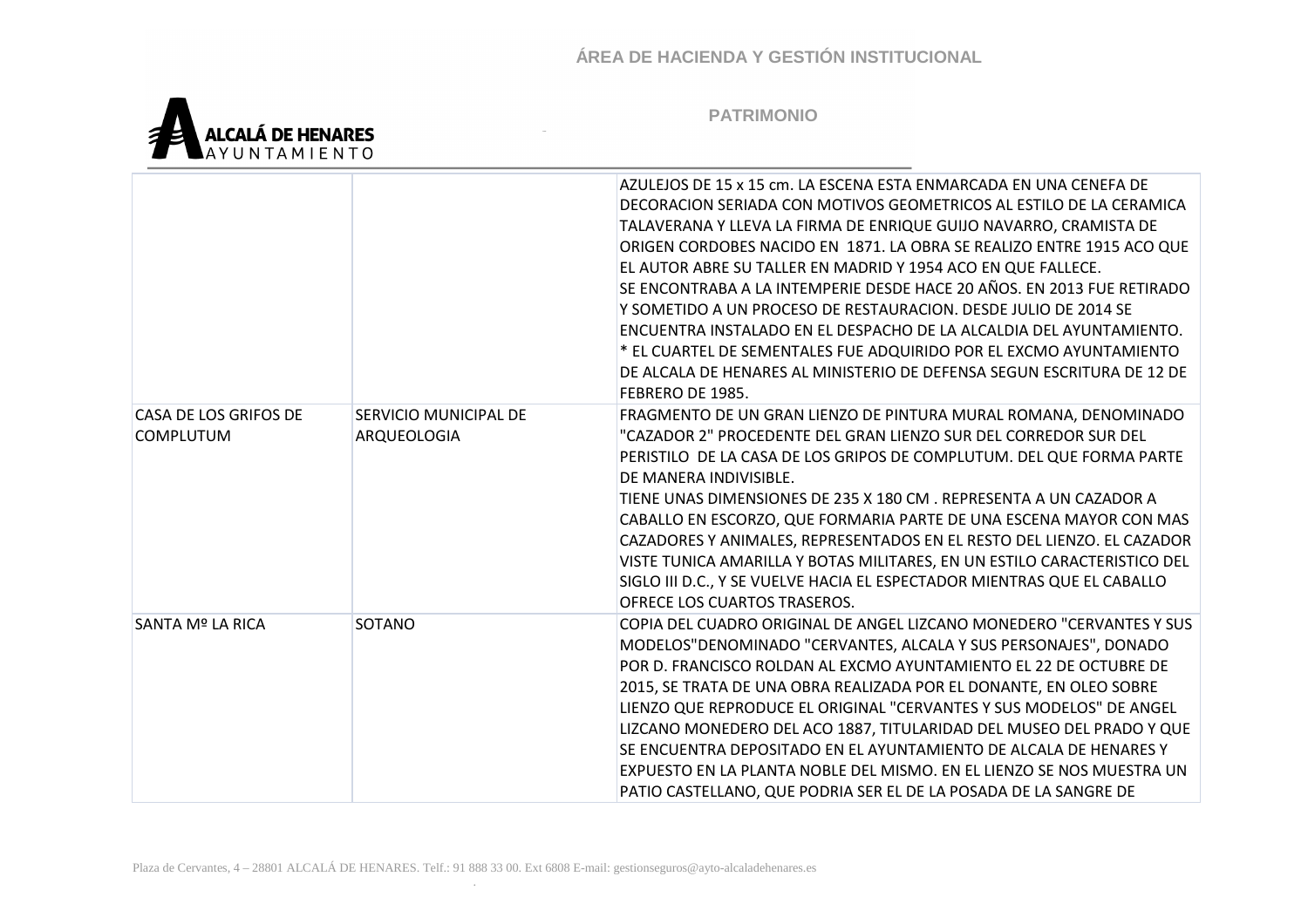

|                                                 |                      | TOLEDO, EN EL QUE CERVANTES ESCRIBE EN UNA MESA, MIENTRAS PERSONAJES Y                                                            |
|-------------------------------------------------|----------------------|-----------------------------------------------------------------------------------------------------------------------------------|
|                                                 |                      | OBJETOS SE ARREMOLINAN A SU ALREDEDOR Y EN LA GALERIA SUPERIOR.                                                                   |
|                                                 |                      | LA OBRA SE ENCUENTRA ENMARCADA Y TIENE UNAS DIMENSIONES DE 217 CM X                                                               |
|                                                 |                      | 127 CM CON MARCO, Y 204 CM X 114 CM SIN MARCO. SE ENCUENTRA EN BUEN                                                               |
|                                                 |                      | ESTADO DE CONSERVACION DEPOSITADA EN EL SOTANO DEL ANTIGUO HOSPITAL                                                               |
|                                                 |                      | DE SANTA Mº LA RICA.                                                                                                              |
|                                                 |                      | CALLE ESCRITORIOS, Nº13 Y 15 CONCEJALIA DE INFRAESTRUCTURAS AGUAFUERTE REALIZADO EN PAPEL MICHEL DE 250 GR. POR EL ARTISTA JAVIER |
|                                                 | Y VIVIENDA           | ROZ EN EL ACO 2006. LA OBRA MUESTRA EN SU TERCIO DERECHO A UN HOMBRE                                                              |
|                                                 |                      | SENTADO, CON UNA LAMINA DE ACETATO EN TRANSPARENCIA HACIENDO LA                                                                   |
|                                                 |                      | FUNCION DE MESA, MIENTRAS QUE CON LAS MANOS SUJETA UNAS MADEJAS EN                                                                |
|                                                 |                      | ROJO Y AZUL REALIZADAS EN TINTA QUE SE PROYECTAN HACIA LA IZQUIERDA DEL                                                           |
|                                                 |                      | INDIVIDUO SALIENDO DE LA ESCENA POR EL EXTREMO DERECHO DEL PAPEL.                                                                 |
|                                                 |                      | EL AGUAFUERTE TIENE UNAS DIMENSIONES DE 13X25CM., MIENTRAS QUE EL                                                                 |
|                                                 |                      | PAPEL (MICHEL DE 250 GR) ALCANZA LOS 23X38 CM, FUE REALIZADA MEDIANTE                                                             |
|                                                 |                      | UNA PLANCHA DE COBRE Y SE EDITARON 200 EJEMPLARES SIENDO ESTA LA                                                                  |
|                                                 |                      | LAMINA 181 DE UN TOTAL DE 200.                                                                                                    |
|                                                 |                      | REALIZADA EN EL ACO 2006.                                                                                                         |
| BIBLIOTECA MPAL. CARDENAL   PZA SAN JULIAN, Nº1 |                      | PINTURA ACRILICA, DENOMINADA "OLIVAS", REALIZADA POR DºSALILA KHELIFI                                                             |
| <b>CISNEROS</b>                                 |                      | , SOBRE TELA QUE PRESENTA UN FONDO VERDE MANZANA EN LA QUE SE                                                                     |
|                                                 |                      | ENCUENTRAN PINTADOS UNA SERIE DE CARACTERES BRABES VERDE OLIVA Y                                                                  |
|                                                 |                      | OTROS EN FORMA DE LLAMAS DE FUEGO EN COLOR VERDE CLARO.                                                                           |
|                                                 |                      | HA SIDO DONADA POR LA EMBAJADA DE ARGELIA EN MADRID.                                                                              |
|                                                 |                      | TIENE UNAS DIMENSIONES DE 43X32,5 CM.                                                                                             |
|                                                 | ROTONDA AVDA DE MECO | ANCLA TIPO DANFORTH SIGLADA CON EL ACRONIMO ARS4-290, PROCEDENTE DEL                                                              |
|                                                 |                      | BUQUE DE DESEMBARCO DE CARROS (LST)"MARTIN ALVAREZ".                                                                              |
|                                                 |                      | LAS DIMENSIONES SON.315 CM DE ALTO;287 CM DE ANCHO Y 94 CM DE ANCHO.                                                              |
|                                                 |                      | DATADA CON FECHA POSTERIOR A 1954                                                                                                 |
|                                                 |                      | ESTE ANCLA HA SIDO CEDIDA EN DEPOSITO POR PARTE DEL MINISTERIO DE                                                                 |
|                                                 |                      | DEFENSA- CUARTEL GENERAL DE LA ARMADA- CON LAS SIGUIENTES                                                                         |
|                                                 |                      | <b>CONDICIONES:</b>                                                                                                               |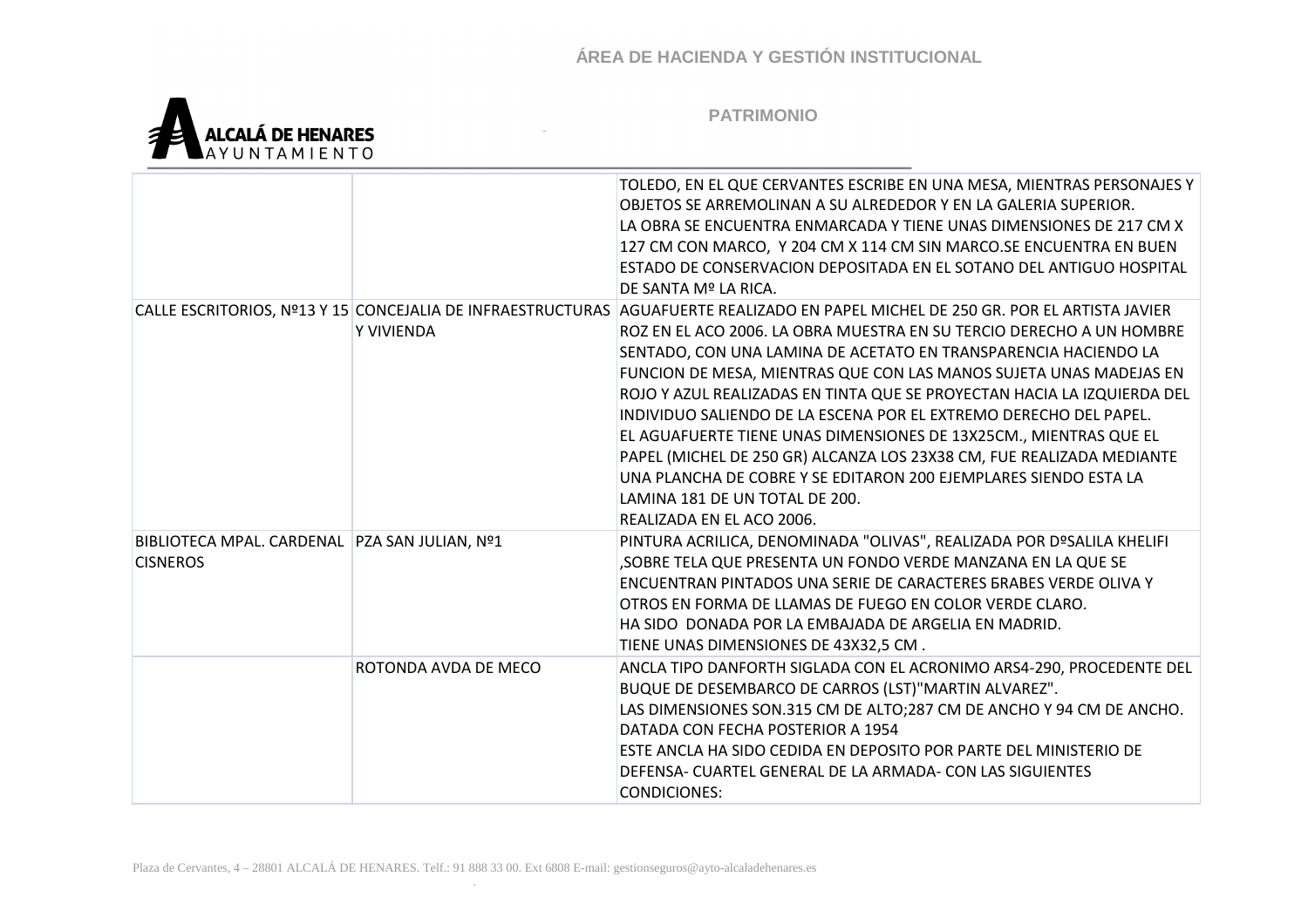

|                           |                | -EL FONDO SE DEPOSITARB EN UNA PLAZA O GLORIETA DE LA CIUDAD PARA FINES |
|---------------------------|----------------|-------------------------------------------------------------------------|
|                           |                | EXCLUSIVAMENTE ORNAMENTALES.                                            |
|                           |                | -EL TIEMPO DE CESION SERB DE CINCO AÑOS, A CONTAR DESDE LA FIRMA DE LA  |
|                           |                | ORDEN MINISTERIAL QUE AUTORICE LA SALIDA DEL FONDO. PARA PRORROGARLO,   |
|                           |                | A SOLICITUD DEL AYUNTAMIENTO DE ALCALB DE HENARES Y CONFORME EL         |
|                           |                | MINISTERIO DE DEFENSA, SERE NECESARIO REVISAR LOS FONDOS EN DEPYSITO Y  |
|                           |                | AUTORIZAR LA CORRESPONDIENTE PRYRROGA MEDIANTE NUEVA ORDEN              |
|                           |                | MINISTERIAL.                                                            |
|                           |                | -SE CUMPLIREN LAS PRESCRIPCIONES QUE SE ESTIMEN NECESARIAS PARA LA      |
|                           |                | CONSERVACION Y SEGURIDAD DEL FONDO.                                     |
|                           |                | -SE EXHIBIRE JUNTO AL FONDO UNA CARTELA EN LA QUE SE INDIQUE, AL MENOS, |
|                           |                | SER PROPIEDAD DE LA ARMADA ESPACOLA Y ESTAR CEDIDO TEMPORALMENTE EN     |
|                           |                | CALIDAD DE DEPYSITO.                                                    |
|                           |                | -LA CESION NO SUPONDRE GASTO PARA EL MINISTERIO DE DEFENSA. EL          |
|                           |                | AYUNTAMIENTO DE ALCALA DE HENARES CORRER CON TODOS LOS GASTOS           |
|                           |                | DERIVADOS DE LA CESION, EN PARTICULAR PERO NO EN EXCLUSIVA EL           |
|                           |                | TRANSPORTE, CONSERVACION Y EN SU CASO REPARACION Y REGRESO A SU         |
|                           |                | UBICACION HABITUAL EN LAS MISMAS CONDICIONES QUE SE ENTREGA. EL         |
|                           |                | AYUNTAMIENTO DE ALCAL5 DE HENARES CONTRATAR5 UNA PYLIZA DE SEGURA       |
|                           |                | QUE CUBRA LOS RIESGOS DE TRANSPORTE, PERMANENCIA EN DESTINO Y           |
|                           |                | REGRESO A SU UBICACION HABITUAL, SIENDO BENEFICIARIO DE LA MISMA EL     |
|                           |                | ESTADO, A TRAVĂS DEL MINISTERIO DE DEFENSA. A EFECTOS DEL SEGURO EL     |
|                           |                | FONDO SE VALORA EN CUATROCIENTOS (400) EUROS.                           |
| <b>ANTIGUO CUARTEL DE</b> | <b>CULTURA</b> | FICHA Nº: 1                                                             |
| <b>SEMENTALES</b>         |                | <b>DENOMINACION: DUQUE</b>                                              |
|                           |                | <b>TIPO: GIGANTE</b>                                                    |
|                           |                | <b>AUTOR: GUAITA</b>                                                    |
|                           |                | DATACION: S. XXI                                                        |
|                           |                | OBSERVACIONES: FORMA PARTE DE LA COMPARSA "CERVANTINA"                  |
|                           |                | <b>DESCRIPCION DE LA OBRA:</b>                                          |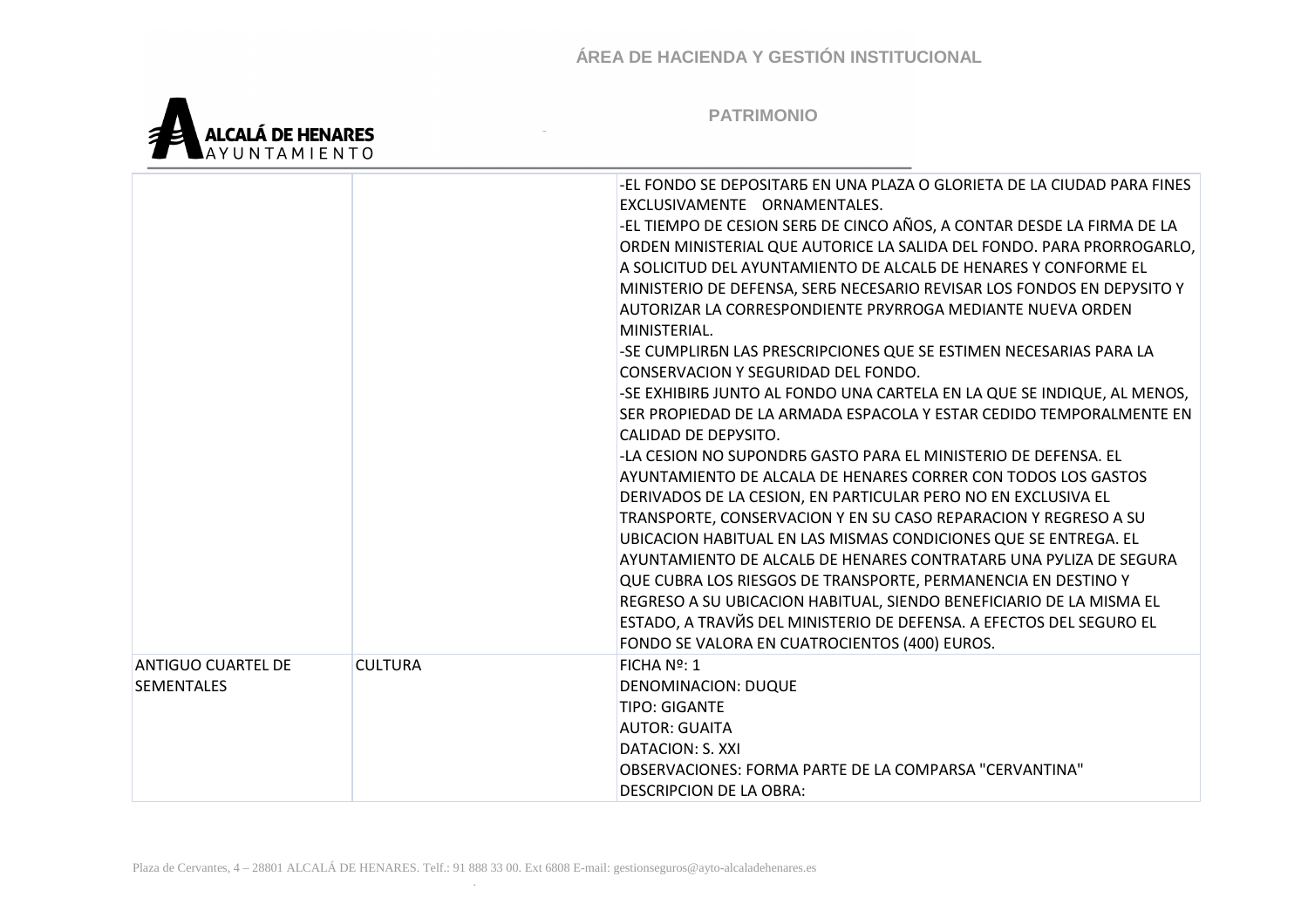

|                                                |                | GIGANTE QUE REPRESENTA AL DUQUE CON EL QUE D. QUIJOTE Y SANCHO<br>REENCUENTRAN A PARTIR DEL CAPHTULO XXX DE LA SEGUNDA PARTE DEL<br>QUIJOTE. VISTE DE ROJO Y AZUL Y PRESENTA UN LEON RAMPANTE EN EL PECHO<br>ASH COMO LAS ARMAS DE ALCALB EN LA BANDA QUE PENDE DE LA CINTURA. LA<br>CABEZA ES DE FIBRA DE VIDRIO Y SE CUBRE CON CORONA, LA ESTRUCTURA<br>INTERIOR ES DE ALUMINIO Y EL VESTUARIO FUE REALIZADO POR LA E.T. CORRAL<br>DE COMEDIAS EN 2005 SIGUIENDO EL MODELO DEL EXISTENTE DE LOS AÑOS 70<br>DEL SIGLO XX.                                                                                                                                                                                                                                |
|------------------------------------------------|----------------|-----------------------------------------------------------------------------------------------------------------------------------------------------------------------------------------------------------------------------------------------------------------------------------------------------------------------------------------------------------------------------------------------------------------------------------------------------------------------------------------------------------------------------------------------------------------------------------------------------------------------------------------------------------------------------------------------------------------------------------------------------------|
| <b>ANTIGUO CUARTEL DE</b><br><b>SEMENTALES</b> | <b>CULTURA</b> | FICHA Nº: 2<br>DENOMINACION: DUQUESA<br><b>TIPO: GIGANTE</b><br><b>AUTOR: GUAITA</b><br><b>DATACION: S. XXI</b><br>FECHA: 14/10/2016<br>OBSERVACIONES: FORMA PARTE DE LA COMPARSA "CERVANTINA"<br>DESCRIPCION DE LA OBRA:<br>GIGANTE QUE REPRESENTA LA DUQUESA CON EL QUE D. QUIJOTE Y SANCHO<br>REENCUENTRAN A PARTIR DEL CAPHTULO XXX DE LA SEGUNDA PARTE DEL<br>QUIJOTE. VISTE DE ROSA AMARILLO Y BLANCO Y PRESENTA UN LEON RAMPANTE<br>EN LA BANDA QUE PENDE DE LA CINTURA. LA CABEZA ES DE FIBRA DE VIDRIO Y SE<br>CUBRE CON CORONA, LA ESTRUCTURA INTERIOR ES DE ALUMINIO Y EL CUERPO DE<br>FIBRA DE VIDRIO. EL VESTUARIO FUE REALIZADO POR LA E.T. CORRAL DE<br>COMEDIAS EN 2005 SIGUIENDO EL MODELO DEL EXISTENTE DE LOS AÑOS 70 DEL<br>SIGLO XX. |
| <b>ANTIGUO CUARTEL DE</b><br><b>SEMENTALES</b> | <b>CULTURA</b> | FICHA $N2$ : 3<br>DENOMINACION: DULCINEA<br><b>TIPO: GIGANTE</b><br><b>AUTOR: GUAITA</b><br>DATACION: CABEZA QUE DATA DE 1974<br>OBSERVACIONES: FORMA PARTE DE LA COMPARSA "CERVANTINA"                                                                                                                                                                                                                                                                                                                                                                                                                                                                                                                                                                   |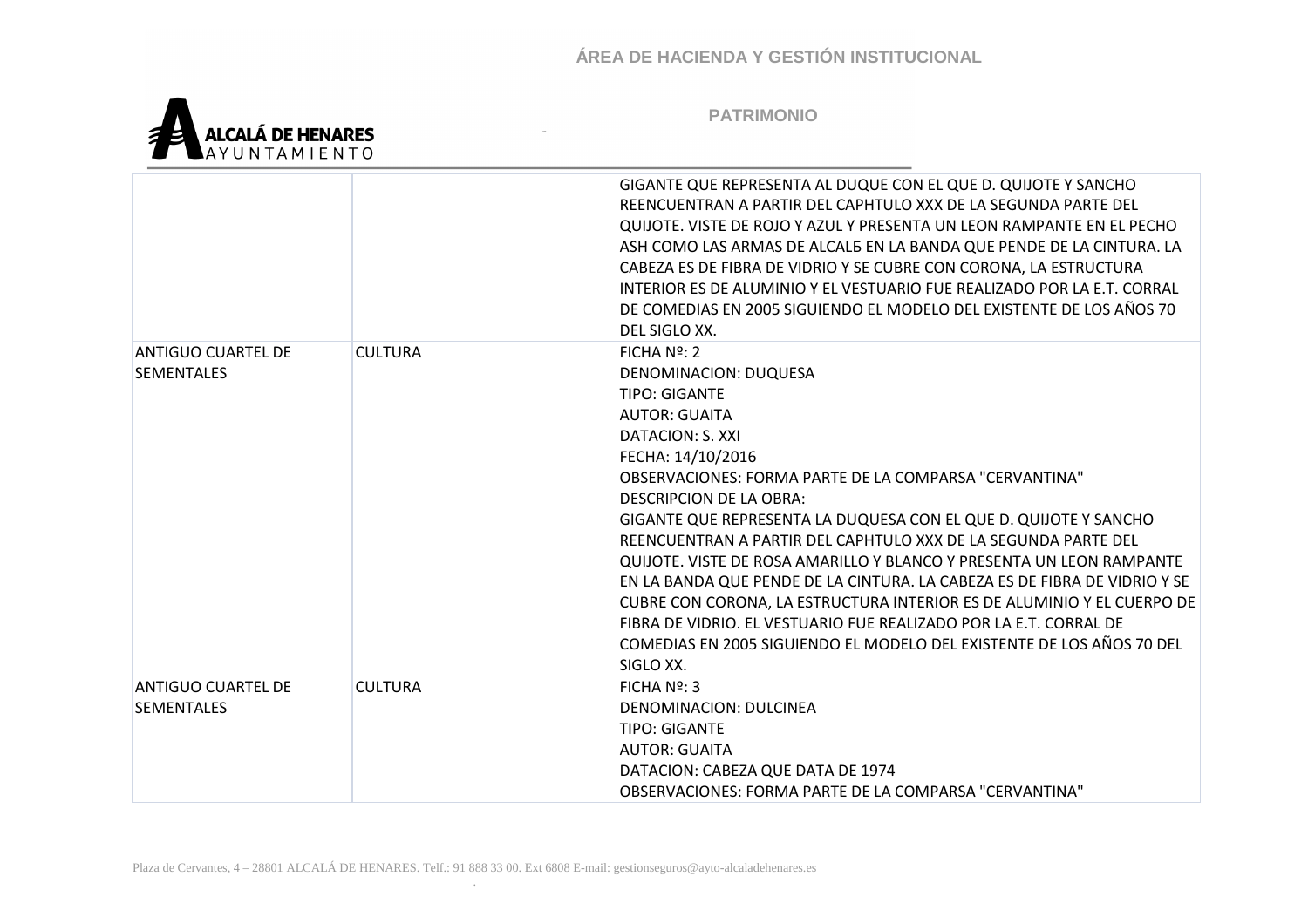

|                                                |                | DESCRIPCION DE LA OBRA:<br>GIGANTE QUE REPRESENTA A DULCINEA DEL TOBOSO. VISTE FALDA AMARILLA,<br>CORPICO NARANJA, CAMISA BLANCA Y DELANTAL MARRON. LA CABEZA ES DE<br>CARTON FALLERO MIENTRAS QUE LA ESTRUCTURA ES DE ALUMINIO Y EL CUERPO<br>ES DE FIBRA DE VIDRIO. EL VESTUARIO FUE REALIZADO POR LA ESCUELA TALLER<br>CORRAL DE COMEDIAS EN 2005.                                                                                                                                                                                                                                                        |
|------------------------------------------------|----------------|--------------------------------------------------------------------------------------------------------------------------------------------------------------------------------------------------------------------------------------------------------------------------------------------------------------------------------------------------------------------------------------------------------------------------------------------------------------------------------------------------------------------------------------------------------------------------------------------------------------|
| ANTIGUO CUARTEL DE<br><b>SEMENTALES</b>        | <b>CULTURA</b> | FICHA Nº: 4<br>DENOMINACION: BACHILLER. TAMBIEN LLAMADO CURA.<br>TIPO: GIGANTE<br><b>AUTOR: GUAITA</b><br>DATACION: CABEZA QUE DATA DE 1974<br>OBSERVACIONES: FORMA PARTE DE LA COMPARSA "CERVANTINA"<br>DESCRIPCION DE LA OBRA:<br>GIGANTE QUE REPRESENTA AL BACHILLER DEL QUIJOTE. VISTE SOTANA NEGRA<br>CON RIBETES MORADOS Y FAJIN BLANCO. LA TEJA QUE LE CUBRE NO ES LA<br>ORIGINAL DE 1974. LA CABEZA ES DE CARTON FALLERO MIENTRAS QUE EL CUERPO<br>ES DE FIBRA DE VIDRIO Y LA ESTRUCTURA INTERIOR ES DE ALUMINIO. EL<br>VESTUARIO FUE REALIZADO POR LA ESCUELA TALLER CORRAL DE COMEDIAS EN<br>2005. |
| <b>ANTIGUO CUARTEL DE</b><br><b>SEMENTALES</b> | <b>CULTURA</b> | $FICHA N2$ : 5<br><b>DENOMINACION: SANCHO PANZA</b><br><b>TIPO: GIGANTE</b><br><b>AUTOR: GUAITA</b><br>DATACION: CABEZA 1986<br>OBSERVACIONES: FORMA PARTE DE LA COMPARSA "CERVANTINA"<br>DESCRIPCION DE LA OBRA:<br>GIGANTE QUE REPRESENTA A SANCHO PANZA. VISTE FALDA MARRON OSCURO,<br>CHALECO MARON CLARO Y CAMISA BLANCA CON CUELLO DE PICOS. LLEVA<br>BANDOLERA MORRAL CON CHORIZOS Y MORCILLAS QUE CUELGAN ASH COMO UN<br>FAJHN ROJO. SE CUBRE CON UN GORRO DE FIELTRO. LA CABEZA EST5 REALIZADA                                                                                                      |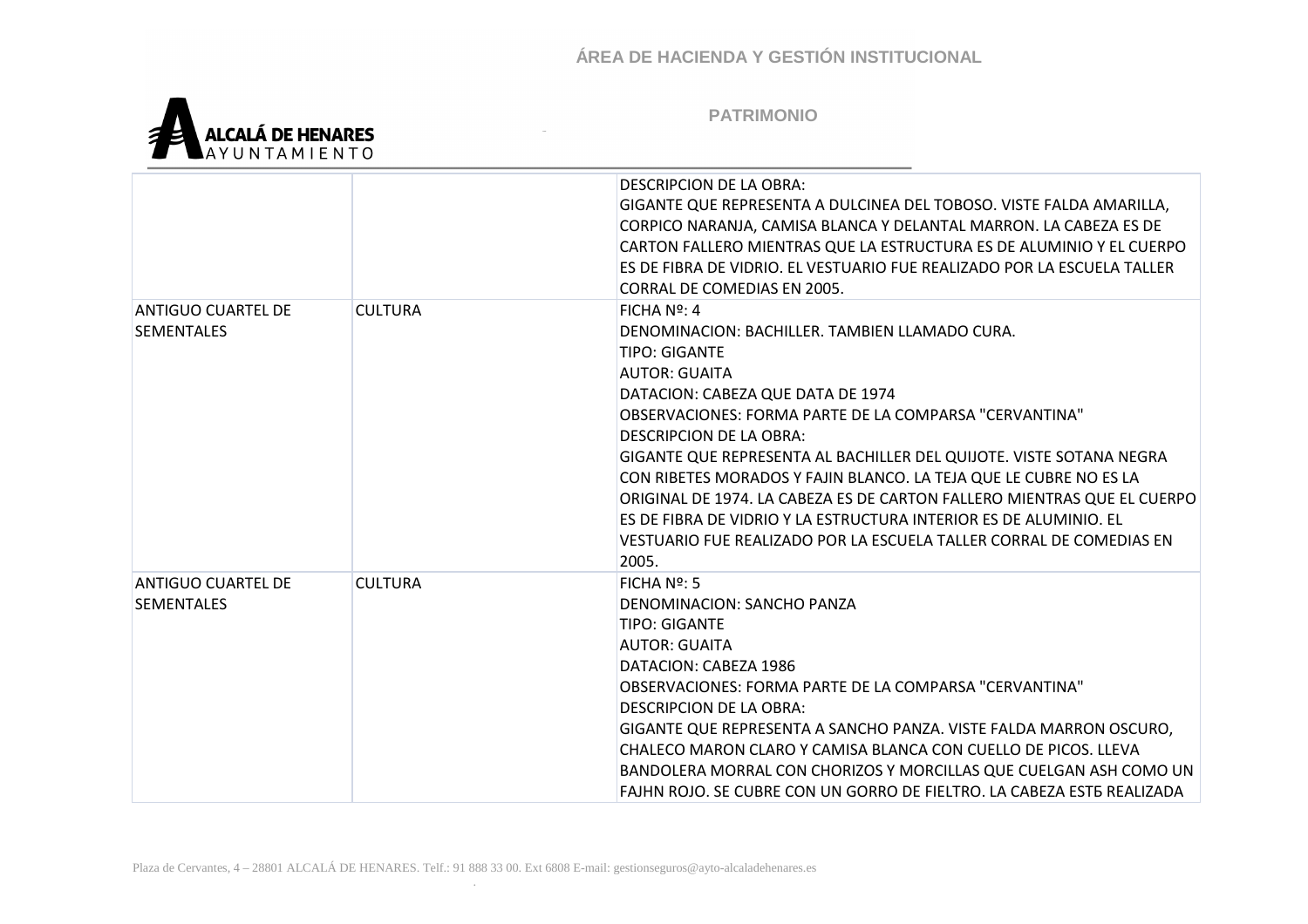

|                                                |                | EN FIBRA DE VIDRIO EN 1986 TOMANDO COMO MOLDE LA DEL BACHILLER (FICHA<br>4). EL CUERPO ES DE FIBRA DE VIDRIO Y LA ESTRUCTURA DE ALUMINIO. EL<br>VESTUARIO FUE REALIZADO POR LA E.T. CORRAL DE COMEDIAS EN 2005.                                                                                                                                                                                                                                                                                                                                                                                                                                                                                         |
|------------------------------------------------|----------------|---------------------------------------------------------------------------------------------------------------------------------------------------------------------------------------------------------------------------------------------------------------------------------------------------------------------------------------------------------------------------------------------------------------------------------------------------------------------------------------------------------------------------------------------------------------------------------------------------------------------------------------------------------------------------------------------------------|
| ANTIGUO CUARTEL DE<br><b>SEMENTALES</b>        | <b>CULTURA</b> | FICHA $N2$ : 6<br>DENOMINACION: DON QUIJOTE<br><b>TIPO: GIGANTE</b><br><b>AUTOR: GUAITA</b><br>DATACION: CABEZA DE 1974. ARMADURA: 1996<br>OBSERVACIONES: FORMA PARTE DE LA COMPARSA "CERVANTINA"<br>DESCRIPCION DE LA OBRA:<br>GIGANTE QUE REPRESENTA A DON QUIJOTE DE LA MANCHA. VISTE FALDA GRIS Y<br>ARMADURA DE ALUMINIO, PORTANDO EN SU MANO IZQUIERDA ESCUDO<br>REDONDO Y EN SU MANO DERECHA UNA LANZA PEQUECA. LA CABEZA APARECE<br>CUBIERTA CON EL LLAMADO "YELMO DE MAMBRINO". LA CABEZA ESTE<br>REALIZADA EN CARTON EN 1974 MIENTRAS QUE LA ARMADURA DATA DE 1996 Y<br>ESTE REALIZADA EN ALUMINIO. LA ESTRUCTURA INTERIOR ES DE ALUMINIO.                                                    |
| <b>ANTIGUO CUARTEL DE</b><br><b>SEMENTALES</b> | <b>CULTURA</b> | $FICHA No$ : 7<br>DENOMINACION: CERVANTES<br><b>TIPO: GIGANTE</b><br><b>AUTOR: TONI MUJAL</b><br>DATACION: ACO 2005<br>OBSERVACIONES: FORMA PARTE DE LA COMPARSA "CERVANTINA"<br>DESCRIPCION DE LA OBRA:<br>GIGANTE QUE REPRESENTA A MIGUEL DE CERVANTES. VISTE JUBON MARRON CON<br>RAYAS NEGRAS VERTICALES, CINTURON CON HEBILLA DEL QUE CUELGA LA ESPADA<br>EN EL COSTADO IZQUIERDO. PORTA EN SU MANO IZQUIERDA UN CUADERNILLO<br>PLEGADO EN EL QUE SE PUEDE LEER "EL INGENIOSO HIDAL" Y EN LA DERECHA<br>UNA PLUMA. LA CABEZA PRESENTA LA GOLA FORMANDO UN MISMO CONJUNTO<br>TODO ELLO REALIZADO EN FIBRA DE VIDRIO. EL GIGANTE FUE REALIZADO POR EL<br>MAESTRO GIGANTERO TONI MUJAL EN EL ACO 2005. |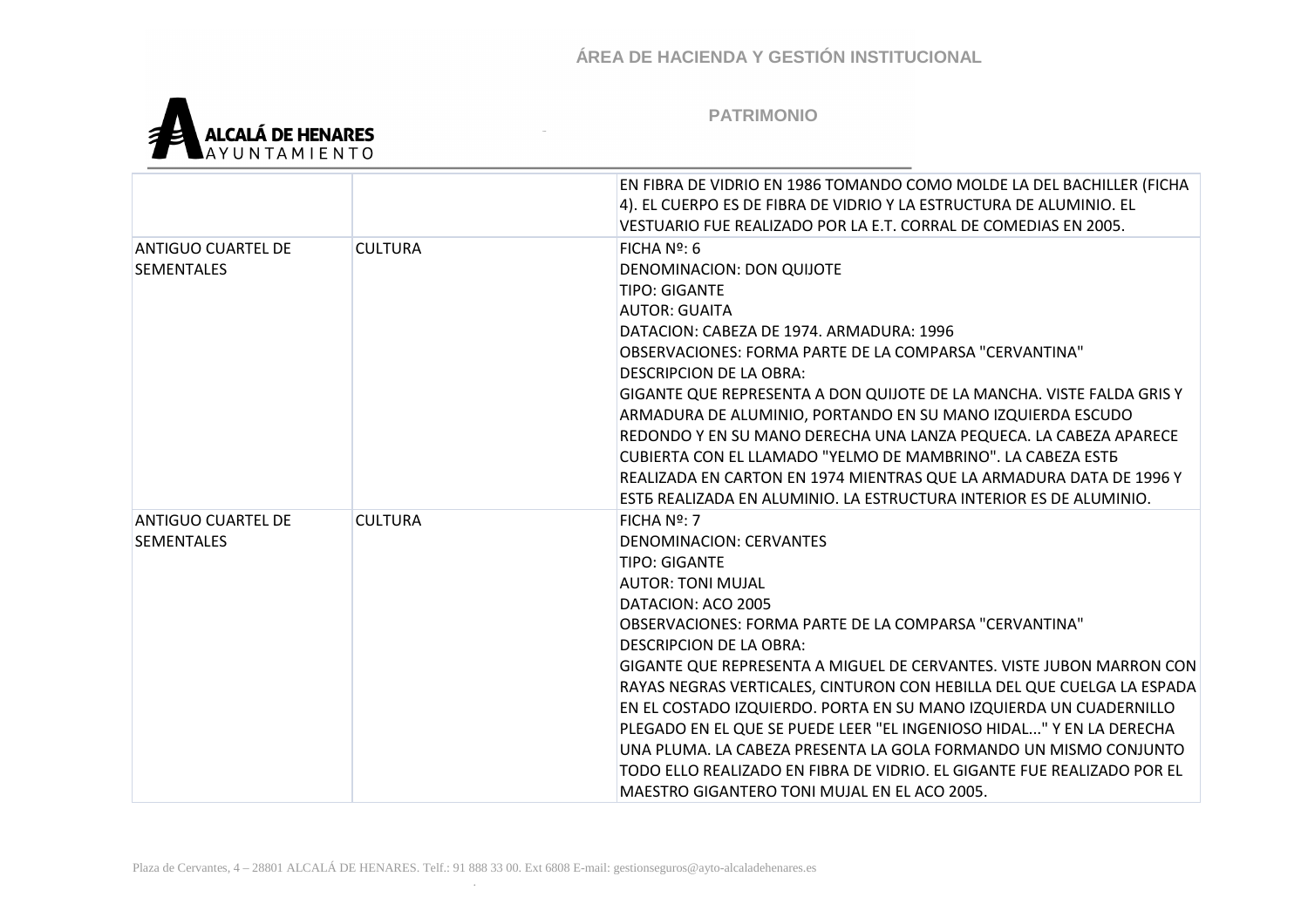

| <b>ANTIGUO CUARTEL DE</b> | <b>CULTURA</b> | FICHA Nº: 8                                                                                                                           |
|---------------------------|----------------|---------------------------------------------------------------------------------------------------------------------------------------|
| <b>SEMENTALES</b>         |                | DENOMINACION: TUNO                                                                                                                    |
|                           |                | <b>TIPO: GIGANTE</b>                                                                                                                  |
|                           |                | <b>AUTOR: TONI MUJAL</b>                                                                                                              |
|                           |                | DATACION: ACO 2011                                                                                                                    |
|                           |                | OBSERVACIONES: REPRESENTA AL TUNO JESЪS DE HOYOS.                                                                                     |
|                           |                | DESCRIPCION DE LA OBRA:                                                                                                               |
|                           |                | GIGANTE QUE REPRESENTA A UN TUNO DE LA UNIVERSIDAD DE ALCALA. VISTE                                                                   |
|                           |                | JUBON NEGRO CON CUCHILLAS AZULES EN LOS BRAZOS, FALDA NEGRA, BECA                                                                     |
|                           |                | AZUL CON EL ESCUDO DE LA UNIVERSIDAD DE ALCALE SOBRE LOS HOMBROS                                                                      |
|                           |                | HACIA EL PECHO Y CAPA A MEDIA ALTURA. PORTA EN SU MANO DERECHA UNA                                                                    |
|                           |                | PANDERETA. EL CUERPO Y LA CABEZA SON DE FIBRA DE VIDRIO Y LA ESTRUCTURA                                                               |
|                           |                | ES DE ALUMINIO.                                                                                                                       |
| ANTIGUO CUARTEL DE        | <b>CULTURA</b> | FICHA Nº: 9                                                                                                                           |
| <b>SEMENTALES</b>         |                | DENOMINACION: NEGRAZO                                                                                                                 |
|                           |                | <b>TIPO: GIGANTE</b>                                                                                                                  |
|                           |                | AUTOR: MARHA JESЪS VEZQUEZ MADRUGA Y PAQUITA RODRHGUEZ. SASTRA:                                                                       |
|                           |                | PAQUITA MARTHNEZ                                                                                                                      |
|                           |                | DATACION: ACO 1997                                                                                                                    |
|                           |                | OBSERVACIONES: SUSTITUYE A UNO ANTIGUO DEL MISMO NOMBRE.                                                                              |
|                           |                | <b>DESCRIPCION DE LA OBRA:</b>                                                                                                        |
|                           |                | GIGANTE QUE REPRESENTA UN NEGRO RECONSTRUCCION DE UNO ANTIGUO.<br>VISTE TONICA DE RAYAS VERTICALES NARANJAS Y GUARDAPOLVOS AMARILLO Y |
|                           |                | NARANJA. LA CABEZA ES DE CARTON FALLERO MIENTRAS QUE EL CUERPO ES DE                                                                  |
|                           |                | ALUMINIO Y FIBRA. EL VESTUARIO FUE REALIZADO POR LA ESCUELA TALLER                                                                    |
|                           |                | CORRAL DE COMEDIAS EN EL ACO 2005 A IMITACION DEL EXISTENTE.                                                                          |
| <b>ANTIGUO CUARTEL DE</b> | <b>CULTURA</b> | FICHA Nº: 10                                                                                                                          |
| <b>SEMENTALES</b>         |                | DENOMINACION: EL FLACO. STAN LAUREL                                                                                                   |
|                           |                | <b>TIPO: GIGANTE</b>                                                                                                                  |
|                           |                | <b>AUTOR: GUAITA</b>                                                                                                                  |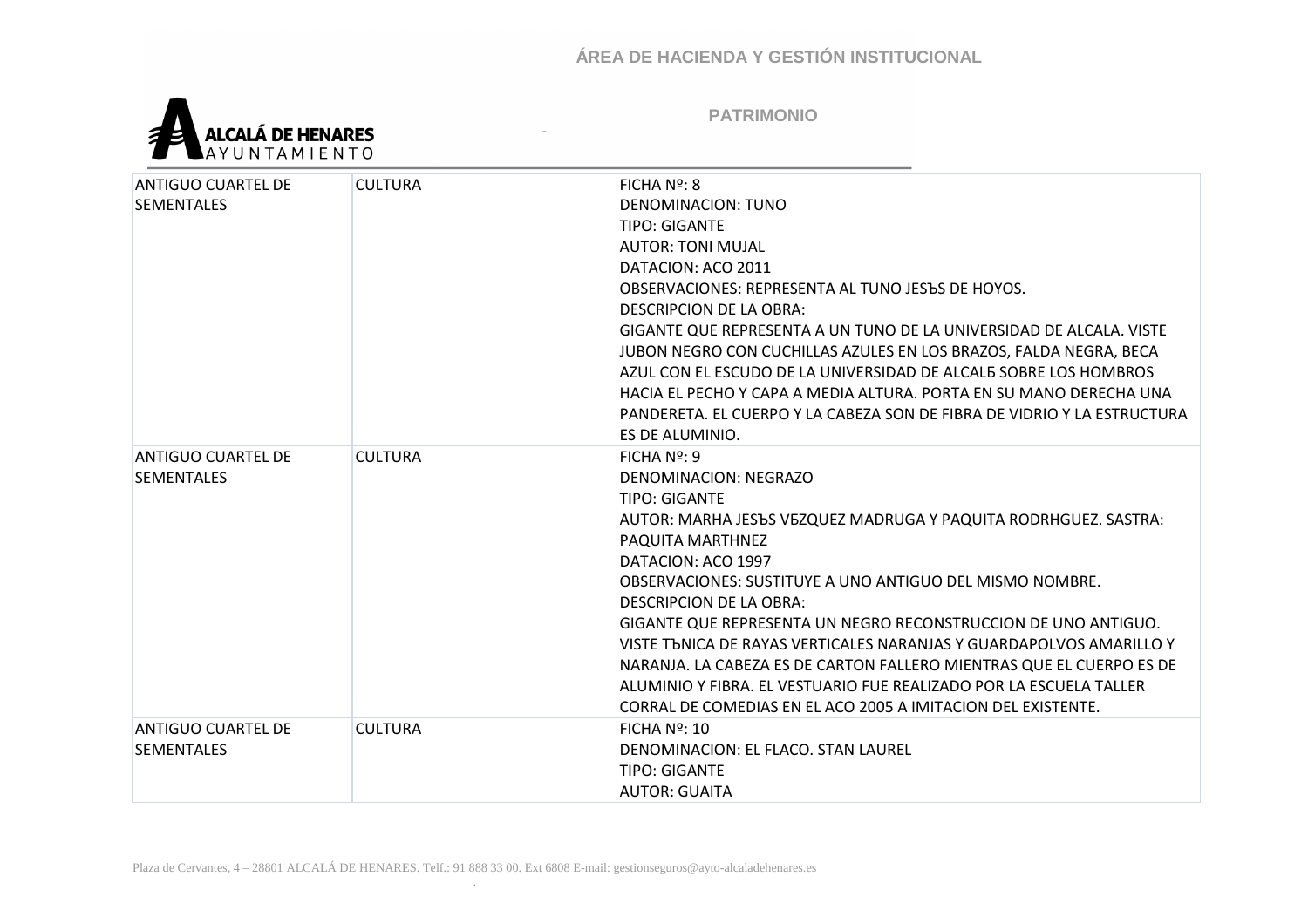

|                                                |                | DATACION: 1986<br>OBSERVACIONES: HACE PAREJA CON EL GORDO.<br><b>DESCRIPCION DE LA OBRA:</b><br>GIGANTE QUE REPRESENTA STAN LAUREL, "EL FLACO". PRESENTA FALDA NEGRA,<br>CHAQUETA GRIS, CAMISA Y PAJARITA NEGRA. LA CABEZA ES DE FIBRA DE VIDRIO,<br>LA ESTRUCTURA ES DE ALUMINIO Y EL CUERPO ES DE POLIESPAN.                                                                                                                                                                                                                          |
|------------------------------------------------|----------------|-----------------------------------------------------------------------------------------------------------------------------------------------------------------------------------------------------------------------------------------------------------------------------------------------------------------------------------------------------------------------------------------------------------------------------------------------------------------------------------------------------------------------------------------|
| <b>ANTIGUO CUARTEL DE</b><br><b>SEMENTALES</b> | <b>CULTURA</b> | $FICHA No$ : 11<br>DENOMINACION: EL GORDO. OLIVER HARDY<br><b>TIPO: GIGANTE</b><br>AUTOR: GUAITA<br>DATACION: 1986<br>OBSERVACIONES: HACE PAREJA CON EL FLACO<br><b>DESCRIPCION DE LA OBRA:</b><br>GIGANTE QUE REPRESENTA A OLIVER HARDY "EL GORDO". PRESENTA FALDA<br>MARRON, CHAQUETA MARRON, CAMISA BLANCA, CORBATA A RAYAS Y PACUELO<br>A JUEGO EN EL BOLSILLO DE LA CHAQUETA. LA CABEZA ES DE FIBRA DE VIDRIO, LA<br>ESTRUCTURA ES DE ALUMINIO Y EL CUERPO ES DE POLIESPAN.                                                        |
| <b>ANTIGUO CUARTEL DE</b><br><b>SEMENTALES</b> | <b>CULTURA</b> | FICHA $No$ : 12<br>DENOMINACION: INDIO<br><b>TIPO: GIGANTE</b><br><b>AUTOR:</b><br>DATACION: 1978 APROX.<br><b>OBSERVACIONES:</b><br><b>DESCRIPCION DE LA OBRA:</b><br>GIGANTE QUE REPRESENTA A UN INDIO. SE TRATA DE UN ANTIGUO CABEZUDO<br>TRANSFORMADO EN GIGANTE. VISTE CASACA MARRON CLARO Y FALDA MARRON<br>OSCURO CON FLECOS. LA CABEZA ESTE REALIZADA EN CARTON FALLERO, LA<br>ESTRUCTURA ES DE ALUMINIO Y EL CUERPO DE FIBRA DE VIDRIO. EL VESTUARIO<br>FUE REALIZADO POR LA ESCUELA TALLER CORRAL DE COMEDIAS EN EL ACO 2005. |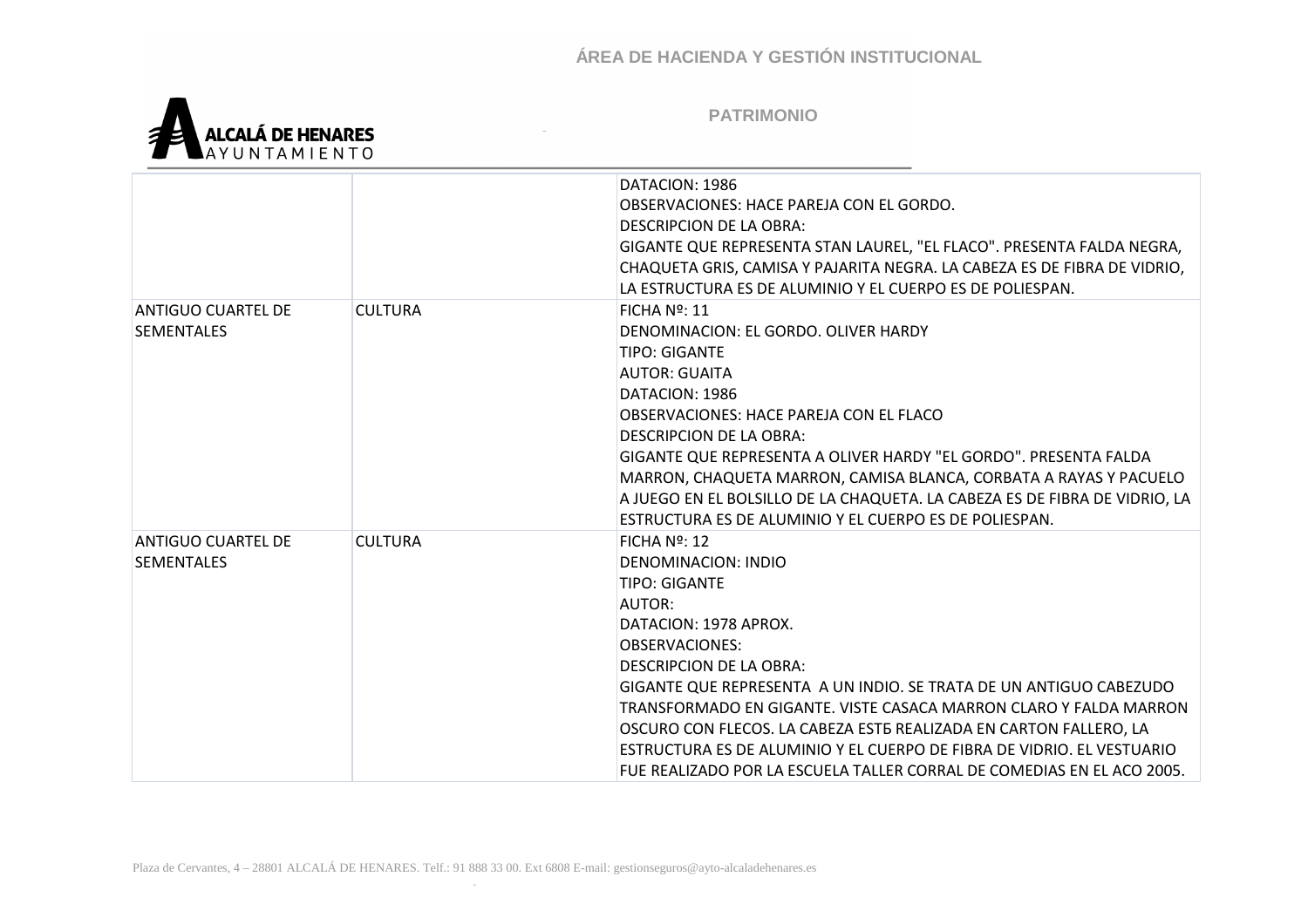

| <b>ANTIGUO CUARTEL DE</b><br><b>SEMENTALES</b> | <b>CULTURA</b> | FICHA $No$ : 13<br>DENOMINACION: MARHA ISIDRA DE GUZMEN. LA DOCTORA DE ALCALE.<br><b>TIPO: GIGANTE</b><br>AUTOR: MARHA JESЪS VEZQUEZ MADRUGA Y PAQUITA RODRHGUEZ. SASTRA:<br>PAQUITA MARTHNEZ<br>DATACION: 1998<br><b>OBSERVACIONES:</b><br><b>DESCRIPCION DE LA OBRA:</b><br>GIGANTE QUE REPRESENTA A MARHA ISIDRA DE GUZMEN LA DOCTORA DE<br>ALCALE. VISTE VESTIDO VERDE CON BROCADOS Y SOBRE LOS HOMBROS<br>PRESENTA UNA PRENDA EN COLOR AZUL MUY PELIDO QUE PARECE SER AL<br>MUCETA. SOBRE LA CABEZA EL BIRRETE CON SU CONDICION DE DOCTORA. LA<br>CABEZA ES DE CARTON FALLERO, EL CUERPO ES DE POLIESPAN Y LA ESTRUCTURA<br>ES DE ALUMINIO. |
|------------------------------------------------|----------------|--------------------------------------------------------------------------------------------------------------------------------------------------------------------------------------------------------------------------------------------------------------------------------------------------------------------------------------------------------------------------------------------------------------------------------------------------------------------------------------------------------------------------------------------------------------------------------------------------------------------------------------------------|
| <b>ANTIGUO CUARTEL DE</b><br><b>SEMENTALES</b> | <b>CULTURA</b> | FICHA $N2$ : 14<br>DENOMINACION: DOBLON O PIRATA<br><b>TIPO: GIGANTE</b><br>AUTOR: MARHA JESЪS VEZQUEZ MADRUGA Y PAQUITA RODRHGUEZ. SASTRA:<br>PAQUITA MARTHNEZ<br>DATACION: 1997<br><b>OBSERVACIONES:</b><br>DESCRIPCION DE LA OBRA: GIGANTE QUE REPRESENTA A UN PIRATA QUE ES EL<br>SHMBOLO DE LA PECA LOS DOBLONES. VISTE FALDA RAYADA BLANCA Y NEGRA,<br>BLUSA BLANCA FAJHN NEGRO Y UNA ESPECIE DE PACUELO AL CUELLO QUE HACE<br>LAS VECES DE CANESЪ MARINERO. PORTA EN SU MANO DERECHA UNA JARRA DE<br>CERVEZA. LA CABEZA ES DE CARTON FALLERO, EL CUERPO ES DE POLIESPAN Y LA<br>ESTRUCTURA ES DE ALUMINIO.                                |
| <b>ANTIGUO CUARTEL DE</b><br><b>SEMENTALES</b> | <b>CULTURA</b> | $FICHA No$ : 15<br>DENOMINACION: BRUJA<br><b>TIPO: GIGANTE</b>                                                                                                                                                                                                                                                                                                                                                                                                                                                                                                                                                                                   |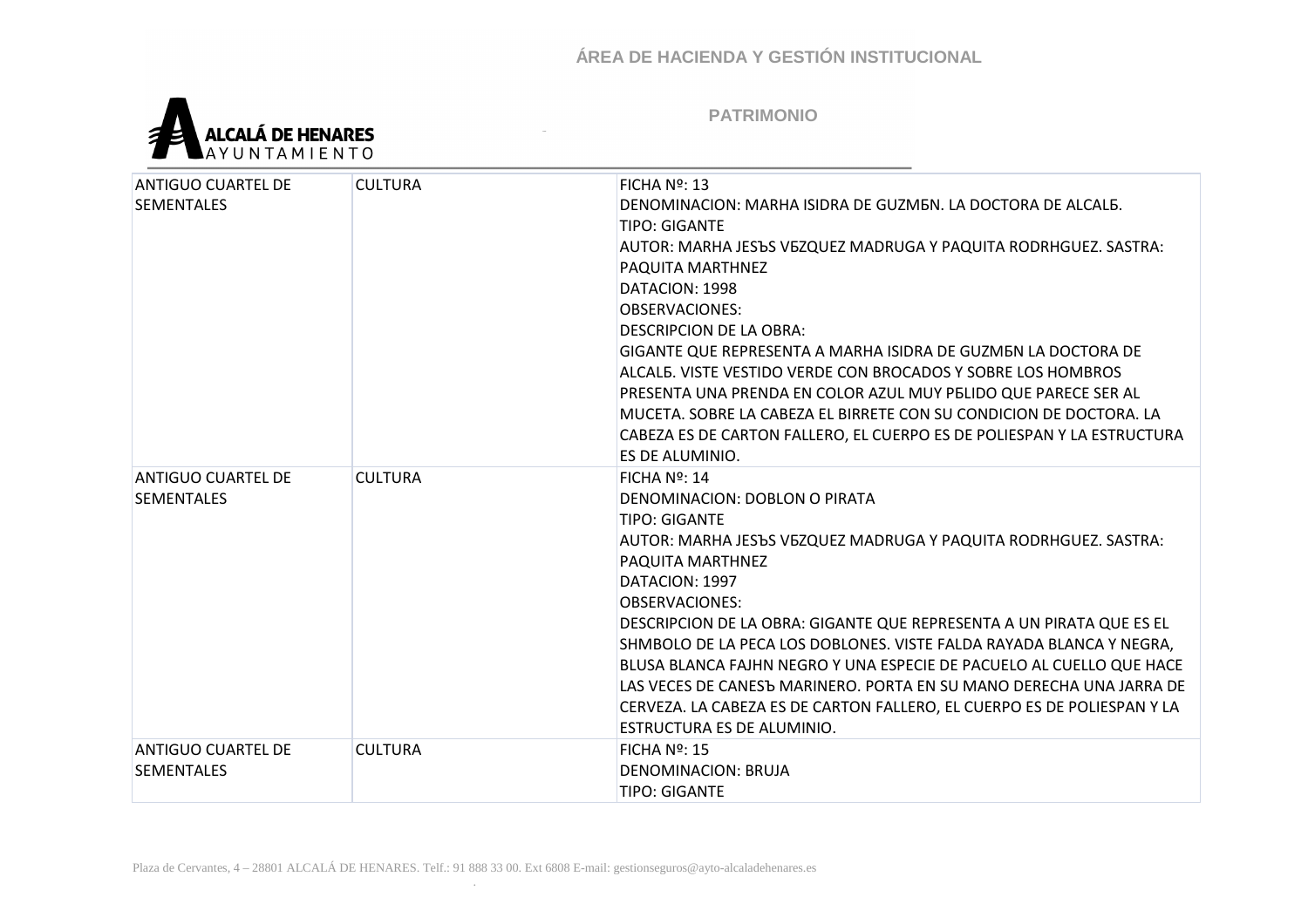

|                                                |                | AUTOR:<br>DATACION: DЙCADA DE 1960<br><b>OBSERVACIONES:</b><br>DESCRIPCION DE LA OBRA: GIGANTE QUE REPRESENTA A UNA BRUJA. SE TRATA DE<br>UN CABEZUDO CONVERTIDO EN GIGANTE. PRESENTA FALDA DE COLOR NEGRO,<br>CASACA ROSA CON CUELLO DE PICOS Y SOMBRERO. LA CABEZA ES DE CARTON<br>FALLERO, EL CUERPO ES DE POLIESPAN Y LA ESTRUCTURA ES DE ALUMINIO. ESTE<br>GIGANTE FUE ADAPTADO POR EDUARDO LUIS ESCOLAR ELVIRA, ROSA MARHA<br>PARRA MARHN Y ROSARIO ELVIRA SAN ANTONIO, QUE ADEMBS REALIZARON Y<br>SUFRAGARON LA ESTRUCTURA Y EL VESTUARIO.                                                                                                                                        |
|------------------------------------------------|----------------|------------------------------------------------------------------------------------------------------------------------------------------------------------------------------------------------------------------------------------------------------------------------------------------------------------------------------------------------------------------------------------------------------------------------------------------------------------------------------------------------------------------------------------------------------------------------------------------------------------------------------------------------------------------------------------------|
| <b>ANTIGUO CUARTEL DE</b><br><b>SEMENTALES</b> | <b>CULTURA</b> | FICHA $N2$ : 16<br>DENOMINACION: GITANO<br><b>TIPO: GIGANTE</b><br>AUTOR:<br>DATACION: DЙCADA DE 1970<br><b>OBSERVACIONES:</b><br>DESCRIPCION DE LA OBRA: GIGANTE QUE REPRESENTA A UN GITANO. SE TRATA DE<br>UN CABEZUDO CONVERTIDO EN GIGANTE. PRESENTA FALDA DE COLOR NEGRO,<br>CAMISA NARANJA CON LUNARES BLANCOS, MANGAS BLANCAS CON LUNARES<br>NARANJAS Y PACUELO NARANJA ANUDADO AL CUELLO. LA CABEZA ES DE CARTON<br>FALLERO, EL CUERPO ES DE POLIESPAN Y LA ESTRUCTURA ES DE ALUMINIO. ESTE<br>GIGANTE FUE ADAPTADO POR EDUARDO LUIS ESCOLAR ELVIRA, ROSA MARHA<br>PARRA MARHN Y ROSARIO ELVIRA SAN ANTONIO, QUE ADEMES REALIZARON Y<br>SUFRAGARON LA ESTRUCTURA Y EL VESTUARIO. |
| ANTIGUO CUARTEL DE<br><b>SEMENTALES</b>        | <b>CULTURA</b> | FICHA $No$ : 17<br><b>DENOMINACION: GITANA</b><br><b>TIPO: GIGANTE</b><br><b>AUTOR: GUAITA</b><br>DATACION: 1992<br><b>OBSERVACIONES:</b>                                                                                                                                                                                                                                                                                                                                                                                                                                                                                                                                                |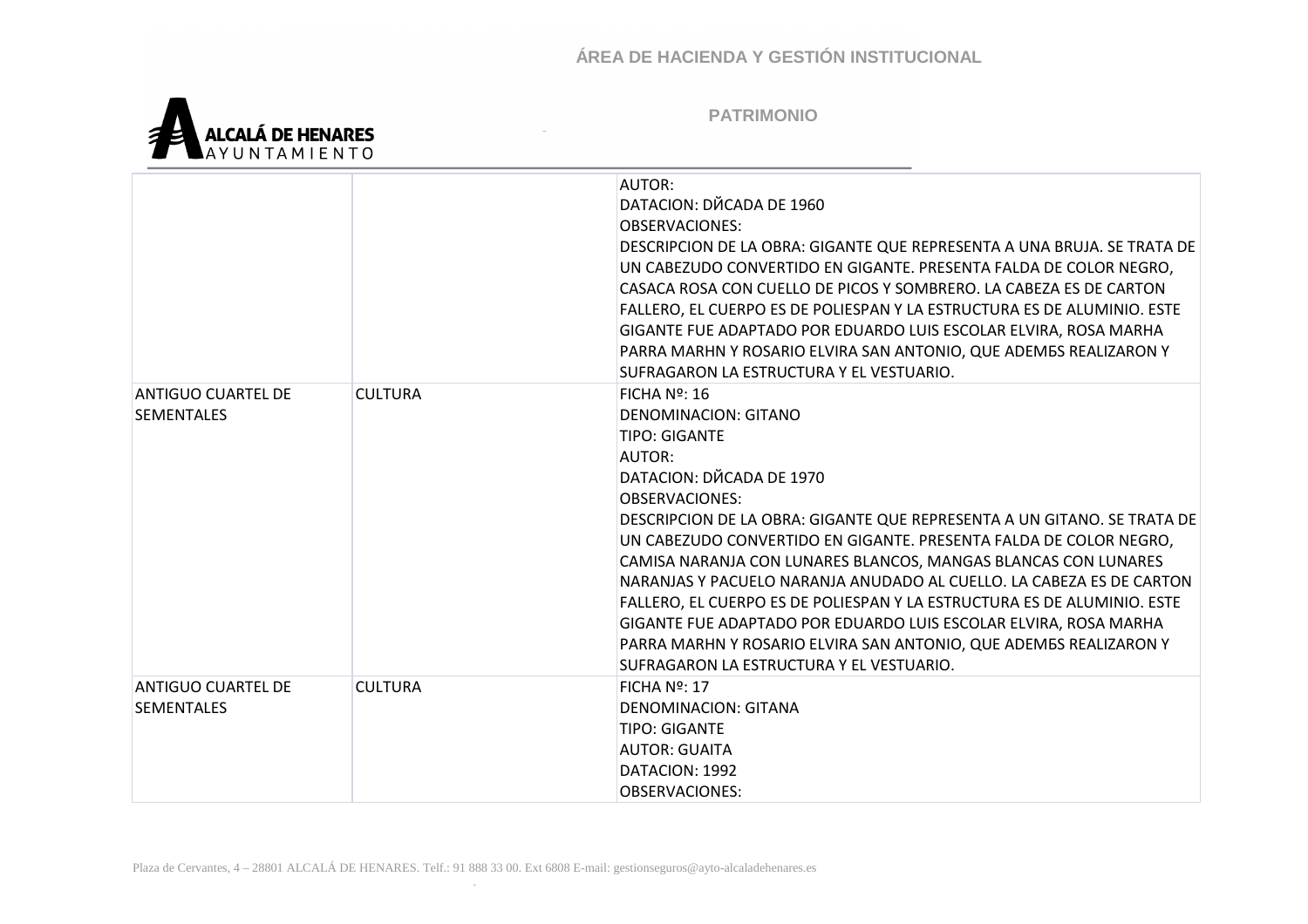

|                                                |                | DESCRIPCION DE LA OBRA: GIGANTE QUE REPRESENTAN UNA GITANA. LA CABEZA<br>FUE REALIZADA A FIN DE HACER UN GIGANTE DE UN PERSONAJE POPULAR DEL<br>ÚLTIMO TERCIO DEL SIGLO XX EN ALCALÁ, CONOCIDO COMO "LA ROSARIO".<br>FINALMENTE POR DESEO DE LA FAMILIA NO LLEGY A DESFILAR Y EL MODELO SE<br>HA TRANSFORMADO DE FORMA BASTANTE GROTESCA PARA SER UNA GITANA.<br>VISTE VESTIDO ROJO CON CUELLO BLANCO Y DELANTAL BLANCO CON LUNARES<br>NARANJAS. LA CABEZA ES DE FIBRA, EL CUERPO ES DE POLIESPAN Y LA<br>ESTRUCTURA ES DE ALUMINIO. ESTE GIGANTE FUE ADAPTADO POR EDUARDO LUIS<br>ESCOLAR ELVIRA, ROSA MARHA PARRA MARHN Y ROSARIO ELVIRA SAN ANTONIO,<br>QUE ADEMÁS REALIZARON Y SUFRAGARON LA ESTRUCTURA Y EL VESTUARIO.                                                                                                                                                                                                                                                                      |
|------------------------------------------------|----------------|--------------------------------------------------------------------------------------------------------------------------------------------------------------------------------------------------------------------------------------------------------------------------------------------------------------------------------------------------------------------------------------------------------------------------------------------------------------------------------------------------------------------------------------------------------------------------------------------------------------------------------------------------------------------------------------------------------------------------------------------------------------------------------------------------------------------------------------------------------------------------------------------------------------------------------------------------------------------------------------------------|
| <b>ANTIGUO CUARTEL DE</b><br><b>SEMENTALES</b> | <b>CULTURA</b> | FICHA Nº: 18<br>DENOMINACION: MORO<br><b>TIPO: GIGANTE</b><br><b>AUTOR: GUAITA</b><br>DATACION: 1992<br><b>OBSERVACIONES:</b><br>DESCRIPCION DE LA OBRA: GIGANTE QUE REPRESENTA UN MORO. LA CABEZA FUE<br>REALIZADA A FIN DE HACER UN GIGANTE DE UN PERSONAJE MUY POPULAR DEL<br>SIGLO XX EN ALCALÁ, JOSÉ CALLEJA, QUE ADEMÁS ERA EL CONCEJAL DE FIESTAS.<br>TRAS EL FALLECIMIENTO DEL MISMO POR DESEO DE LA FAMILIA NO LLEGÓ A<br>DESFILAR Y EL MODELO SE HA TRANSFORMADO PARA SER UN MORO, AUNQUE<br>MÁS BIEN POR SU INDUMENTARIA PARECE UN HINDÚ. VISTE TÚNICA AZUL DE<br>CUERPO COMPLETO, CON FAJÍN Y BANDA ROJA CRUZADA, SOBRE ESTA UNA<br>SUERTE DE PUCAL. EN LA CABEZA UN TURBANTE CON JOYA AZUL. LA CABEZA ES<br>DE FIBRA DE VIDRIO, EL CUERPO ES DE POLIESPAN Y LA ESTRUCTURA ES DE<br>ALUMINIO. ESTE GIGANTE FUE ADAPTADO POR EDUARDO LUIS ESCOLAR ELVIRA,<br>ROSA MARHA PARRA MARHN Y ROSARIO ELVIRA SAN ANTONIO, QUE ADEMES<br>REALIZARON Y SUFRAGARON LA ESTRUCTURA Y EL VESTUARIO. |
| <b>ANTIGUO CUARTEL DE</b><br><b>SEMENTALES</b> | <b>CULTURA</b> | FICHA Nº: 19<br>DENOMINACION: GEPPETO                                                                                                                                                                                                                                                                                                                                                                                                                                                                                                                                                                                                                                                                                                                                                                                                                                                                                                                                                            |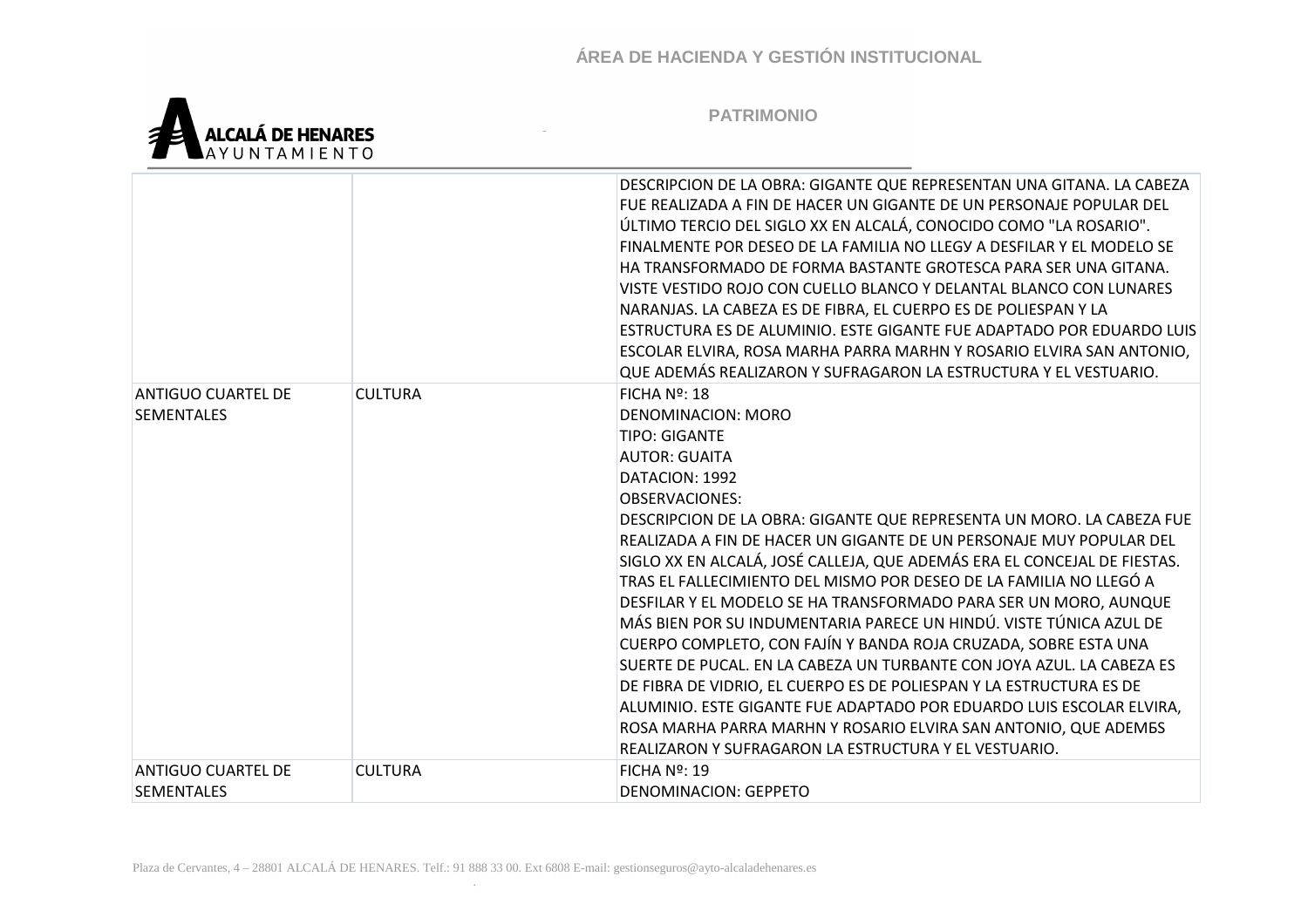

|                                                |                | <b>TIPO: GIGANTE</b><br>AUTOR:<br>DATACION: AÑOS 50 DEL SIGLO XX<br><b>OBSERVACIONES:</b><br>DESCRIPCION DE LA OBRA: GIGANTE QUE REPRESENTA GEPPETO. VISTE FALDA<br>AZUL Y CAMISOLA GRIS CON BOLSILLOS DE LOS QUE ASOMAN LAS HERRAMIENTAS<br>PROPIAS DEL CARPINTERO. SE TRATA SEGURAMENTE DEL MÁS ANTIGUO<br>CONSERVADO DE TODA LA COMPARSA. LA CABEZA ES DE CARTON FALLERO, EL<br>CUERPO ES DE MIMBRE Y LA ESTRUCTURA ES DE ALUMINIO.                                                                                                                                                                                                                                    |
|------------------------------------------------|----------------|---------------------------------------------------------------------------------------------------------------------------------------------------------------------------------------------------------------------------------------------------------------------------------------------------------------------------------------------------------------------------------------------------------------------------------------------------------------------------------------------------------------------------------------------------------------------------------------------------------------------------------------------------------------------------|
| ANTIGUO CUARTEL DE<br><b>SEMENTALES</b>        | <b>CULTURA</b> | $FICHA No$ : 20<br>DENOMINACION: BALTASAR<br><b>TIPO: GIGANTE</b><br>AUTOR: MARÍA JESÚS VÁZQUEZ MADRUGA Y PAQUITA RODRÍGUEZ. SASTRA:<br>FLORINDA MARTÍNEZ<br>DATACION: 1998<br>OBSERVACIONES: FORMA COMPARSA CON MELCHOR Y GASPAR.<br>DESCRIPCION DE LA OBRA: GIGANTE QUE REPRESENTA AL REY BASTASAR. VISTE<br>TONICA DE TERCIOPELO ROJO CLARO REMATADA CON RIBETES DORADOS Y CAPA<br>DE PIEL DE LEOPARDO. LLEVA UN GORRO DE TIPO TURBANTE ROJO Y BLANCO DE<br>RASO, SUJETA ENTRE SUS MANOS UN GRAN CELIZ. LA CABEZA ES DE CARTON<br>FALLERO PERO EL PELO NO FORMA PARTE DE LA MISMA SINO QUE ES UNA<br>PELUCA, EL CUERPO ES DE POLIESPAN Y LA ESTRUCTURA ES DE ALUMINIO. |
| <b>ANTIGUO CUARTEL DE</b><br><b>SEMENTALES</b> | <b>CULTURA</b> | FICHA $N2$ : 21<br><b>DENOMINACION: GASPAR</b><br><b>TIPO: GIGANTE</b><br>AUTOR: MARÍA JESÚS VÁZQUEZ MADRUGA Y PAQUITA RODRÍGUEZ. SASTRA:<br><b>FLORINDA MARTÍNEZ</b><br>DATACION: 1998<br>OBSERVACIONES: FORMA COMPARSA CON MELCHOR Y BALTASAR                                                                                                                                                                                                                                                                                                                                                                                                                           |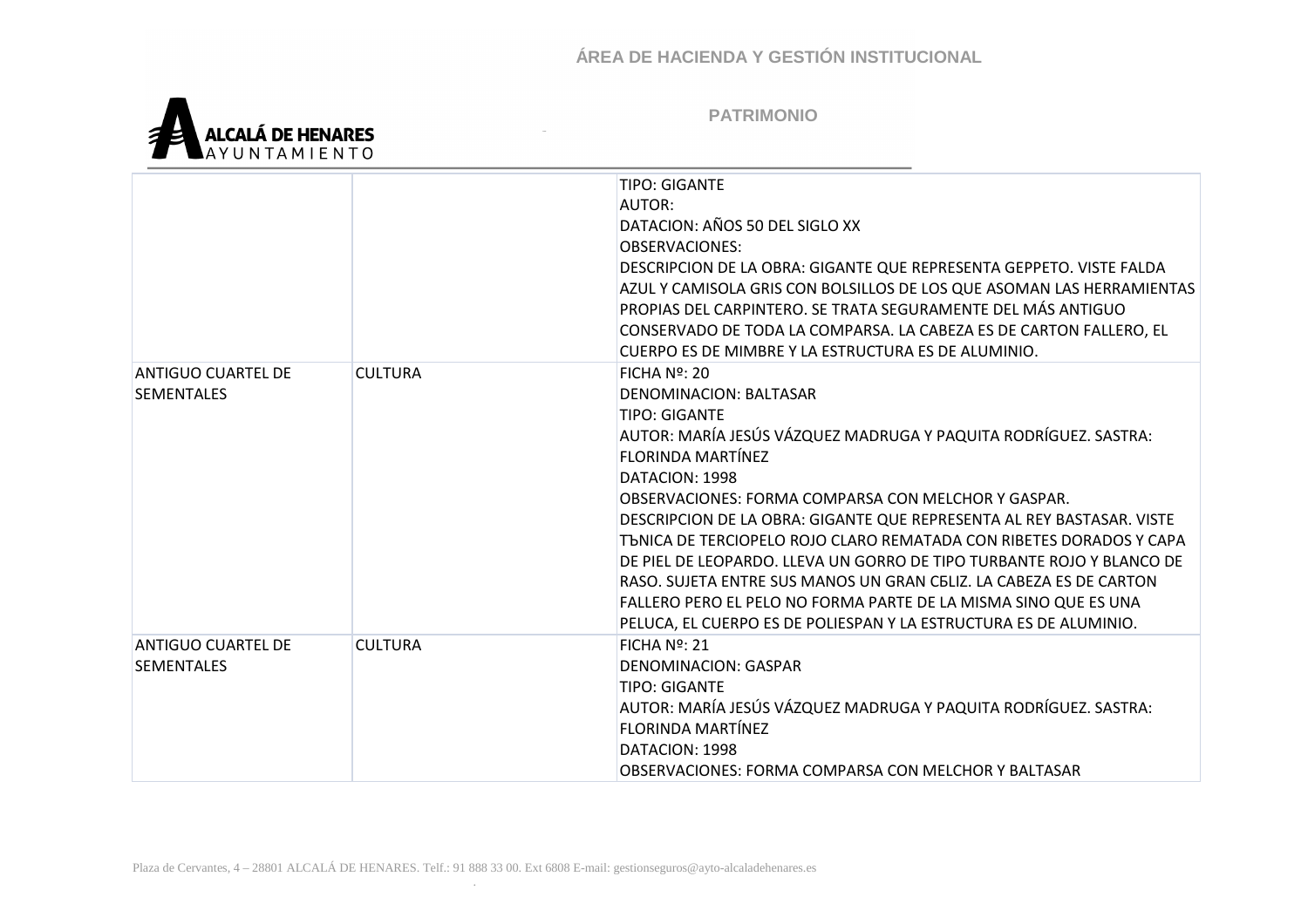

|                                                |                | DESCRIPCION DE LA OBRA: GIGANTE QUE REPRESENTA AL REY GASPAR. VISTE<br>TENICA DE TERCIOPELO ROJO REMATADA CON RIBETES DORADOS Y CAPA DE<br>COLOR GRIS CLARO. LLEVA UNA CORONA SOBRE LA CABEZA Y SUJETA ENTRE SUS<br>MANOS UN PEQUECO COFRE. LA CABEZA ES DE CARTON FALLERO PERO EL PELO<br>CASTACO Y LA BARBA NO FORMAN PARTE DE LA MISMA SINO QUE SON PELUCAS,<br>EL CUERPO ES DE POLIESPAN Y LA ESTRUCTURA ES DE ALUMINIO.                                                                                                                                                                                                                                          |
|------------------------------------------------|----------------|-----------------------------------------------------------------------------------------------------------------------------------------------------------------------------------------------------------------------------------------------------------------------------------------------------------------------------------------------------------------------------------------------------------------------------------------------------------------------------------------------------------------------------------------------------------------------------------------------------------------------------------------------------------------------|
| <b>ANTIGUO CUARTEL DE</b><br><b>SEMENTALES</b> | <b>CULTURA</b> | FICHA Nº: 22<br><b>DENOMINACION: MELCHOR</b><br><b>TIPO: GIGANTE</b><br>AUTOR: MARHA JESЪS VEZQUEZ MADRUGA Y PAQUITA RODRHGUEZ. SASTRA:<br>FLORINDA MARTHNEZ.<br>DATACION: 1998<br>OBSERVACIONES: FORMA COMPARSA CON GASPAR Y BALTASAR<br>DESCRIPCION DE LA OBRA: GIGANTE QUE REPRESENTA AL REY BASTASAR. VISTE<br>TUNICA DE TERCIOPELO ROJO CEREZA REMATADA CON RIBETES DORADOS Y CAPA<br>GRIS OSCURO. LLEVA UNA CORONA SOBRE LA CABEZA Y SUJETA ENTRE SUS<br>MANOS UN PEQUECO BOTE. LA CABEZA ES DE CARTON FALLERO PERO EL PELO<br>BLANCO Y LA BARBA NO FORMAN PARTE DE LA MISMA SINO QUE SON PELUCAS,<br>EL CUERPO ES DE POLIESPAN Y LA ESTRUCTURA ES DE ALUMINIO. |
| <b>ANTIGUO CUARTEL DE</b><br><b>SEMENTALES</b> | <b>CULTURA</b> | FICHA Nº: 23<br><b>DENOMINACION: DUQUE</b><br><b>TIPO: GIGANTE</b><br>AUTOR: GUAITA<br>DATACION: 1974<br>OBSERVACIONES: ES EL ORIGINAL DE LA COMPARSA CERVANTINA DE 1974<br>DESCRIPCION DE LA OBRA: GIGANTE QUE REPRESENTA AL DUQUE CON EL QUE D.<br>QUIJOTE Y SANCHO REENCUENTRAN A PARTIR DEL CAPHTULO XXX DE LA<br>SEGUNDA PARTE DEL QUIJOTE. VISTE DE ROJO Y AZUL. LA CABEZA ES DE CARTON<br>FALLERO Y SE CUBRE CON CORONA, LA ESTRUCTURA INTERIOR ES DE MADERA Y<br>EL CUERPO DE MIMBRE.                                                                                                                                                                         |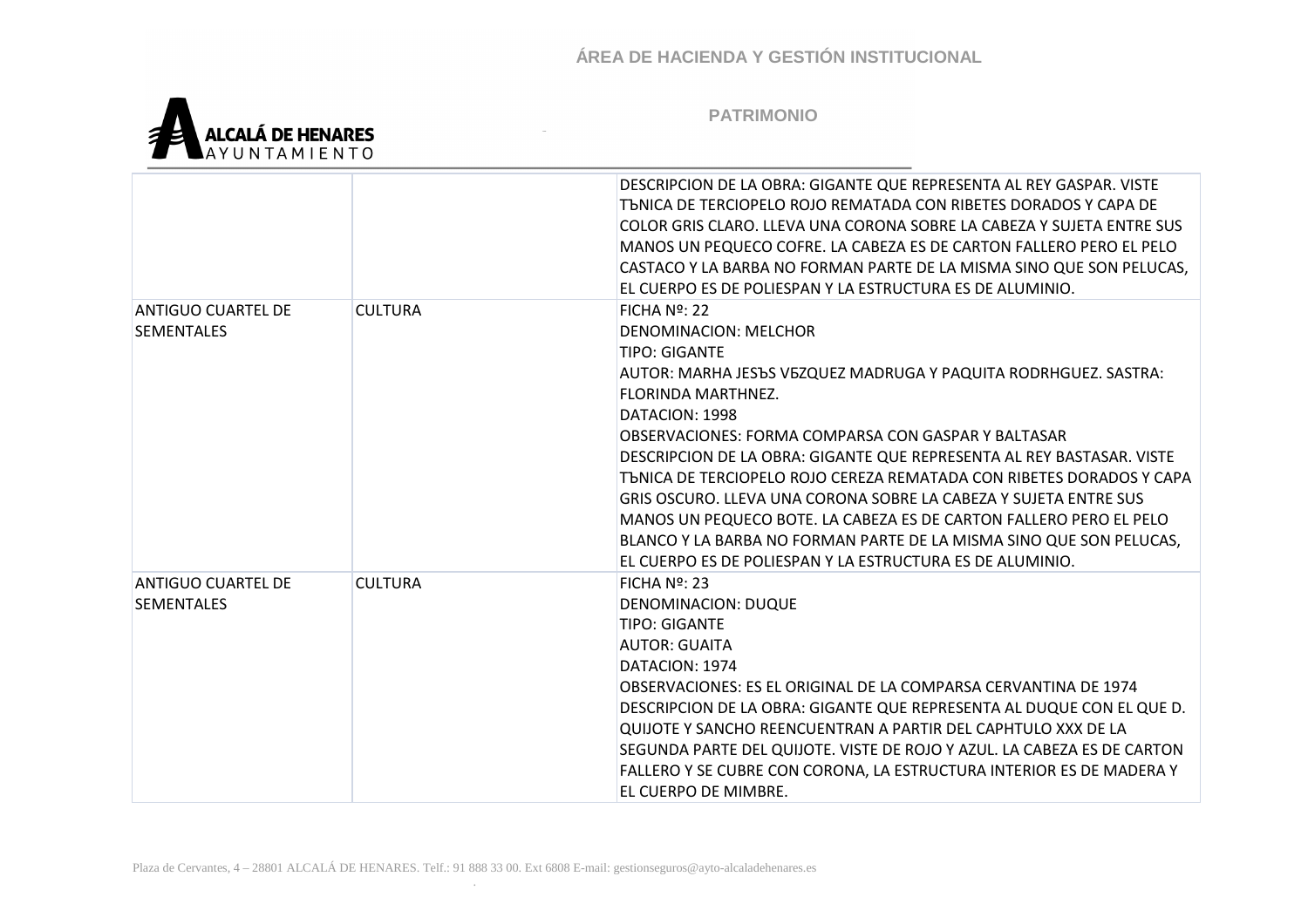

| <b>ANTIGUO CUARTEL DE</b> | <b>CULTURA</b> | FICHA Nº: 24                                                             |
|---------------------------|----------------|--------------------------------------------------------------------------|
| <b>SEMENTALES</b>         |                | DENOMINACION: VIKINGO                                                    |
|                           |                | <b>TIPO: GIGANTE</b>                                                     |
|                           |                | AUTOR:                                                                   |
|                           |                | DATACION: 2006                                                           |
|                           |                | <b>OBSERVACIONES:</b>                                                    |
|                           |                | DESCRIPCION DE LA OBRA: GIGANTE QUE REPRESENTA A UN VIKINGO CON          |
|                           |                | CABEZA DE CARTON FALLERO CASCO CON CUERNOS Y TRENZAS DE LANA. SYLO SE    |
|                           |                | ENCUENTRA EL CUERPO, DE POLIESPEN.                                       |
| <b>ANTIGUO CUARTEL DE</b> | <b>CULTURA</b> | $FICHA No$ : 25                                                          |
| <b>SEMENTALES</b>         |                | DENOMINACION: CATALINA DE ARAGON                                         |
|                           |                | TIPO: GIGANTE                                                            |
|                           |                | AUTOR: CRISTINA FERNENDEZ LYPEZ. I.E.S. ANTONIO MACHADO                  |
|                           |                | DATACION: ACO 2002                                                       |
|                           |                | OBSERVACIONES: HACE COMPARSA CON ENRIQUE VIII                            |
|                           |                | DESCRIPCION DE LA OBRA: GIGANTE QUE REPRESENTA A CATALINA DE ARAGON.     |
|                           |                | EL ROSTRO ES DE CARTON FALLERO Y REPRESENTA CON BASTANTE FIDELIDAD A LA  |
|                           |                | IMAGEN DE LA REINA DE INGLATERRA. VISTE RICOS ROPAJES CON LA FALDA EN    |
|                           |                | ROJO Y EL CUERPO EN AZULES, ASH COMO GRAN PROFUSION DE JOYAS Y CORONA    |
|                           |                | DE PERLAS. LA CABEZA ES DE CARTON FALLERO, EL CUERPO DE POLIESPAN Y LA   |
|                           |                | ESTRUCTURA ES DE ALUMINIO, CON RUEDAS.                                   |
| <b>ANTIGUO CUARTEL DE</b> | <b>CULTURA</b> | FICHA $N2$ : 26                                                          |
| <b>SEMENTALES</b>         |                | <b>DENOMINACION: ENRIQUE VIII</b>                                        |
|                           |                | <b>TIPO: GIGANTE</b>                                                     |
|                           |                | AUTOR: CRISTINA FERNENDEZ LYPEZ. I.E.S. ANTONIO MACHADO.                 |
|                           |                | DATACION: ACO 2002                                                       |
|                           |                | OBSERVACIONES: HACE COMPARSA CON CATALINA DE ARAGON.                     |
|                           |                | DESCRIPCION DE LA OBRA: GIGANTE QUE REPRESENTA A ENRIQUE VIII. EL ROSTRO |
|                           |                | ES DE CARTON FALLERO Y REPRESENTA CON BASTANTE FIDELIDAD A LA IMAGEN     |
|                           |                | DEL REY DE INGLATERRA. VISTE RICOS ROPAJES, EL JUBON EN ROJO CON         |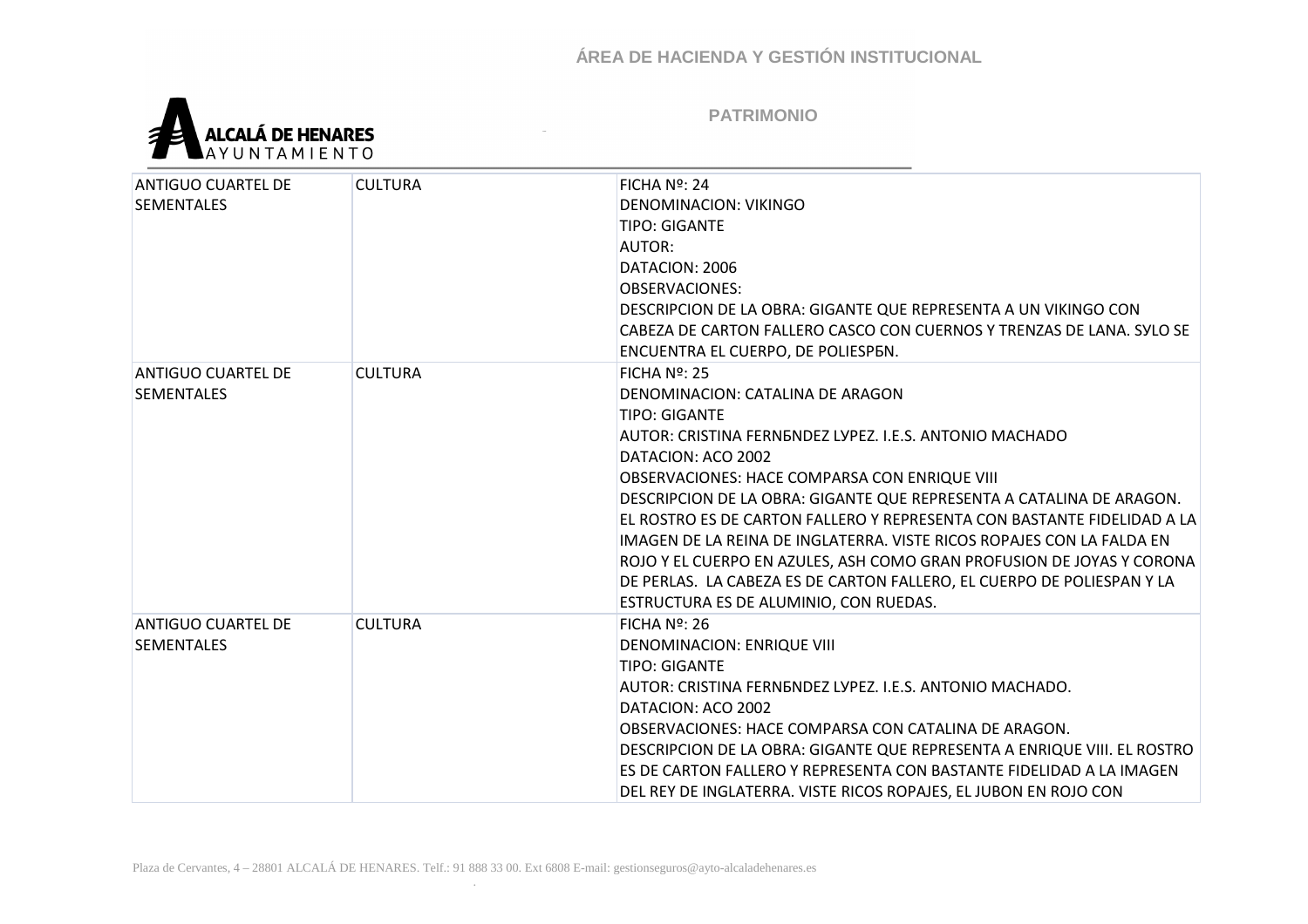

|                                                |                | CUCHILLOS BLANCOS, UN SOBREPELLIZ MARRON CON EL FALDON EN GRIS, CON<br>SOMBRERO ADORNADO CON IMITACION DE PIELES. LA CABEZA ES DE CARTON<br>FALLERO, EL CUERPO DE POLIESPAN Y LA ESTRUCTURA ES DE ALUMINIO, CON<br>RUEDAS.                                                                                                                                               |
|------------------------------------------------|----------------|--------------------------------------------------------------------------------------------------------------------------------------------------------------------------------------------------------------------------------------------------------------------------------------------------------------------------------------------------------------------------|
| <b>ANTIGUO CUARTEL DE</b><br><b>SEMENTALES</b> | <b>CULTURA</b> | FICHA $N2$ : 27<br><b>DENOMINACION: DIABLO</b><br><b>TIPO: GIGANTE</b><br><b>AUTOR: ARAGONESA DE FIESTAS</b><br>DATACION: AÑOS 70 SIGLO XX<br><b>OBSERVACIONES:</b><br>DESCRIPCION DE LA OBRA: CABEZA DE GIGANTE, AUNQUE EN ORIGEN FUE<br>CABEZUDO, DE CARTON FALLERO, QUE REPRESENTA A UN DIABLO. FUE<br>RESTAURADO POR MARHA JESЪS VEZQUEZ Y PAQUITA MARTHNEZ EN 1996. |
| <b>ANTIGUO CUARTEL DE</b><br><b>SEMENTALES</b> | <b>CULTURA</b> | $FICHA N2$ : 28<br>DENOMINACION: CABALLITOS<br>TIPO: CABALLITOS<br>AUTOR: ARAGONESA DE FIESTAS<br>DATACION: 1990<br><b>OBSERVACIONES:</b><br>DESCRIPCION DE LA OBRA: DOS CABALLITOS DE CARTON FALLERO UNO EN COLOR<br>BLANCO/GRIS Y OTRO EN COLOR NEGRO.                                                                                                                 |
| ANTIGUO CUARTEL DE<br><b>SEMENTALES</b>        | <b>CULTURA</b> | $FICHA N2$ : 29<br>DENOMINACION: MARHA LA GUARRA<br>TIPO: CABEZUDO<br>AUTOR: MARHA JESЪS VEZQUEZ MADRUGA Y PAQUITA RODRHGUEZ. SASTRA:<br><b>FLORINDA MARTHNEZ.</b><br>DATACION: 1998<br><b>OBSERVACIONES:</b><br>DESCRIPCION DE LA OBRA: CABEZUDO DE CARTON FALLERO QUE REPRESENTA A<br>MARHA LA GUARRA, RECUPERANDO UNA TRADICION POPULAR DE ALCAL5.                    |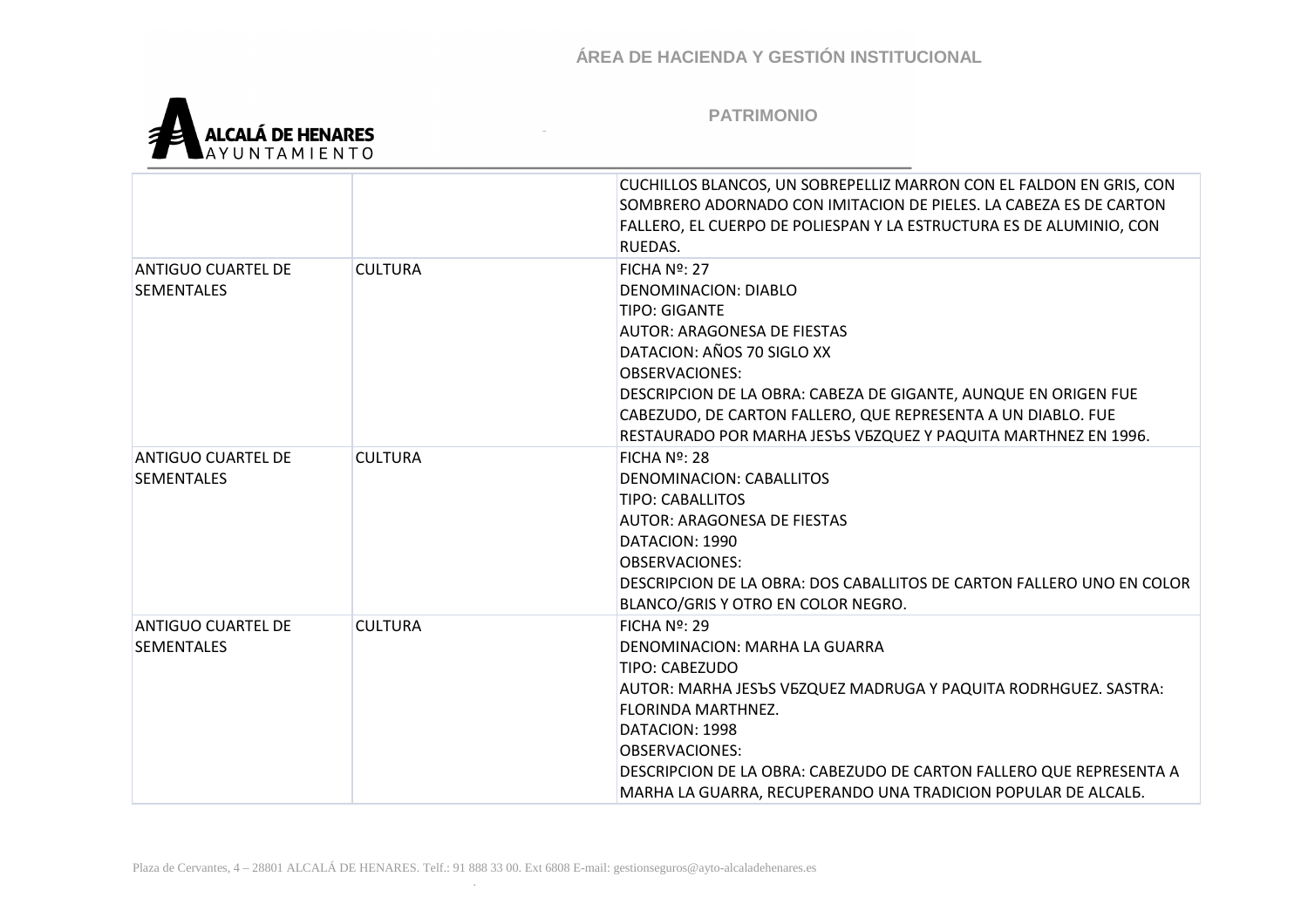

| <b>ANTIGUO CUARTEL DE</b> | <b>CULTURA</b> | FICHA $N2$ : 30<br>DENOMINACION: ARAGONЙS                           |
|---------------------------|----------------|---------------------------------------------------------------------|
| <b>SEMENTALES</b>         |                |                                                                     |
|                           |                | <b>TIPO: CABEZUDO</b>                                               |
|                           |                | AUTOR: MARHA JESЪS VEZQUEZ MADRUGA Y PAQUITA RODRHGUEZ. SASTRA:     |
|                           |                | <b>FLORINDA MARTHNEZ.</b>                                           |
|                           |                | DATACION: 1998                                                      |
|                           |                | <b>OBSERVACIONES:</b>                                               |
|                           |                | DESCRIPCION DE LA OBRA: CABEZUDO DE CARTON FALLERO QUE REPRESENTA A |
|                           |                | UN ARAGONЙS.                                                        |
| <b>ANTIGUO CUARTEL DE</b> | <b>CULTURA</b> | FICHA $N2$ : 31                                                     |
| <b>SEMENTALES</b>         |                | DENOMINACION: NAPOLEON                                              |
|                           |                | <b>TIPO: CABEZUDO</b>                                               |
|                           |                | AUTOR: MARHA JESЪS VEZQUEZ MADRUGA Y PAQUITA RODRHGUEZ. SASTRA:     |
|                           |                | FLORINDA MARTHNEZ.                                                  |
|                           |                | DATACION: 1998                                                      |
|                           |                | <b>OBSERVACIONES:</b>                                               |
|                           |                | DESCRIPCION DE LA OBRA: CABEZUDO DE CARTON FALLERO QUE REPRESENTA A |
|                           |                | UN NAPOLEON.                                                        |
| <b>ANTIGUO CUARTEL DE</b> | <b>CULTURA</b> | FICHA $N2$ : 32                                                     |
| <b>SEMENTALES</b>         |                | DENOMINACION: iTORERO? ICABALLERO? IPICADOR? ICONDE?                |
|                           |                | TIPO: CABEZUDO                                                      |
|                           |                | AUTOR: EL INGENIO BARCELONA                                         |
|                           |                | DATACION: AÑOS 60 DEL SIGLO XX                                      |
|                           |                | <b>OBSERVACIONES:</b>                                               |
|                           |                | DESCRIPCION DE LA OBRA: CABEZUDO DE CARTON FALLERO QUE REPRESENTA A |
|                           |                | UN PERSONAJE MASCULINO. POR SU PEINADO PODRHA TRATARSE DE UN TORERO |
|                           |                | O DE UNO DE LOS PICADORES QUE ACOMPACABAN A LOS CABALLITOS. EN EL   |
|                           |                | CATELOGO DE LA EMPRESA APARECE COMO CONDE.                          |
| <b>ANTIGUO CUARTEL DE</b> | <b>CULTURA</b> | FICHA $N2$ : 33                                                     |
| <b>SEMENTALES</b>         |                | DENOMINACION: NICA. TAMBIЙN LLAMADA MARIQUITA PЙREZ                 |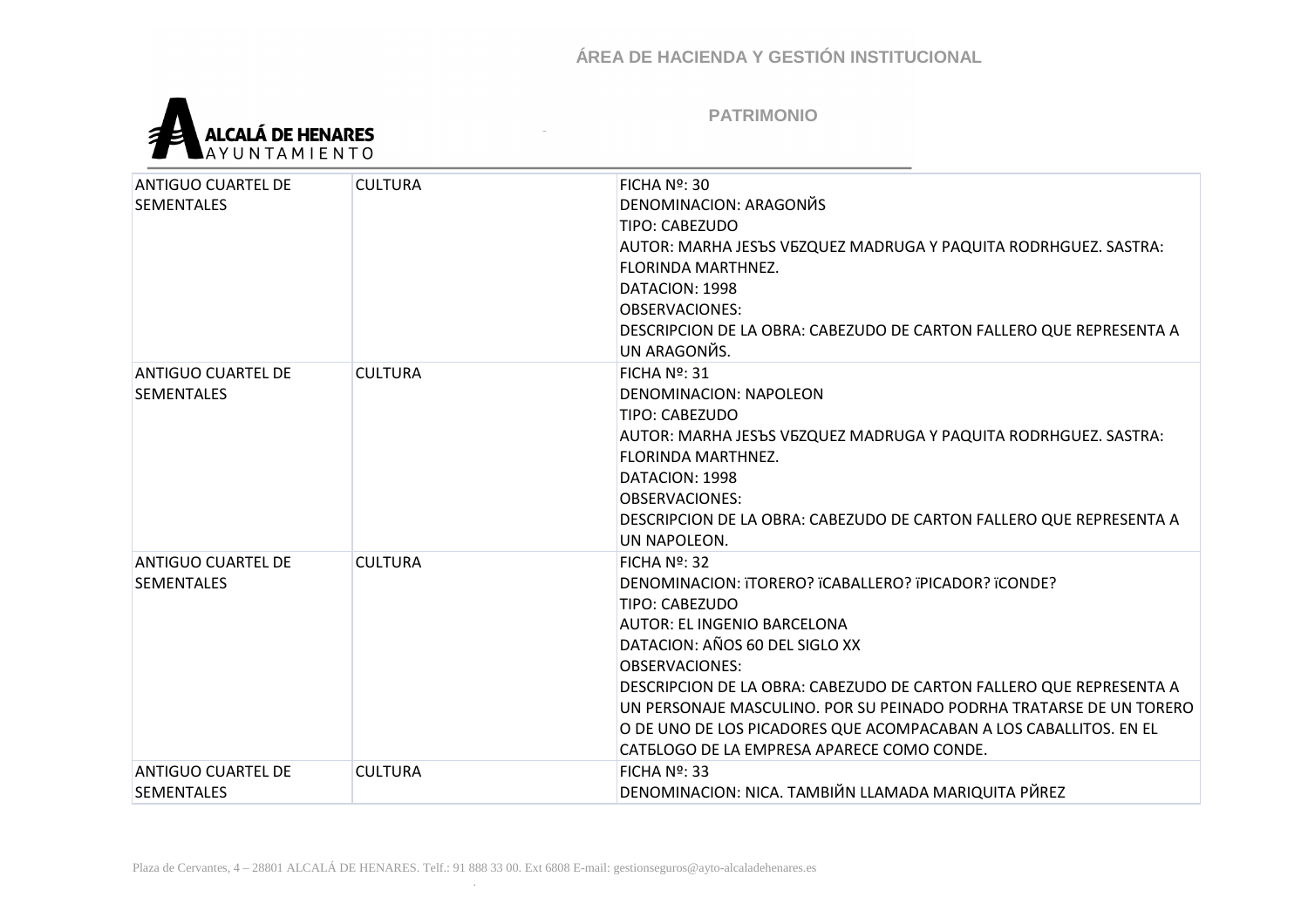

|                           |                | TIPO: CABEZUDO                                                       |
|---------------------------|----------------|----------------------------------------------------------------------|
|                           |                | <b>AUTOR: EL INGENIO BARCELONA</b>                                   |
|                           |                | DATACION: AÑOS 60 DEL SIGLO XX                                       |
|                           |                | OBSERVACIONES:                                                       |
|                           |                | DESCRIPCION DE LA OBRA: CABEZUDO DE CARTON FALLERO QUE REPRESENTA A  |
|                           |                | UNA NICA O MUCECA. PROCEDE DE LOS AÑOS 60 DEL PASADO SIGLO XX Y      |
|                           |                | DURANTE ALGON TIEMPO FUE UTILIZADA COMO GIGANTE.                     |
| ANTIGUO CUARTEL DE        | <b>CULTURA</b> | FICHA Nº: 34                                                         |
| <b>SEMENTALES</b>         |                | DENOMINACION: FLACO                                                  |
|                           |                | TIPO: CABEZUDO                                                       |
|                           |                | AUTOR: EL INGENIO. BARCELONA.                                        |
|                           |                | DATACION: AÑOS 60 DEL SIGLO XX                                       |
|                           |                | OBSERVACIONES: HACE PAREJA CON EL "GORDO"                            |
|                           |                | DESCRIPCION DE LA OBRA: CABEZUDO DE CARTON FALLERO QUE REPRESENTA AL |
|                           |                | FLACO.                                                               |
| <b>ANTIGUO CUARTEL DE</b> | <b>CULTURA</b> | FICHA $N2$ : 35                                                      |
| <b>SEMENTALES</b>         |                | DENOMINACION: SANDRINI, TAMBIЙN LLAMADO BARRAGEN                     |
|                           |                | TIPO: CABEZUDO                                                       |
|                           |                | AUTOR: GUAITA                                                        |
|                           |                | DATACION: AÑOS 80 DEL SIGLO XX                                       |
|                           |                | OBSERVACIONES:                                                       |
|                           |                | DESCRIPCION DE LA OBRA: CABEZUDO DE CARTON FALLERO QUE REPRESENTA AL |
|                           |                | HUMORISTA SANDRINI. A FINALES DE LOS 80 E INICIO DE LOS 90 FUE USADO |
|                           |                | COMO GIGANTE.                                                        |
| <b>ANTIGUO CUARTEL DE</b> | <b>CULTURA</b> | FICHA $N2$ : 36                                                      |
| <b>SEMENTALES</b>         |                | DENOMINACION: GORDO                                                  |
|                           |                | TIPO: CABEZUDO                                                       |
|                           |                | AUTOR: EL INGENIO. BARCELONA                                         |
|                           |                | DATACION: AÑOS 60 DEL SIGLO XX                                       |
|                           |                | OBSERVACIONES: HACE PAREJA CON EL FLACO                              |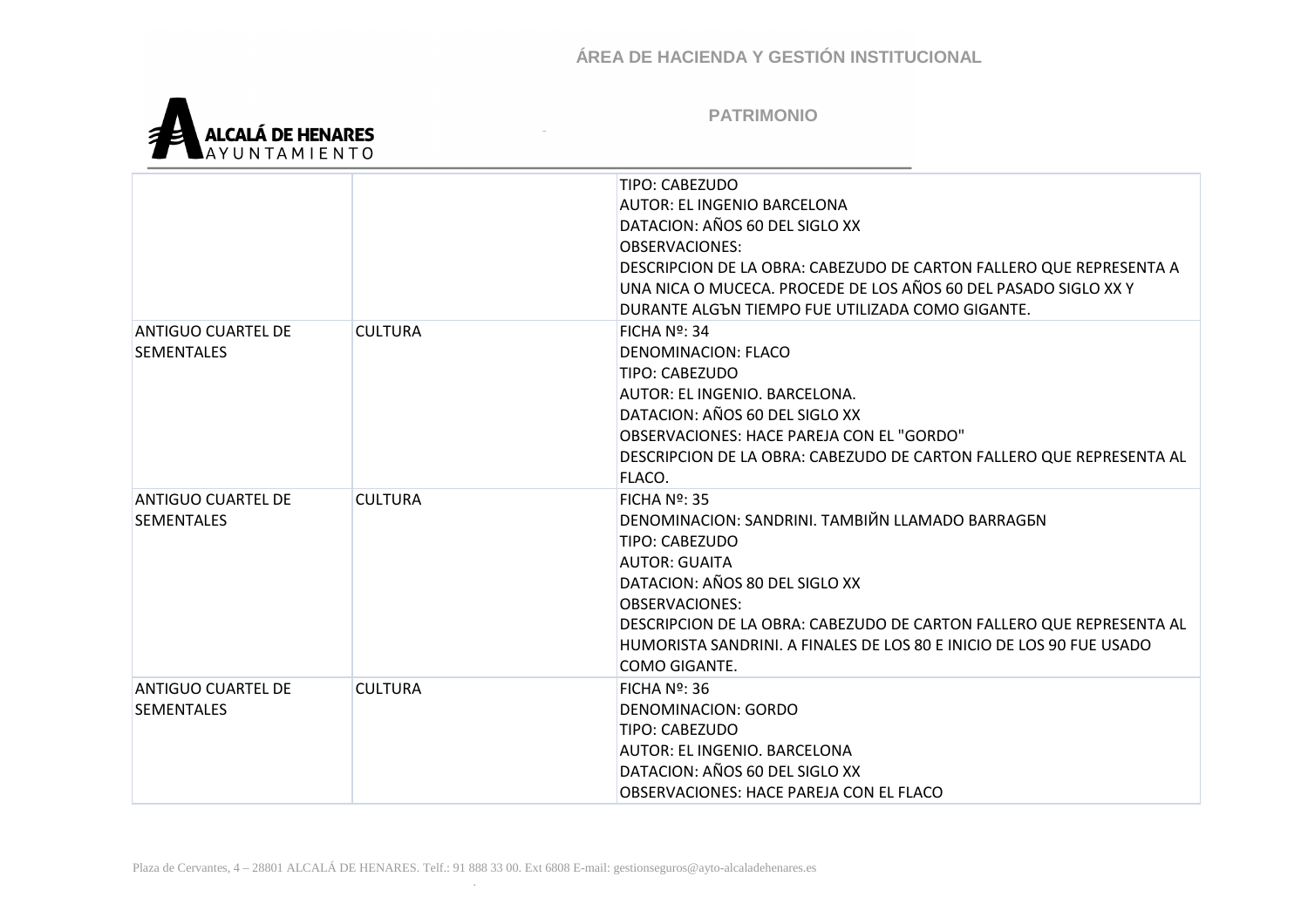

|                    |                | DESCRIPCION DE LA OBRA: CABEZUDO DE CARTON FALLERO QUE REPRESENTA AL   |
|--------------------|----------------|------------------------------------------------------------------------|
|                    |                | GORDO.                                                                 |
| ANTIGUO CUARTEL DE | <b>CULTURA</b> | FICHA Nº: 37                                                           |
| <b>SEMENTALES</b>  |                | DENOMINACION: ENANITO                                                  |
|                    |                | TIPO: CABEZUDO                                                         |
|                    |                | <b>AUTOR: MIRETE</b>                                                   |
|                    |                | DATACION: AÑOS 60 DEL SIGLO XX                                         |
|                    |                | OBSERVACIONES: HACE COMPARSA CON BLANCANIEVES Y LA REINA MALA          |
|                    |                | DESCRIPCION DE LA OBRA: CABEZUDO DE CARTON FALLERO QUE REPRESENTA A    |
|                    |                | UN ENANITO DE BLANCANIEVES SEGON LA ICONOGRAFHA POPULARIZADA POR       |
|                    |                | WALT DISNEY.                                                           |
| ANTIGUO CUARTEL DE | <b>CULTURA</b> | FICHA $N2$ : 38                                                        |
| <b>SEMENTALES</b>  |                | DENOMINACION: DEMONIO. RECONVERTIDO EN GIGANTILLO INDIO?               |
|                    |                | TIPO: CABEZUDO/GIGANTILLO                                              |
|                    |                | AUTOR:                                                                 |
|                    |                | DATACION: AÑOS 60 DEL SIGLO XX                                         |
|                    |                | <b>OBSERVACIONES:</b>                                                  |
|                    |                | DESCRIPCION DE LA OBRA: CABEZUDO DE CARTON FALLERO RECONVERTIDO EN     |
|                    |                | GIGANTILLO QUE REPRESENTA A UN INDIO, SOBRE LA BASE DE UN ANTIGUO      |
|                    |                | CABEZUDO DE DEMONIO.                                                   |
| ANTIGUO CUARTEL DE | <b>CULTURA</b> | FICHA $N2$ : 39                                                        |
| <b>SEMENTALES</b>  |                | DENOMINACION: MARIO MORENO "CANTINFLAS"                                |
|                    |                | TIPO: CABEZUDO                                                         |
|                    |                | <b>AUTOR: MIRETE</b>                                                   |
|                    |                | DATACION: AÑOS 60 DEL SIGLO XX                                         |
|                    |                | <b>OBSERVACIONES:</b>                                                  |
|                    |                | DESCRIPCION DE LA OBRA: CABEZUDO DE CARTON FALLERO QUE REPRESENTA A    |
|                    |                | MARIO MORENO "CANTINFLAS". DURANTE AÑOS A FINALES DEL SIGLO XX Y EN EL |
|                    |                | SIGLO XXI FUE UTILIZADO COMO GIGANTE.                                  |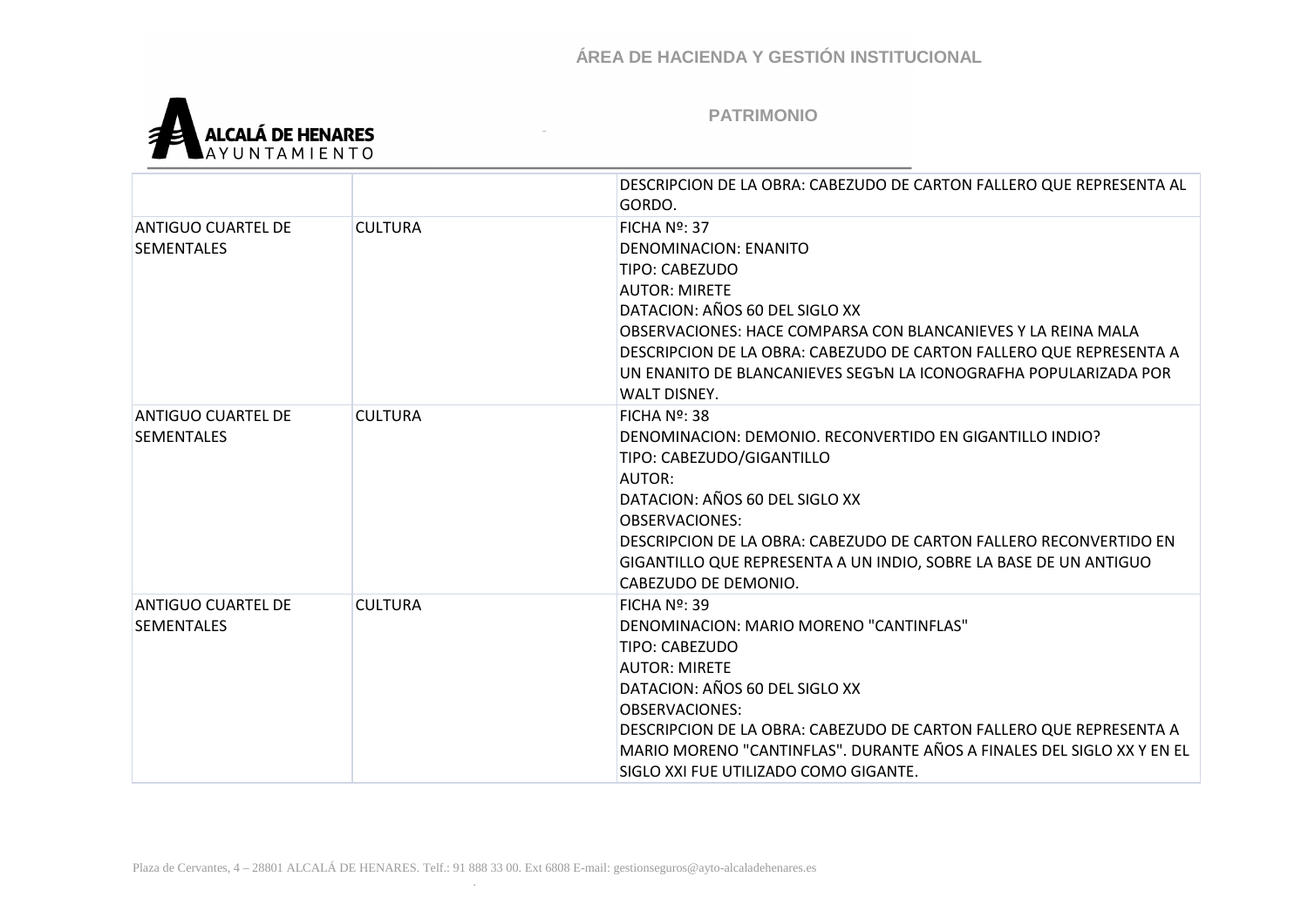

| ANTIGUO CUARTEL DE<br><b>SEMENTALES</b>        | <b>CULTURA</b> | $FICHA No$ : 40<br>DENOMINACION: TUERTO? MORENO? TORERO?<br>TIPO: CABEZUDO<br>AUTOR: MIRETE?<br>DATACION: AÑOS 60 DEL SIGLO XX<br><b>OBSERVACIONES:</b><br>DESCRIPCION DE LA OBRA: CABEZUDO DE CARTON FALLERO QUE REPRESENTA A                                                          |
|------------------------------------------------|----------------|-----------------------------------------------------------------------------------------------------------------------------------------------------------------------------------------------------------------------------------------------------------------------------------------|
|                                                |                | UN PERSONAJE CON UN OJO MEDIO CERRADO Y BOCA ABIERTA.                                                                                                                                                                                                                                   |
| ANTIGUO CUARTEL DE<br><b>SEMENTALES</b>        | <b>CULTURA</b> | FICHA $N2$ : 41<br><b>DENOMINACION: REINA MALA</b><br>TIPO: CABEZUDO<br><b>AUTOR: MIRETE</b><br>DATACION: 1964-65<br><b>OBSERVACIONES:</b><br>DESCRIPCION DE LA OBRA: CABEZUDO DE CARTON FALLERO QUE REPRESENTA A<br>LA REINA MALA DE BLANCANIEVES SEGЪN LA ICONOGRAFHA DE WALT DISNEY. |
| <b>ANTIGUO CUARTEL DE</b><br><b>SEMENTALES</b> | <b>CULTURA</b> | FICHA $N2$ : 42<br>DENOMINACION: CERDITO<br>TIPO: CABEZUDO<br>AUTOR: ANA PIERI?<br>DATACION: FINALES DEL SIGLO XX<br>OBSERVACIONES:<br>DESCRIPCION DE LA OBRA: CERDITO DE CARTON FALLERO.                                                                                               |
| <b>ANTIGUO CUARTEL DE</b><br><b>SEMENTALES</b> | <b>CULTURA</b> | FICHA $N2$ : 43<br>DENOMINACION: BLANCANIEVES<br>TIPO: CABEZUDO<br><b>AUTOR: MIRETE?</b><br>DATACION: AÑOS 60 DEL SIGLO XX<br><b>OBSERVACIONES:</b>                                                                                                                                     |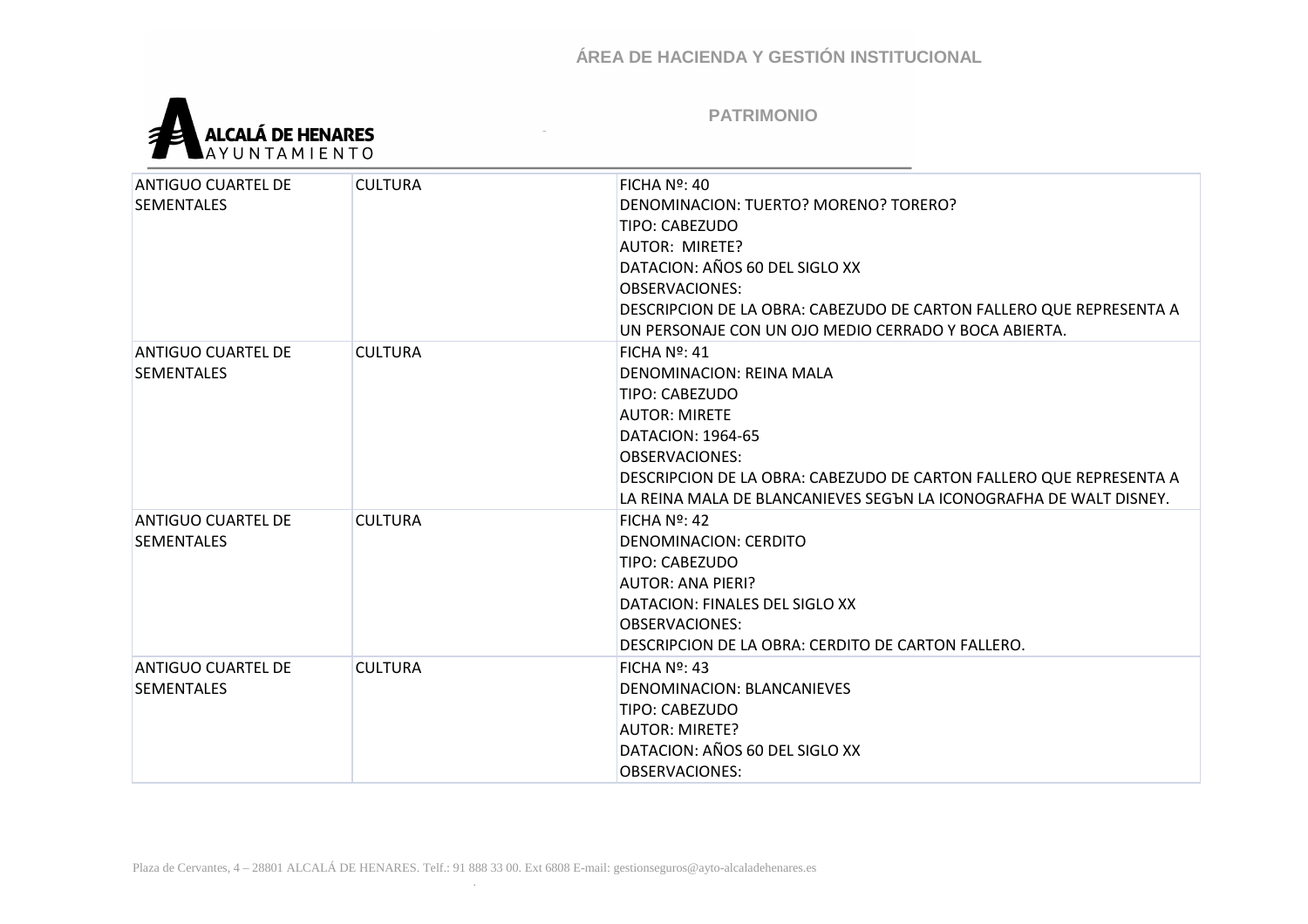

|                           |                                | DESCRIPCION DE LA OBRA: BLANCANIEVES DE CARTON FALLERO QUE SIGUE CON<br>LA ICONOGRAFHA DE WALT DISNEY. |
|---------------------------|--------------------------------|--------------------------------------------------------------------------------------------------------|
| <b>ANTIGUO CUARTEL DE</b> | <b>CULTURA</b>                 | FICHA $N2$ : 44                                                                                        |
| <b>SEMENTALES</b>         |                                | <b>DENOMINACION: MICKEY MOUSE</b>                                                                      |
|                           |                                |                                                                                                        |
|                           |                                | TIPO: CABEZUDO                                                                                         |
|                           |                                | <b>AUTOR:</b>                                                                                          |
|                           |                                | DATACION:                                                                                              |
|                           |                                | <b>OBSERVACIONES:</b>                                                                                  |
|                           |                                | DESCRIPCION DE LA OBRA: CABEZUDO DE CARTON FALLERO QUE INTENTA                                         |
|                           |                                | REPRESENTAR A MICKEY MOUSE DE HNFIMA CALIDAD PLESTICA.                                                 |
| <b>ANTIGUO CUARTEL DE</b> | <b>CULTURA</b>                 | FICHA $N2$ : 45                                                                                        |
| <b>SEMENTALES</b>         |                                | <b>DENOMINACION: CHINO</b>                                                                             |
|                           |                                | TIPO: CABEZUDO                                                                                         |
|                           |                                | <b>AUTOR:</b>                                                                                          |
|                           |                                | <b>DATACION: SIGLO XX-XXI</b>                                                                          |
|                           |                                | <b>OBSERVACIONES:</b>                                                                                  |
|                           |                                | DESCRIPCION DE LA OBRA: CABEZUDO DE CARTON FALLERO QUE REPRESENTA A                                    |
|                           |                                | UN "CHINO".                                                                                            |
| <b>ANTIGUO CUARTEL DE</b> | <b>CULTURA</b>                 | FICHA $N2$ : 46                                                                                        |
| <b>SEMENTALES</b>         |                                | DENOMINACION: LOBO FEROZ                                                                               |
|                           |                                | TIPO: CABEZUDO                                                                                         |
|                           |                                | <b>AUTOR: MIRETE</b>                                                                                   |
|                           |                                | DATACION: AÑOS 60-70 SIGLO XX                                                                          |
|                           |                                | <b>OBSERVACIONES:</b>                                                                                  |
|                           |                                | DESCRIPCION DE LA OBRA: CABEZUDO DE CARTON FALLERO QUE REPRESENTA AL                                   |
|                           |                                | LOBO FEROZ DE LOS CUENTOS.                                                                             |
| ANTIGUO HOSPITAL SANTA    | CONCEJALIA CULTURA,            | "CARTEL DE FERIAS 2018"                                                                                |
| <b>MARIA LA RICA</b>      | UNIVERSIDAD, TURISMO Y FESTEJO | Se trata de una obra realizada por el artista y humorista grófico D. Josŭ Rubio                        |
|                           |                                | MalagON, con un tamaco de 50 x 70 en una tinta sobre papel en el que a modo de                         |
|                           |                                | bnica viceta se puede reconocer la Plaza de Cervantes en un ambiente festivo. La                       |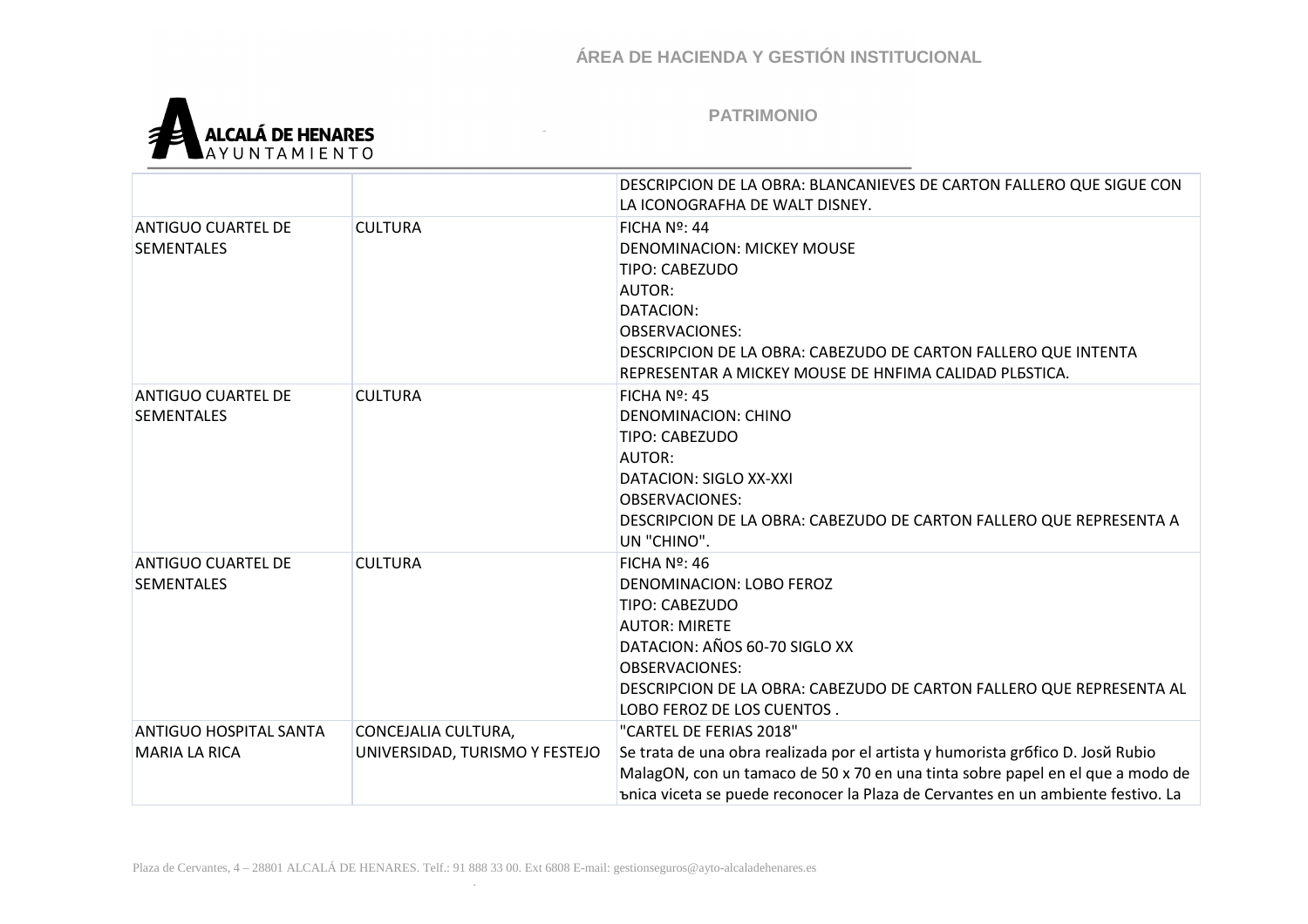

|                                                    |                      | vista en picado se centra en la escultura de Cervantes y a su alrededor se<br>encuentran representantes de las distintas pecas de la ciudad, los gigantes y<br>cabezudos, Policha Local y ProtecciON Civil ash como vecinos y personajes<br>reconocibles de Alcal6 de Henares (Toro Bravo, Javier Rodriguez Palacios, Marna<br>Aranguren, el propio autor, etc.).                                                                                                                                                                                                                                                                                                                                                                                                                                                                                                                                                                                                                                                                                                                                                                                                                                                                                                                                                          |
|----------------------------------------------------|----------------------|----------------------------------------------------------------------------------------------------------------------------------------------------------------------------------------------------------------------------------------------------------------------------------------------------------------------------------------------------------------------------------------------------------------------------------------------------------------------------------------------------------------------------------------------------------------------------------------------------------------------------------------------------------------------------------------------------------------------------------------------------------------------------------------------------------------------------------------------------------------------------------------------------------------------------------------------------------------------------------------------------------------------------------------------------------------------------------------------------------------------------------------------------------------------------------------------------------------------------------------------------------------------------------------------------------------------------|
| <b>CASA CONSISTORIAL</b>                           | PATRIMONIO HISTYRICO | Cuadro del autor D.Fŭlix Yuste "ENTRADA A LA SANTA IGLESIA MAGISTRAL DE LOS<br>SANTOS JUSTO Y PASTOR DE ALCALB DE HENARES" donado al Ayuntamiento de<br>Alcaló de Henares por parte de su propietario D. Joaquun Lledy Real.<br>Se trata de una obra en yleo sobre lienzo con unas dimensiones de 110x65 pintada<br>por Fŭlix Yuste en el aco 1899. Fŭlix Yuste naciy en Alcaló en el aco 1866,<br>falleciendo en esta misma ciudad en 1950. Se formy en la Real Academia de Bellas<br>Artes de San Fernando como dischpulo de Manuel Domhnguez. Entre 1890 y 1899<br>se presenty en varias ocasiones a la ExposiciON Nacional de Bellas Artes,<br>obteniendo en 1895 una menciON de honor. En 1899 concurriy por bltima vez a<br>esta exposiciON precisamente con la obra objeto de este informe.<br>La obra con excelente trato del dibujo y el color nos muestra la portada de la<br>Magistral de Alcal6, rompiendo la vista en primer plano un detalle de la lonja y un<br>personaje de espaldas vestido de oscuro, que bien podrha ser un estudiante. Un<br>clărigo sale del interior del templo, mientras que junto a la jamba sur se encuentra<br>un pobre que pide limosna.<br>Por Acuerdo de Junta de Gobierno Loca de fecha 26/07/2019 nº 38 se acepta la<br>donaciON y su inclusiON en el Inventario Municipal. |
| DEPENDENCIAS CONCEJALIA<br>DE PATRIMONIO HISTORICO | PATRIMONIO HISTORICO | Panel mural de azulejerna donado por parte de D. Josň Manuel Luna AragON.<br>Se trata de un panel de azulejos utilizado para secalizar el acceso a la poblaciON de<br>Alcaló de Henares e instalado en la fachada de un edificio en la antigua zona<br>extramuros de dicha localidad. Este tipo de cartelerна -promovido en su йроса por<br>la DiputaciON Provincial- es el antecedente de la actual secalitica vial normalizada<br>y fabricada en metal lacado. Nuestro ejemplar datado en la segunda mitad del<br>siglo XX, se sitъa en una fac hada de la Av. De Guadalajara, 16, tocante con la calle                                                                                                                                                                                                                                                                                                                                                                                                                                                                                                                                                                                                                                                                                                                  |